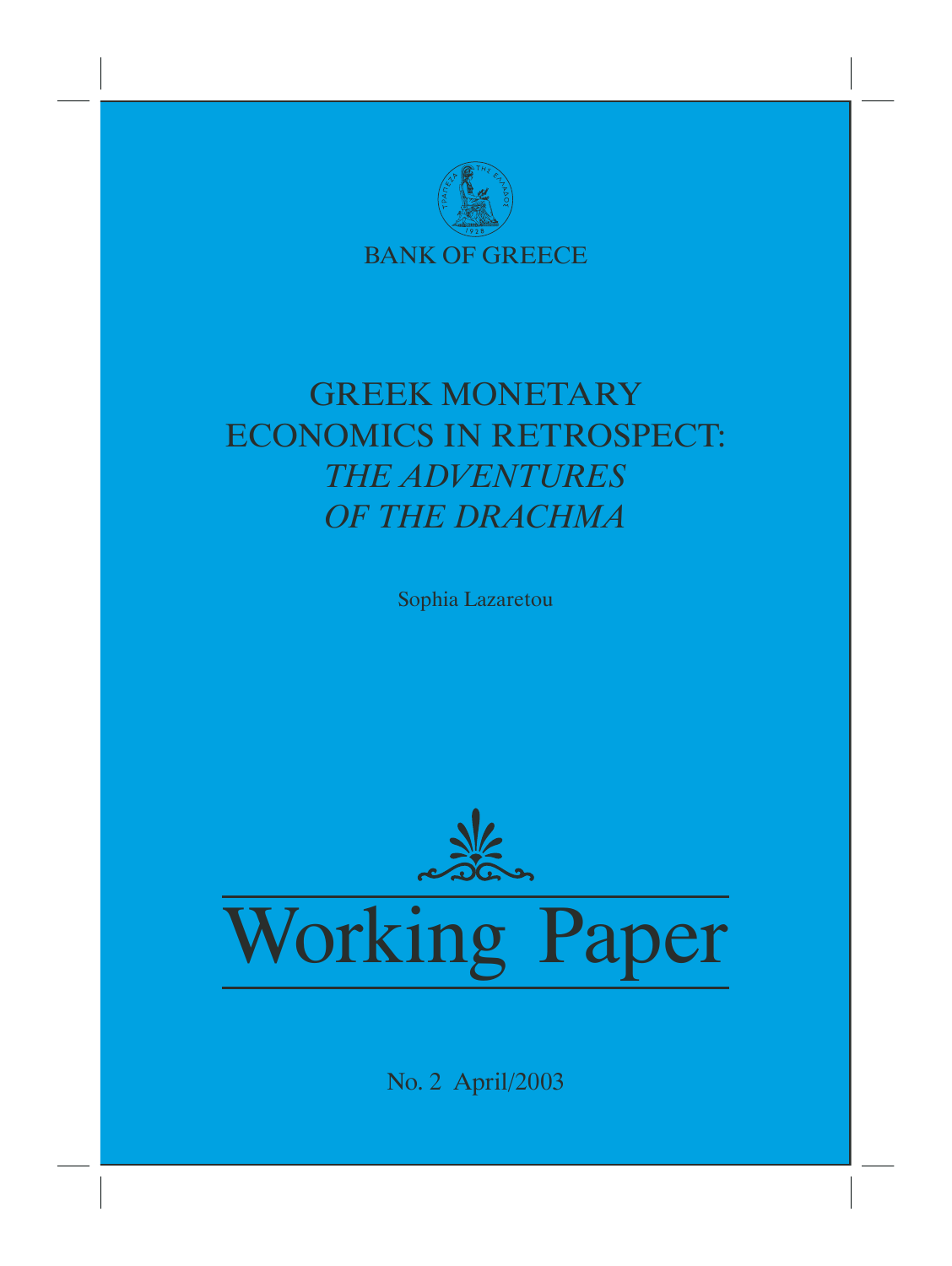BANK OF GREECE Economic Research Department – Special Studies Division 21, E. Venizelos Avenue GR-102 50 Athens Tel: +30210-320 3610 Fax: +30210-320 2432

www.bankofgreece.gr

*Printed in Athens, Greece at the Bank of Greece Printing Works. All rights reserved. Reproduction for educational and non-commercial purposes is permitted provided that the source is acknowledged.*

ISSN 1109-6691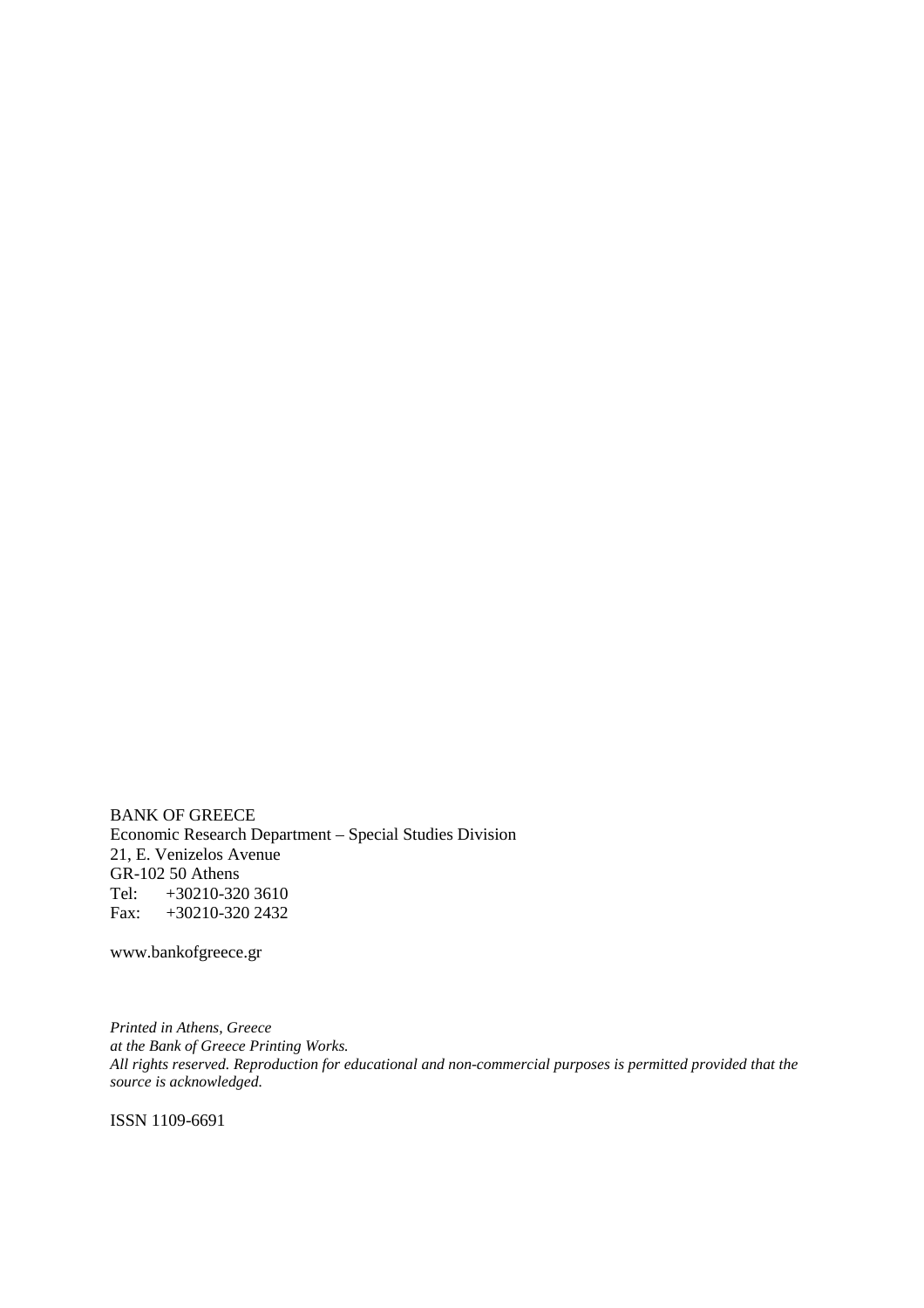## **GREEK MONETARY ECONOMICS IN RETROSPECT: THE ADVENTURES OF THE DRACHMA**

Sophia Lazaretou Bank of Greece, Economic Research Department

#### **ABSTRACT**

This paper enumerates the adventures of the drachma step by step, dividing its story into seven parts. Specifically, its main purpose is to present some historical perspective on the behaviour of the monetary and fiscal policies pursued in Greece during the period from the early 1830s until the introduction of the euro. For Greece and for the drachma, the lessons from the past are very important. Since the formation of the modern Greek State, government officials have striven – sometimes making hard efforts – to keep abreast of international monetary developments. This was because they understood that the participation of a peripheral, poor and inflation-prone country with a weak currency and an underdeveloped money market, like Greece of the time, in a monetary club of powerful economies could dramatically improve her international credit standing and imply important benefits in terms of exchange rate and monetary stability, and long-term foreign borrowing.

*Keywords:* fiscal disturbances, metallic monetary standards, fiat money. *JEL Classification*: F33; N23

This paper draws on the arguments presented in the book by G. Alogoskoufis and S. Lazaretou, *The Drachma. From the Phoenix to the Euro* (2002). An earlier draft of the paper has greatly benefited from the comments and suggestions of Marc Mazower. I would also like to acknowledge helpful discussions with George Tavlas. The views expressed in this paper are those of the author and should in no part be attributed to the Bank of Greece.

#### **Correspondence:**

Sophia Lazaretou Economic Research Department, Bank of Greece, 21 E. Venizelos Av., 102 50 Athens, Greece, Tel. +30210-320.2992, Fax +30210-3233025 Email: slazaretou@bankofgreece.gr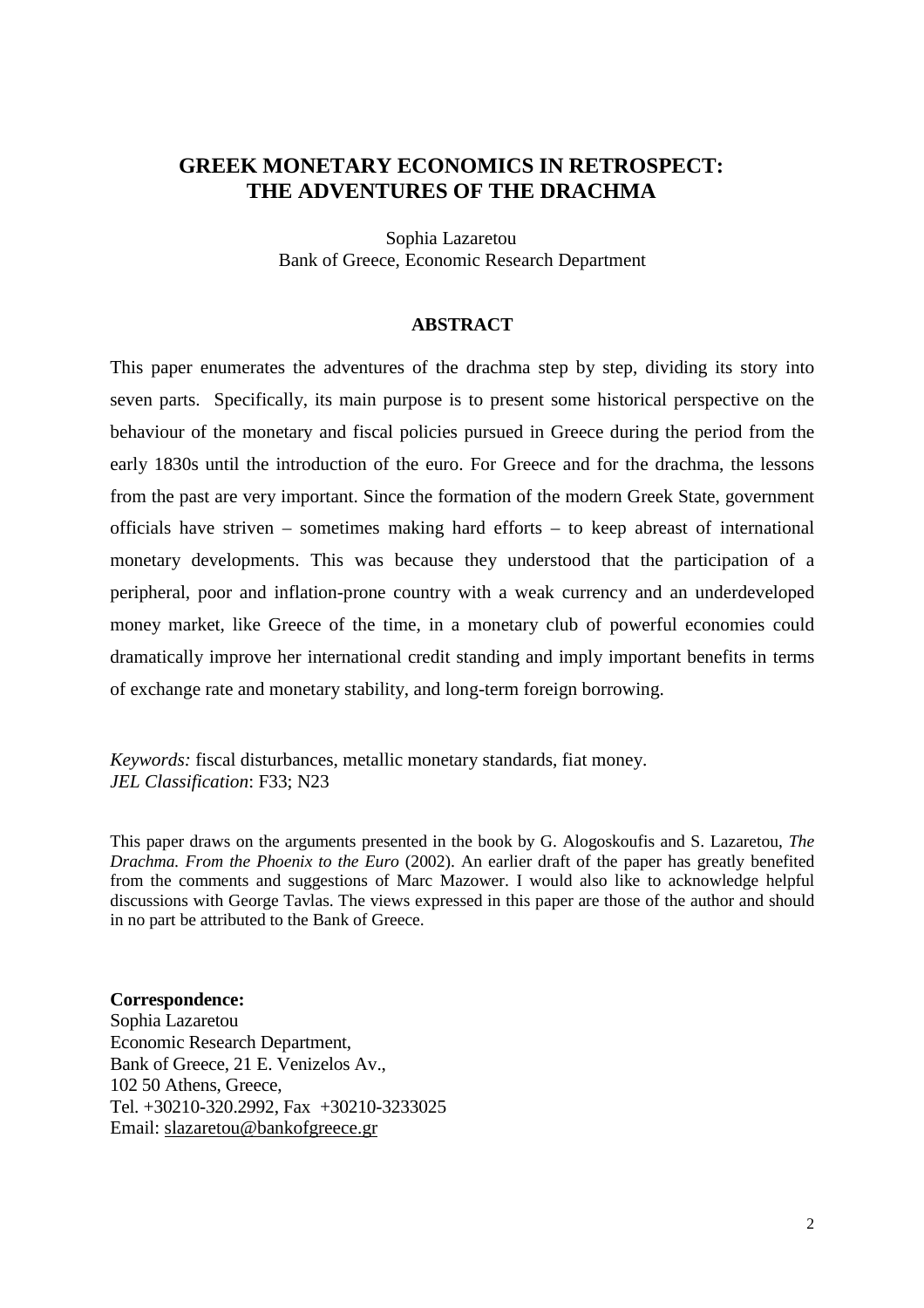## **1. Introduction**

Ever since the times of the Renaissance, i.e. from the emergence of what we understand today as a national civilian state, the army and the currency have been the cornerstones of every such state entity. In February 1992, by signing the Maastricht Treaty, twelve European countries agreed to waive their sovereign right of issuing privilege and their independence in conducting a national monetary policy, in favour of a common currency, the euro, which fulfils the three main functions of money (as a means of exchange, a unit of account, and a store of value). The euro was born on 1 January 1999, and since 1 January 2001 it is the legal tender in all euro area countries.

In June 2000, the EU Summit of Feira, Portugal, decided Greece's acceptance as a full member of the euro area as of 1 January 2001. This meant that by March 2002 the drachma would be history, as, of course, was the case for all the other national currencies of the euro area Member States. Thus, 28 February 2002 was the last day of the drachma's circulation as a national currency.

EMU has not been the only attempt at monetary cooperation in world economic history. Numerous efforts – with varying degrees of success – have been made by various countries to link their currencies with a precious metal or with the currency of the strongest economy in their respective region (see deCecco 1996, Bordo and Jonung 2000). Their willingness to participate in a monetary union has always been dictated by the need, firstly, to reduce the exchange risk of cross-border transactions among them, secondly, to reduce credit risk, and thirdly, to ensure credibility in pursuing an anti-inflationary policy.

The currency is perhaps one of the most important of social and economic institutions. Evidently, the interrelation between monetary and economic power and stability is reciprocal. A strong and stable economy facilitates the achievement and maintenance of monetary stability; conversely, monetary stability contributes to the smooth operation of markets and transactions, and promotes saving, investment, and economic growth.

This paper enumerates the adventures of the drachma step by step. Its main purpose is to provide some historical perspective about the behaviour of the monetary and fiscal policies pursued in Greece during the period from the early 1830s until the introduction of the euro. For Greece and for the drachma, the lessons from the past are very important. Since the formation of the modern Greek State, government officials have striven – sometimes making hard efforts – to keep abreast of international monetary developments. This was because they understood that the participation of a peripheral, poor and inflation-prone country with a weak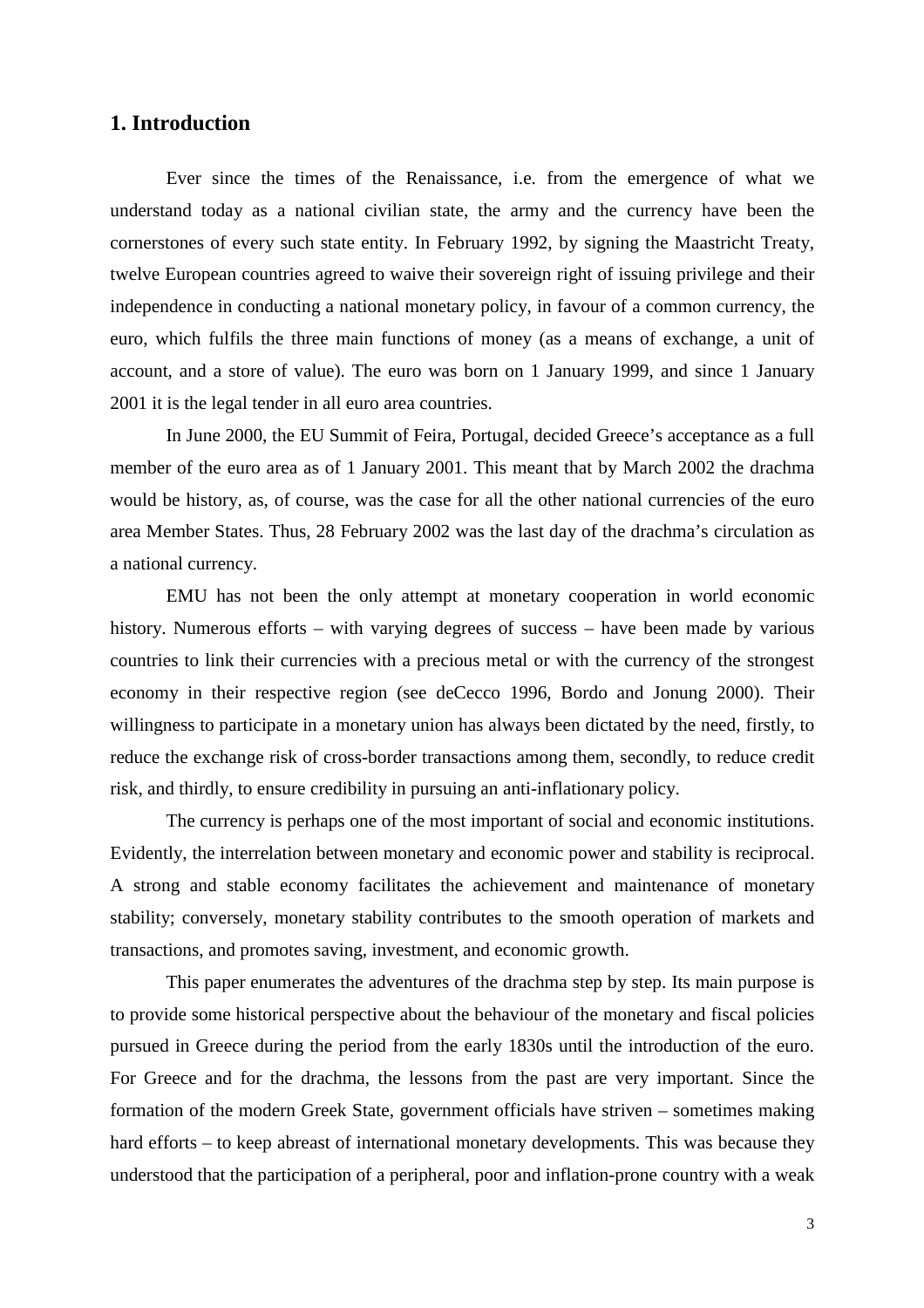currency and an underdeveloped money market, like Greece of the time, in a monetary club of powerful economies, such as the Latin Monetary Union (LMU) of the 19<sup>th</sup> century, could dramatically improve her international credit standing and imply important benefits in terms of exchange rate and monetary stability, and long-term foreign borrowing.

The evolution of the Greek monetary system was affected both by international monetary developments and by domestic fiscal disturbances often caused by the frequent military conflicts that constitute a major characteristic in the history of modern Greece. In periods of smooth and efficient functioning of the economy, the monetary system did not face any problems. But whenever substantial economic disturbances occurred, mainly of a fiscal nature, the monetary system suffered adverse consequences, resulting in monetary destabilisation, which, in turn, caused economic instability.

The remainder of the paper divides the history of the drachma into seven parts. The first part (Sections 2-6) discusses Greek monetary and fiscal developments in the pre-WWI period. In the classical gold standard era Greek governments made repeatedly hard efforts, however unsuccessfully, to tie the drachma to the prevailing international monetary regime. The first time when Greece pursued consistently a specie standard rule was in 1910, four years only before the collapse of the classical gold standard. The second part of the story (Section 7) reports on the experience of the Greek economy as a full member of the LMU. The third part (Section 8) concerns the inter-war period. After a long wartime period marked by political and social upheavals, monetary expansions and uncontrolled inflation, from the mid-1920s, Greece again tried to follow international monetary developments. The country joined the inter-war gold-exchange standard and the drachma began pegging against sterling. The fourth part (Section 9) refers to the collapse of the monetary and real sectors of the Greek economy during the Occupation Period and presents the stabilisation efforts in the aftermath of the German occupation, while the fourth part (Section 10) concerns the golden era of the drachma. In 1953 the drachma was first devalued against the US dollar and then joined the Bretton Woods system of fixed rates. The sixth part (Section 11) presents the policy of sliding drachma in the post-Bretton Woods period. Finally, the last part (Section 12) deals with the path towards the EMU and the end of the story of the drachma.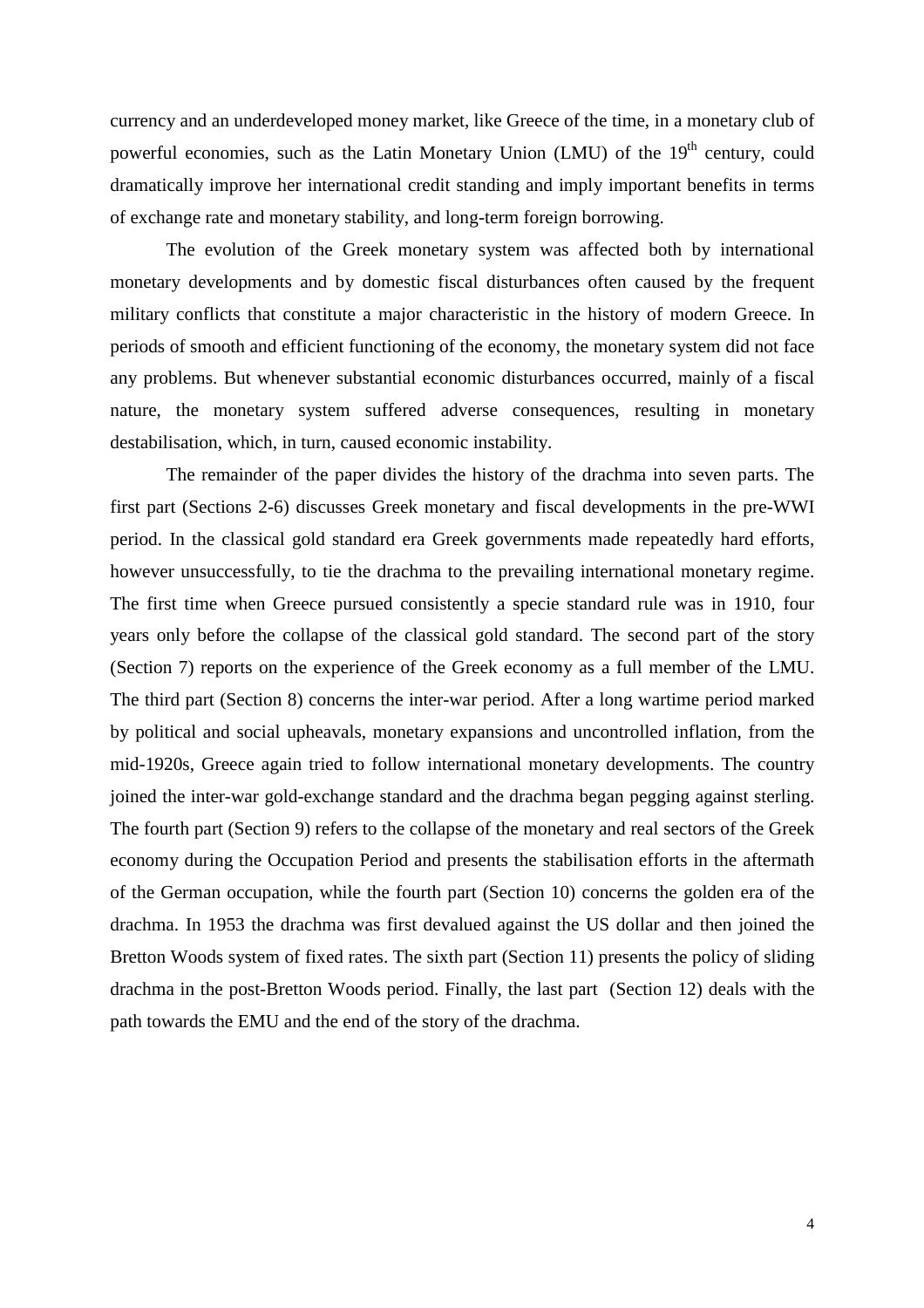### **2. The Phoenix and the Drachma, 1828-1865**

In 1827, when the modern Greek State was created, money transactions were carried out mainly in Turkish coins, as well as in foreign currencies such as the Spanish Distilo. There was no Greek currency until 1828. At the same time, the international monetary system was based on the bimetallic system of France. The French monetary authorities were ready to exchange gold for silver, at a rate of 15.5 parts of silver to one part of gold, in large quantities, since they held huge reserves in both metals. Thus, they imposed this ratio internationally, simultaneously stabilising the relative prices of gold and silver, and the parities of all currencies that were either on a gold or on a silver standard.

However, Great Britain was *de jure* on a gold standard since 1821, when the Bank of England was forced by law to redeem its banknotes into gold coins in order to avoid encouraging inflationary pressures; and *de facto* on a gold standard since 1717, when Sir Isaac Newton, the director of the Royal Mint, set the price of silver at a significantly lower level than its international market price, causing the withdrawal of silver coins from circulation. By contrast, the United States was on a silver standard, given that the US Mint had overvalued silver (15:1) relative to its international ratio.

In Greece, a national monetary system, based on silver, was established for the first time in 1828. This silver standard prevailed until 1832. The legal tender was the silver Phoenix, introduced by Ioannis Capodistrias as the first currency of modern Greece and issued in the form of a silver coin with a composition of nine parts of pure silver and one part of copper. The Phoenix was put in circulation in denominations of 1 lepton, 5, 10 and 20 lepta. Five phoenixes amounted to an Aegis, i.e. a silver taler.

In 1831, the currency's convertibility into silver was suspended, and paper money was created to finance the budget deficits. Capodistrias tried, though to no avail, to finance with foreign borrowing the increased expenditures required for the relief of the Greek refugees coming from regions that were still under Turkish occupation. A decree of 4 January 1832 stated that money transactions would be carried out only in paper money, while the country, after the assassination of Capodistrias in September 1831, had plunged into political anarchy and civil conflicts.

Capodistrias's assassination signalled the transformation of the country's political as well as monetary systems. In May 1832, Otto's monarchy succeeded democracy. Nine months later, in February 1833, bimetallism was introduced as the new monetary standard,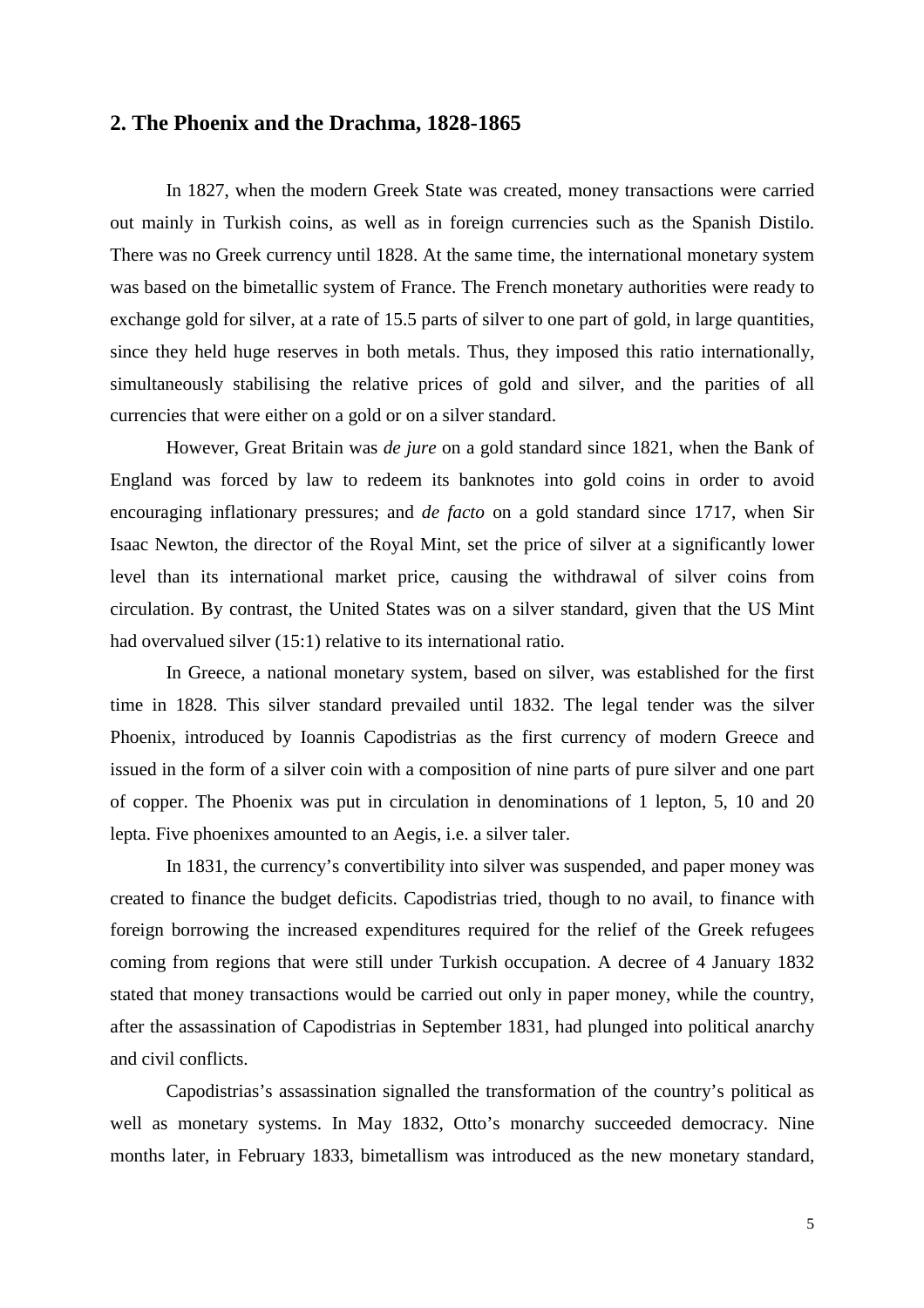and Otto's Drachma was launched as the new legal tender. This was a silver currency. It weighed 4.029 grams of pure silver and was put into circulation in denominations of 0.5, 1 and 5 drachmas as well as of 1 lepton, 2, 5 and 10 lepta. The minting of gold coins was also authorized. The gold twenty-drachma (Ottonian) coin weighed 5.199 grams of pure gold. Per drachma, it weighed 0.25994 grams of pure gold, i.e. the golden drachma contained 15.5 times less grams of gold as of silver. Therefore, the legal ratio of the two metals was the international ratio of 15.5:1.

As mentioned in the decree of 8 February 1833 re: *Monetary System*, one of the main reasons for this monetary reform was the substitution of the underweight phoenix with the drachma, which was heavier. Although the phoenix was defined as equal to 1/6 of the Spanish distilo (i.e. 4.074 grams of pure silver), it only weighed 3.747 grams. Yet the same "mistake" was made in the minting of the drachma. Similarly to the phoenix, the drachma was also linked to the Spanish distilo. Although it was defined as equal to 1/6 of the distilo, it weighed only 4.029 grams of pure silver, being clearly heavier than the phoenix, but still lighter than the distilo.

The distilo was a silver coin, which was mainly used in trade transactions throughout the Spanish colonies of South America. Its main characteristic was that it could easily and cheaply be forged. Had the phoenix, or the drachma, not been underweight, the adulterated distilos would quickly substitute the Greek coins, crowding them out of circulation.

Otto's drachma was not based on Capodistrias's phoenix. These were two entirely different coins, in every respect (parity, weight, name and depictions). The only link between them was that the phoenix was the predecessor of the drachma. The sole feature of the phoenix that was adopted in Otto's drachma was the use of the decimal system, which facilitated considerably the various accounting calculations. As far as the depictions were concerned, the phoenix was of a highly symbolic and mystical nature, being the symbol of the Philiki Etaireia. The drachma drew its name from antiquity, while it borrowed its depictions from the currencies of contemporary European kingdoms.

In order to facilitate transactions, given the limited amount of drachmas in circulation, foreign currencies were allowed by law to circulate freely in the domestic money market. However, the majority of these were tarnished, with a face value much higher than their market value. As a result, Greek silver and gold coins quickly out-flowed since holders of foreign debased coins exchanged them for drachmas, which they then melted to obtain the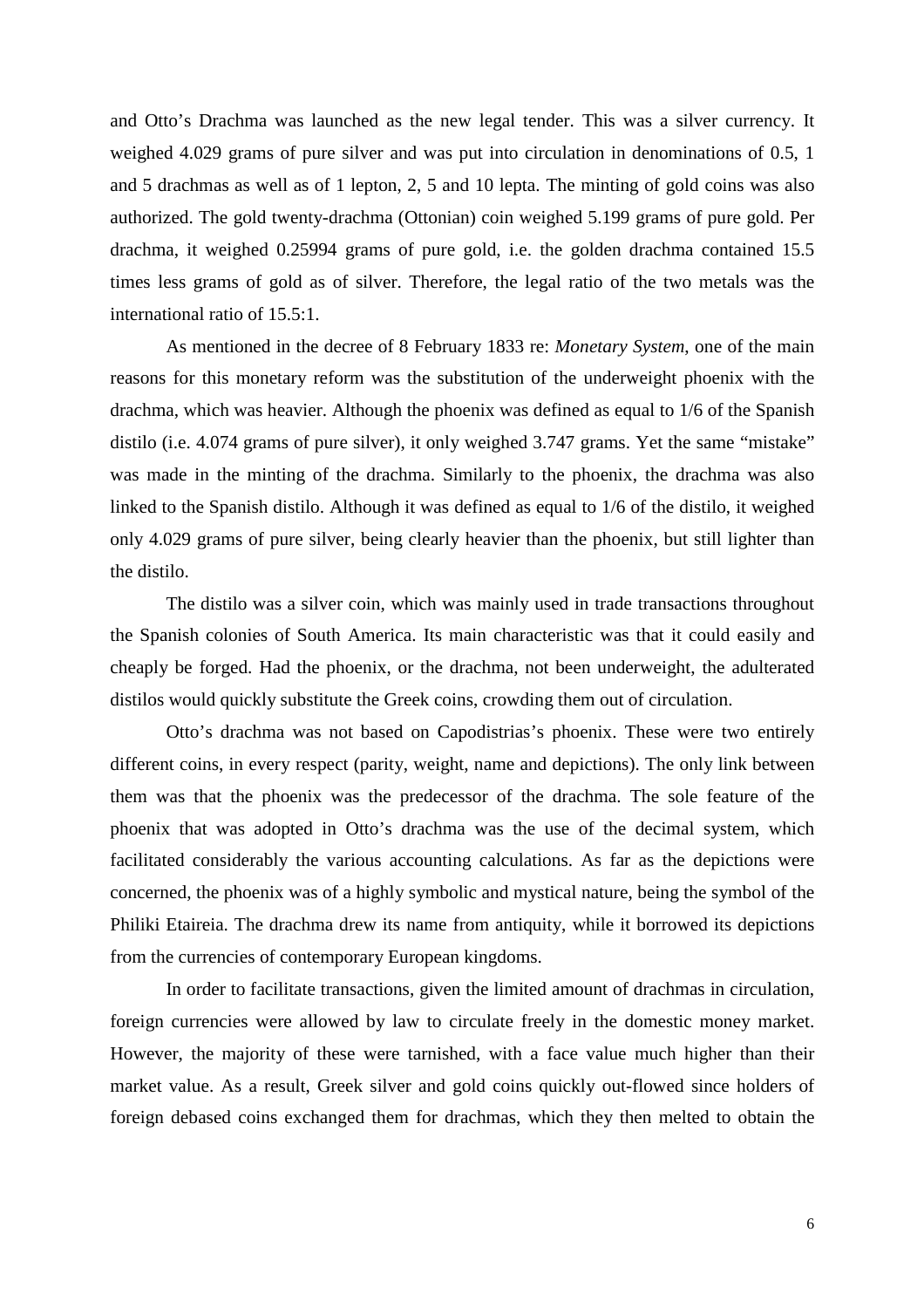precious metal. Thus, the drachma soon became an "ideal currency" that was used as "an accounting unit for foreign currencies and things of value" (Kehayias 1875).

#### **3. Foreign Loans and the Foundation of the National Bank of Greece**

The first decades of liberty were characterised by economic stagnation: an agricultural economy extremely low in efficiency, lack of private investment capital, no industrial development, scarce money and banking transactions, and the absence of a national issuing foundation. Income from shipping and the settlement of rich Greek expatriates and philhellenes in Greece were the only sources of capital inflows.

Access to foreign borrowing for drawing funds necessary both for the country's economic development and defence armament was impossible. The first and second Independence loans contracted in Great Britain were greeted as a successful instigation of economic alliances with Western Europe, hence, an international recognition of the Struggle for Independence and of the fledgling Greek State.<sup>1</sup> However, these loans were not used for the purpose for which they had been intended, i.e. the furtherance and expansion of the Struggle for Independence. The first loan (472,000 pounds sterling) financed the civil wars of the years 1824-25, whereas the second loan (1.1 million pounds sterling) was squandered almost in its entirety abroad, either in England and America for the purchase of canons and the building of battleships – which never arrived in Greece – or for the hiring of foreign generals and admirals, or was embezzled by foreign speculators on the London Stock Exchange. $^{2}$ 

Greece's inability to repay the Independence loans destroyed the country's reputation as a borrower and deprived her of the European capital markets for a long period of time. The lack of money resources for the organization of the fledgling State's domestic administration, the restoration of public safety, and the development of agriculture and commerce, created an urgent need for a new foreign loan. Under the warranty of the Great Powers, a loan of 60 million drachmas was granted to the newly founded Greek State in 1832, for the economic recovery of the country and the introduction of bimetallism. However, this loan was also wasted in unproductive expenditures, such as the expenses of the Regency and the maintenance of a costly and unnecessary Bavarian army.<sup>3</sup>

<sup>&</sup>lt;sup>1</sup> See Gervinus (1863).<br><sup>2</sup> Gennadios (1878) and Andreades (1904) provide full details.

<sup>&</sup>lt;sup>3</sup> For details, see Andreades (1904).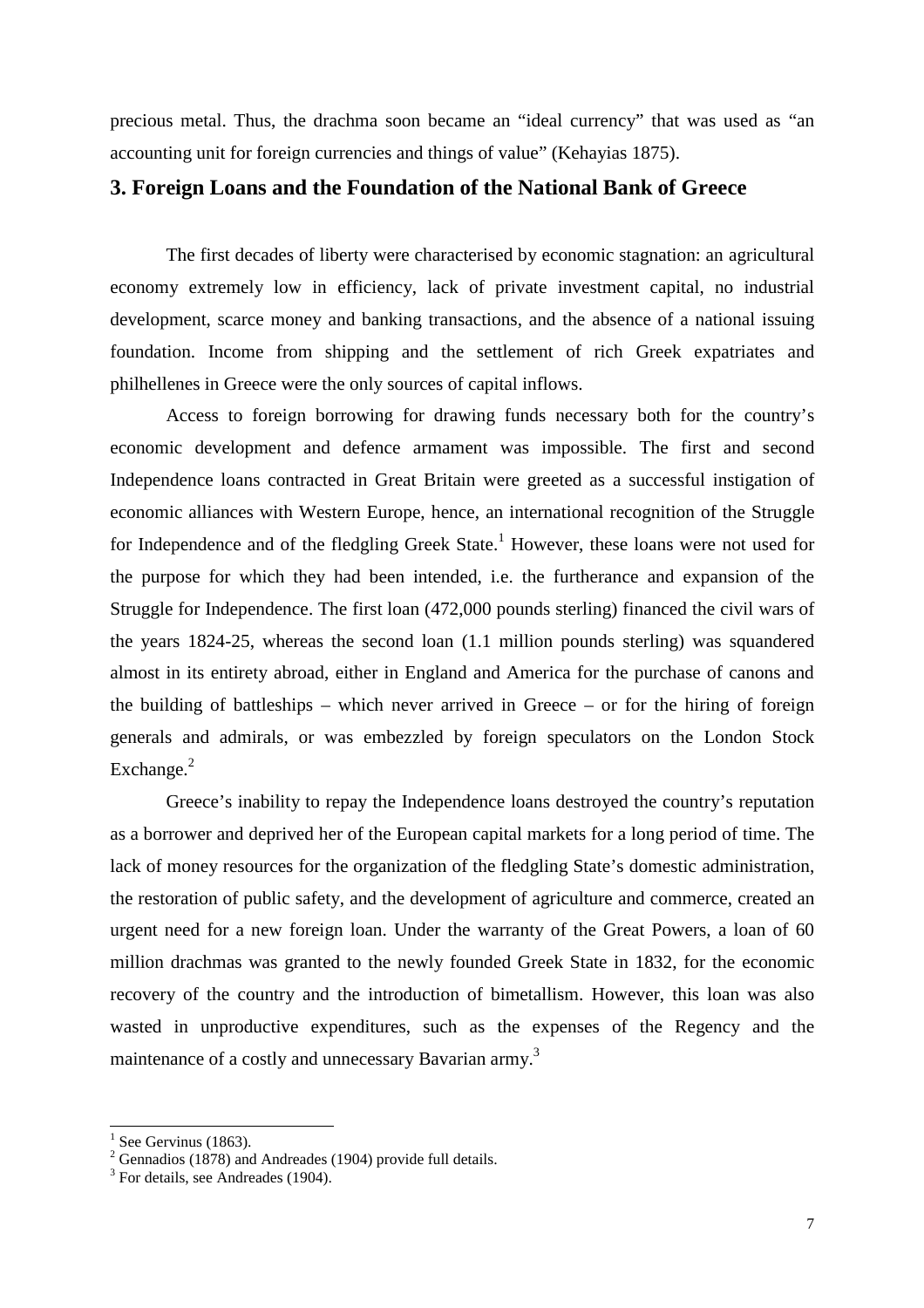The country's commitment to meet her obligations towards foreign creditors is worth noting. The stringent policy of expenditure cutbacks, adopted after the departure of the Bavarians in 1838, secured the necessary public revenues for the regular repayment of the outstanding foreign debt. Nevertheless, the country's economic stagnation quickly caused fiscal difficulties, which finally forced the Greek government to suspend loan repayment in 1843.

The country's inaccessibility to the capital markets of Western Europe and the urgent need to find money highlighted the need for a national banking institution. The latter would help in the financing of the State, and would also provide immediate financial support for the recovery of agricultural, commercial and industrial activities. The founding of the National Bank of Greece in 1841 was the result of the protracted negotiations between Otto's government and foreign capital creditors. The Bank's operation played a decisive role in steering market interest rates. The interest rate of mortgage loans dropped to 10%, from a minimum of 12% (which was the official rate), and a maximum of more than 30-40% (which was the market rate, particularly in the periphery).

The new Bank comprised two departments, the Issuing department and the Banking department. It had the exclusive privilege of issuing and circulating banknotes, which were fully and readily convertible into metallic coins. At the same time, it accepted private deposits in banknotes or metallic money and granted loans. It also had reserve responsibilities; it held metallic (gold or silver) reserves in its Treasury and interest-bearing deposits in foreign exchange in central banks abroad, which were directly convertible into metal.<sup>4</sup>

In other words, the National Bank operated as a universal bank, while at the same time enjoying all the privileges and assuming all the responsibilities of a central bank. Thus, it was similar to the Bank of England and other central banks of the  $19<sup>th</sup>$  century, which combined the role of a commercial bank with those of a "bank of the state" and a "lender of last resort" (see Goodhart 1988).

The State contributed to the Bank's equity capital (until 1870) and controlled its operations *via* a Commissioner. In exchange for the State's participation and control, the Bank was granted the privilege to issue banknotes – a highly profitable operation.

During the entire period of Otto's reign, the National Bank's loans to the State were kept at a minimum. This was because Otto, in an effort to balance the budget, pursued a tight expenditure policy. Nonetheless, after the fall of the Bavarian dynasty, in the early 1860s, a

 4 For a detailed description of the Bank's operation, see Valaoritis (1902).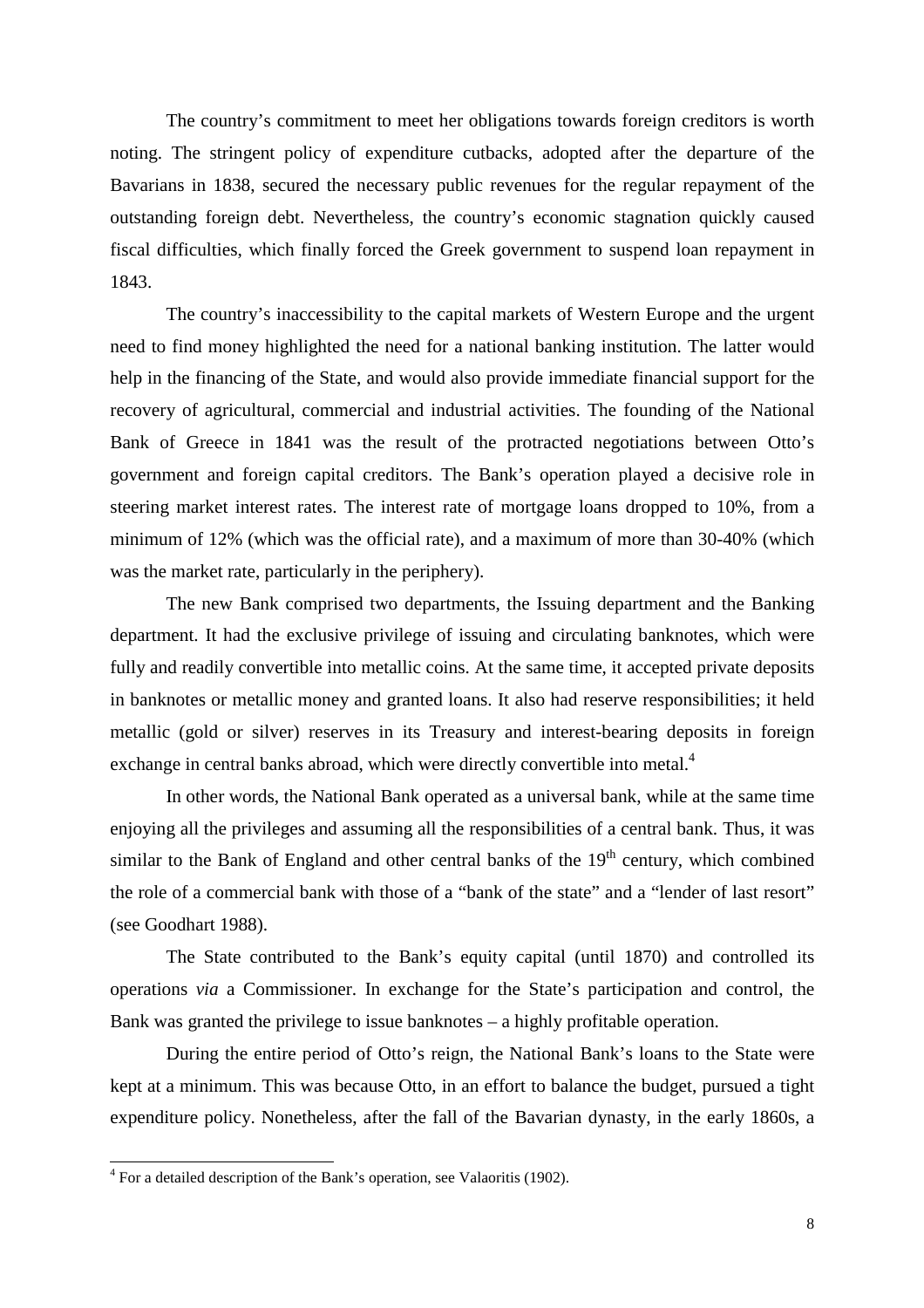new process began whereby the State was over-indebted to the Bank (see Figure 1). In a time when the Greek State was unable to raise funds from international money markets, borrowing from the National Bank became the usual practice for covering public expenditures (see Alogoskoufis and Lazaretou 2002). The State required increasingly larger advances, while the National Bank charged interest rates that were more than double the lending rates prevailing in the international markets, i.e. 7-8% compared with 2.5-4.5%. Moreover, the Bank's loans to the State were not without a warranty. The Bank's branches were authorised to collect various public revenues, and to offset such proceeds against the servicing of the outstanding foreign debt. Therefore, with an interest income at a rate of 7-8% on government loans, the Bank was able to remunerate time deposits at rates of around 3-5%, i.e. much higher than the international interest rates. The profit margin was considerable. Until the end of the 1880s, the Bank enjoyed high yields from its short-term lending, around 7-8% for discounts and 6-9% for collateralised loans or credit lines. Yields from long-term lending (mortgage-backed loans or mortgage-backed credit lines) were also high, reaching 8-10%. The Bank offered its depositors yields of around 5.5-6% (for savings deposits) and 3-5% (for time deposits), i.e. much lower than the yields of its loans, but much higher than those prevailing in the world markets. In this manner, it was able to attract funds, domestic as well as from abroad, including those of the Greek Diaspora. This extremely profitable interest rate policy was underpinned the Bank's successful performance during the first period of its operation.

Six years after its establishment, the National Bank was given for the first time under the Law of 4 April 1848 the right to suspend metallic redemption. This was the only incident in the country's monetary history in which the decision for the suspension of convertibility was not directly related to the government financing decisions.<sup>5</sup> In fact, the social turmoil in France caused political instability in Western Europe, which, in turn, brought about a global crisis in commerce that quickly became a world-wide financial crisis. Greece's high trade deficits necessitated large outflows of foreign exchange reserves. In response, the National Bank suspended convertibility in order to keep its metallic reserves intact. This fiat money remained in effect for eight months only, and on 16 December the bimetallic system was reinstated.<sup>6</sup>

<sup>&</sup>lt;sup>5</sup> For an analysis of the historical episodes of adherence to, and suspension of, specie convertibility by Greece during the 19<sup>th</sup> and 20<sup>th</sup> centuries, see Lazaretou (1993, 1996) and Alogoskoufis and Lazaretou (2002).

<sup>&</sup>lt;sup>6</sup> The metallic monetary regimes required each country's central bank to maintain a constant ratio of precious metal reserves to banknote circulation (reserve-banknote ratio). This ratio determined the correlation between domestic money supply and metallic reserves.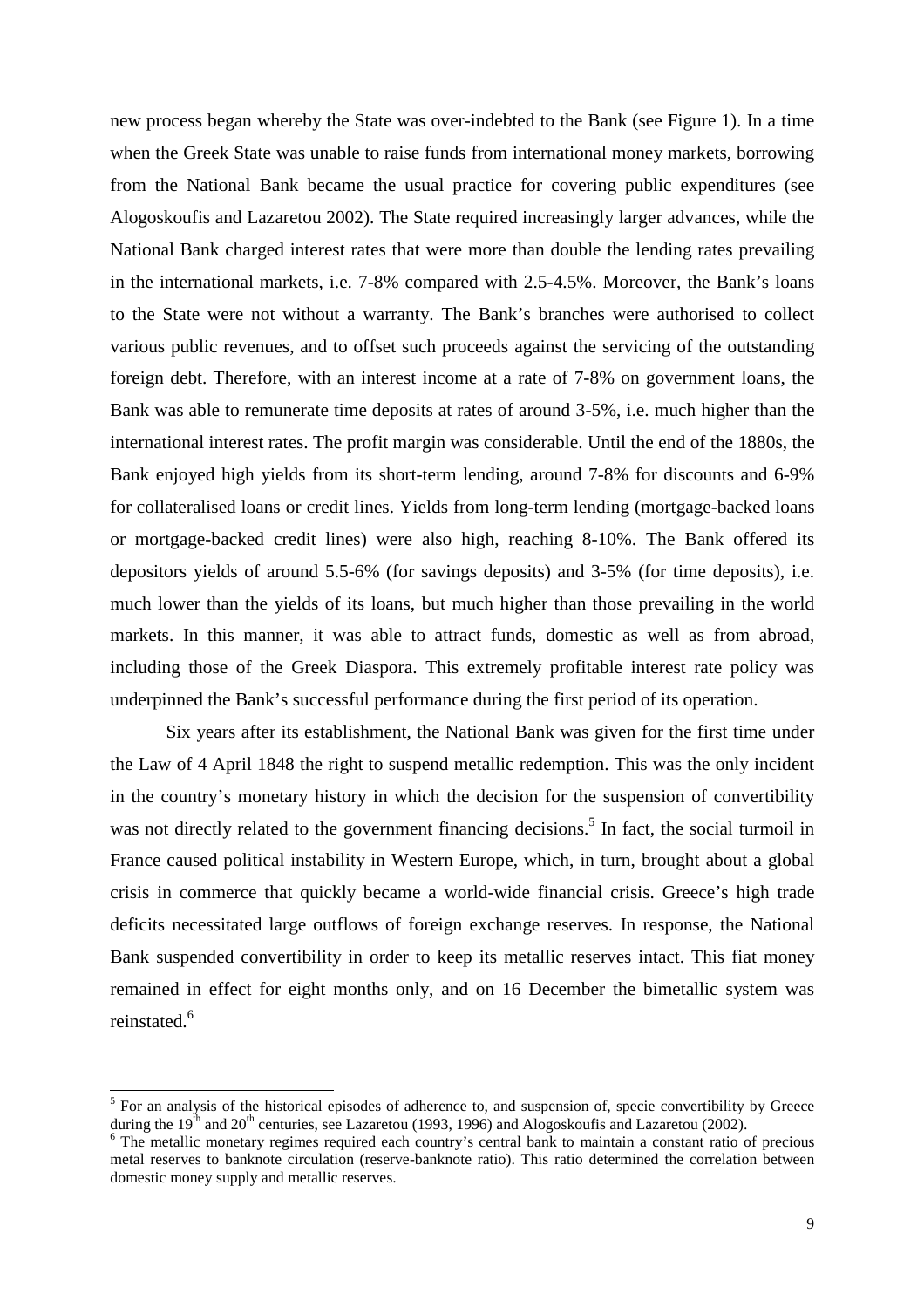During the crisis of 1848, despite its dual character – as a commercial and, simultaneously, an issuing institution – the National Bank proved unwilling to assume the role of a "lender of last resort". Instead, it was primarily interested in safeguarding its metallic reserves, declaring the temporary suspension of its banknote's convertibility by law. Furthermore, it reduced its lending and demanded the payment of all its claims, causing credit squeezes in the economy and worsening even further the position of Greek trade in a period of unprecedented world-wide trade crisis.

#### **4. Greece and the Latin Monetary Union, 1865-1875**

In  $19<sup>th</sup>$  -century Europe, two countries were competing for political, economic and financial leadership: Great Britain and France. As noted above, Great Britain had been *de facto* on a gold standard since 1717. Meanwhile, France had adopted bimetallism and in 1875 fixed the parity between gold and silver at 1:15.5, which would remain unchanged until the outbreak of World War I. The Napoleonic conquest of Europe established the French franc as an international currency in the region, and increased the willingness of other countries to adopt the bimetallic system of France. Even after the Napoleonic dissolution of the Empire, the French economic and financial hegemony remained. For her neighbours, France was a bigger and stronger economy. She was the main importer of their products and provided them with long-term capital. $<sup>7</sup>$ </sup>

The Latin Monetary Union (LMU) is thought by many to be the  $19<sup>th</sup>$  predecessor of the recent venture of the European Monetary Union. It was designed for the same reasons that led to the adoption of the euro in the dawn of the new millennium, i.e. "the creation of a lake of monetary stability in the very perturbed ocean of the international monetary system" (deCecco 1996, p.56). The LMU was in essence a metallic monetary system in which the two precious metals, gold and silver, were used as a *numeraire*, i.e. as a unit for determining the value of all the other currencies. The benefit from the creation of the LMU was the moderation of fluctuations observed in the market prices of gold and silver, caused by the discovery of new supplies of precious metals.<sup>8</sup>

 $\overline{a}$ 

 $<sup>7</sup>$  There is abundant historical and empirical evidence on the hegemonic power displayed by Great Britain with</sup> the pound sterling during the gold standard and by France during the LMU. See, for example, Kindleberger (1993), Eichengreen (1985, 1990), Bordo and Kydland (1995) and Bordo and Rockoff (1996).

 $8$  For the history of monetary unions and especially for the LMU see Redish (1993), Flandreau (1993), deCecco (1996), Bordo and Jonung (2000) and Fergusson (2000).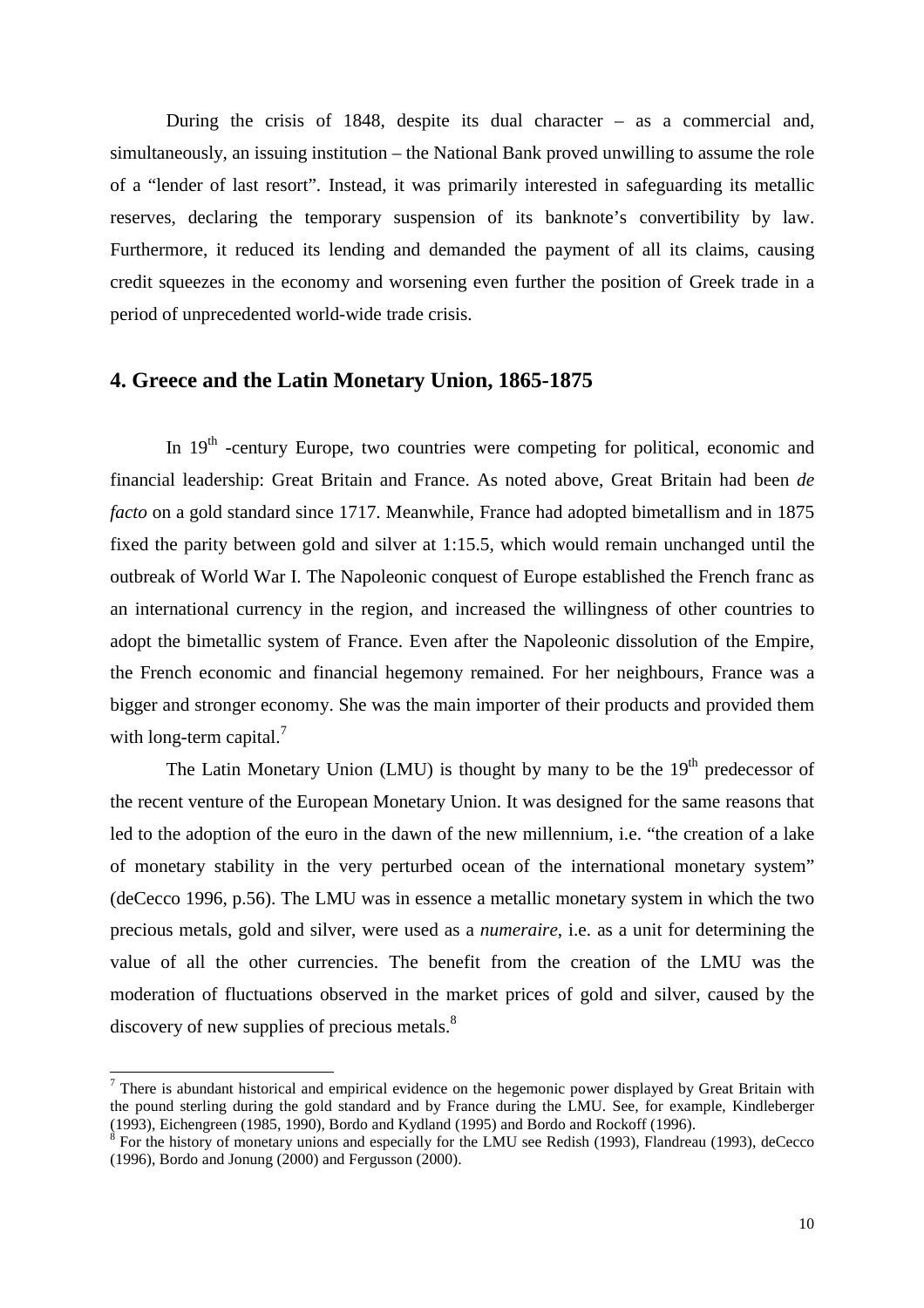In particular, the great discoveries of gold in Russia, California and Australia during the 1850s and 1860s, reduced the market price of gold compared to that of silver. This reduction triggered an inflow of gold and an outflow of silver. Silver coins started to become rare, given that their intrinsic value exceeded their nominal value and were, thus, melted in order to be sold as metal. The scarcity of silver coins caused great difficulties in money transactions.

In order to cope with this situation, France, Belgium, Italy and Switzerland agreed in 1865 to cooperate in order to preserve the bimetallic system. For that purpose, in Paris on 23 December 1865, these countries decided to jointly establish the LMU. The ratio of 15.5:1 was fixed as the official parity between the two metals, and the French franc was set as the common monetary unit.

The French franc was put into circulation in gold coins of 5, 10, 20, 50 and 100 francs, and in silver five-franc coins. These coins allowed payments to be made in unlimited quantities. The Bank of France held extensive reserves in metal (especially in silver), redeemed banknotes into gold or silver as it saw fit, and operated as a "lender of last resort" for the other central banks. In other words, it did not have a legal obligation to convert its banknotes into gold or silver upon request. Conversely, it was free to choose between gold and silver. Participating countries' monetary authorities were obligated to mint gold and silver coins according to common standards of weight and fineness, at the constant rate of 15.5:1. Originally, only the Pay Office of each member state accepted the gold and silver coins of the other countries, but with a subsequent agreement (November 1885) these also became acceptable for private transactions.

The LMU was a club for monetary stability, which involved an extremely limited number of participating countries associated by close geographical, historical and commercial links. It was based on the circulation of metallic coins and imposed fixed parities. There was no common currency fulfilling the functions of money. Although the French franc was the international store of value and the five-franc silver coin was used as the monetary anchor of the union, the concurrent circulation of all the national currencies was allowed in domestic transactions. In addition, there was no a central monetary authority, nor any sort of agreement on the amount of banknotes to be issued by each member state. The control of the money supply remained with the national monetary authorities. The only agreement regarded the issuing privilege of small denominations (6 francs per inhabitant) and the only monetary constraint was the existing amount of reserves in metal. Although participation in the LMU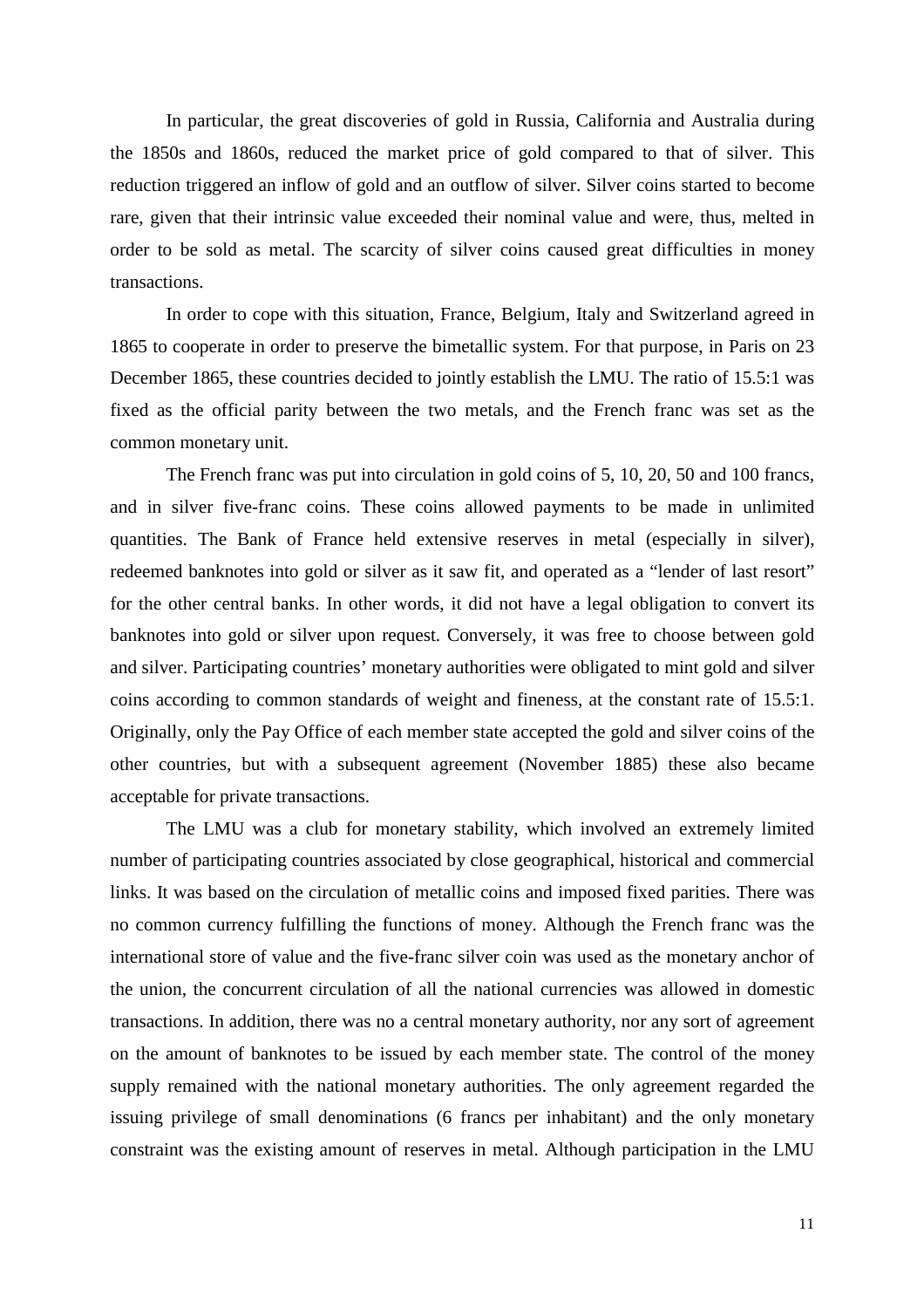demanded strict monetary discipline, this was not secured *via* an institutional framework that would impose firm criteria for fiscal management.

The need to reform the Greek monetary system became urgent in the mid-1860s when Spain abandoned the monetary system that was based on the distilo. At that time, international trade transactions were made in currency directly convertible into precious metals at a fixed rate, and, therefore, Greece had to adopt a monetary system that would be acceptable by other countries. The Greek governments expected that by joining the LMU the country could enjoy monetary stability. First, Greece would no longer face money scarcity since domestic transactions would also be carried out in French francs; second, tying the drachma to the French franc at a fixed rate would reduce exchange rate fluctuations; and, third, Greece would improve her solvency in the international capital market of Paris.

Under the *Law On Currency* (April 1867), Greece signed the LMU agreement, accepting the principle of bimetallism and the equivalence of the gold drachma with the gold French franc (parity 1:1). The minting of new drachmas was permitted immediately after the publication of the law. The new system was to become effective from 1 January 1869.

However, the suspension of bimetallic convertibility in the face of the revolution in Crete in 1868 and the issuance of paper money to finance wartime emergencies on the one hand, and the insufficient issuance of new drachmas on the other, forced the government to postpone the implementation of the LMU system. New war adventures with Turkey in the 1870s and 1880s forced the Greek monetary authorities to a more permanent suspension of the drachma's convertibility. In the meantime, international monetary conditions changed with the collapse of bimetallism and the adoption of the gold standard by all LMU countries.

## **5. Government Spending, Foreign Borrowing and Fiat Monetary Standards, 1876-1885**

Beginning in the mid-1870s, political instability in Greece led to an increase of fiscal deficits. The segmentation of the Parliament into many small political parties and the shortlived governments caused a loss of revenues due to the laxity in tax collection and an increase in expenditure due to the numerous dismissals and transfers of civil servants that accompanied each change of government. None of the  $19<sup>th</sup>$  century governments dared to undertake a budget reform, namely to improve the tax collection system and raise revenues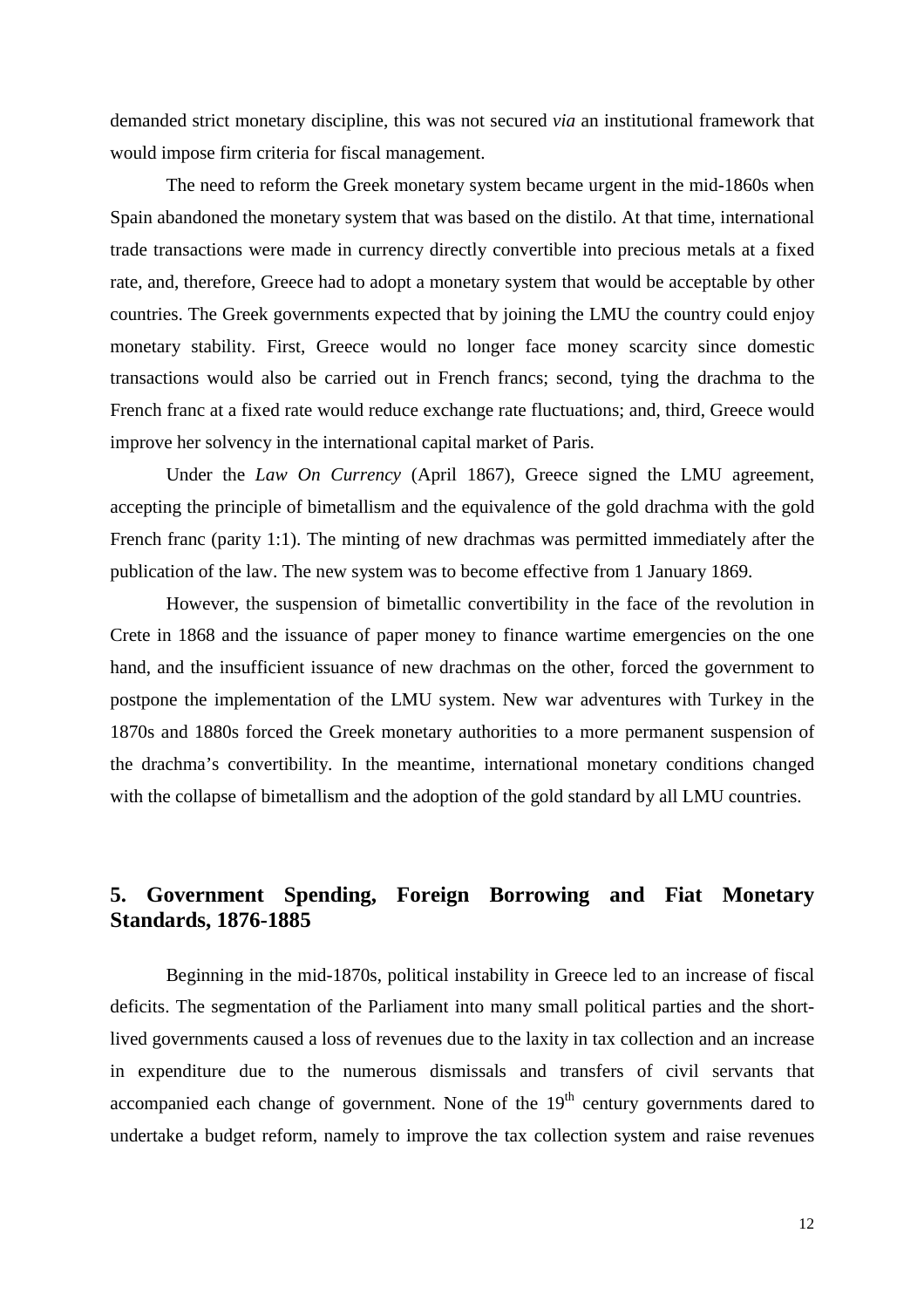from income taxes.<sup>9</sup> Public expenditures – overwhelming government consumption – were financed by domestic borrowing contracted on unfavourable terms to the government, resulting in an excessive burdening of the budget during the second half of the 1870s.

During the same period, the major European economies were already on gold, while the countries of the LMU, to which Greece had formally belonged since 1867, had shifted gradually from bimetallism into the gold standard.

In an effort to ensure banknote convertibility, the Greek government tried to avoid inflation as a tax instrument but rather incurred welfare losses in return for income tax revenues. However, the Russo-Turkish War of 1877-78 caused new wartime emergencies and aggravated the position of the budget even further. Considering the rise of its defence expenses as temporary and with the intention to maintain the specie convertibility rule during the war, the government tried – unsuccessfully – to finance them by domestic debt issuance. The loans, however, were only partly covered and, ultimately, the government relied on inflation finance to meet its borrowing requirements.

At a time when there was a loss of metallic and foreign exchange reserves in parallel with a need to finance the high fiscal deficits, the government's effort to pursue a specie convertibility rule was not credible. A reversion back to an irredeemable paper currency standard was, therefore, inevitable. A similar instance had occurred in 1831 with the fiscal difficulties faced by Capodistrias, and again in 1868 because of the Cretan revolution. Consequently, we can observe that fiscal disturbances lead to the abandonment of antiinflationary monetary regimes. This is a recurring phenomenon in the history of modern Greece, as well as in the history of the world.<sup>10</sup>

The successful settlement of 1878 concerning the foreign loans of the years 1824-25, rebuilt the country's credit-worthiness and, as a result, Greek government bonds were once again accepted on the London Stock Exchange.<sup>11</sup> Large gold inflows occurred and public

<sup>&</sup>lt;sup>9</sup> In pre-WWI Greece, taxes were imposed on income from agriculture, buildings, property and commercial profits. Incomes from employment were not taxed. However, taxation was not imposed on personal income. Citizens were taxed according to some *ad hoc* criteria set by the government, and not according to the ability to bear taxes. A systematic attempt to reform the tax system was made in 1919 when, for the first time, personal income taxation was introduced. Furthermore, the lack of tax harmonisation between Greek regions and the low tax rates caused high collection costs and a loss in revenues. The tax collection inefficiency forced reliance primarily on indirect taxation. For a description of the Greek tax system, see Angelopoulos (1933) and Andreades (1916).

<sup>&</sup>lt;sup>10</sup> For the incompatibility between the government's decision to finance its budget deficits *via* inflation and the viability of a fixed-rate regime, see Barro (1987), Grilli (1989), Bordo and White (1991) and Giovannini (1993). Concerning the Greek experience, see Lazaretou (1995a) and Alogoskoufis and Lazaretou (2002).

<sup>&</sup>lt;sup>11</sup> Until the final compromise with foreign creditors that came in 1878-79, the international capital markets of London and Paris were largely closed to Greece. This was because the country had destroyed her reputation due to her inability to repay the foreign loans of 1824-25 and the debt default in 1843 on the loan of 1832. To cover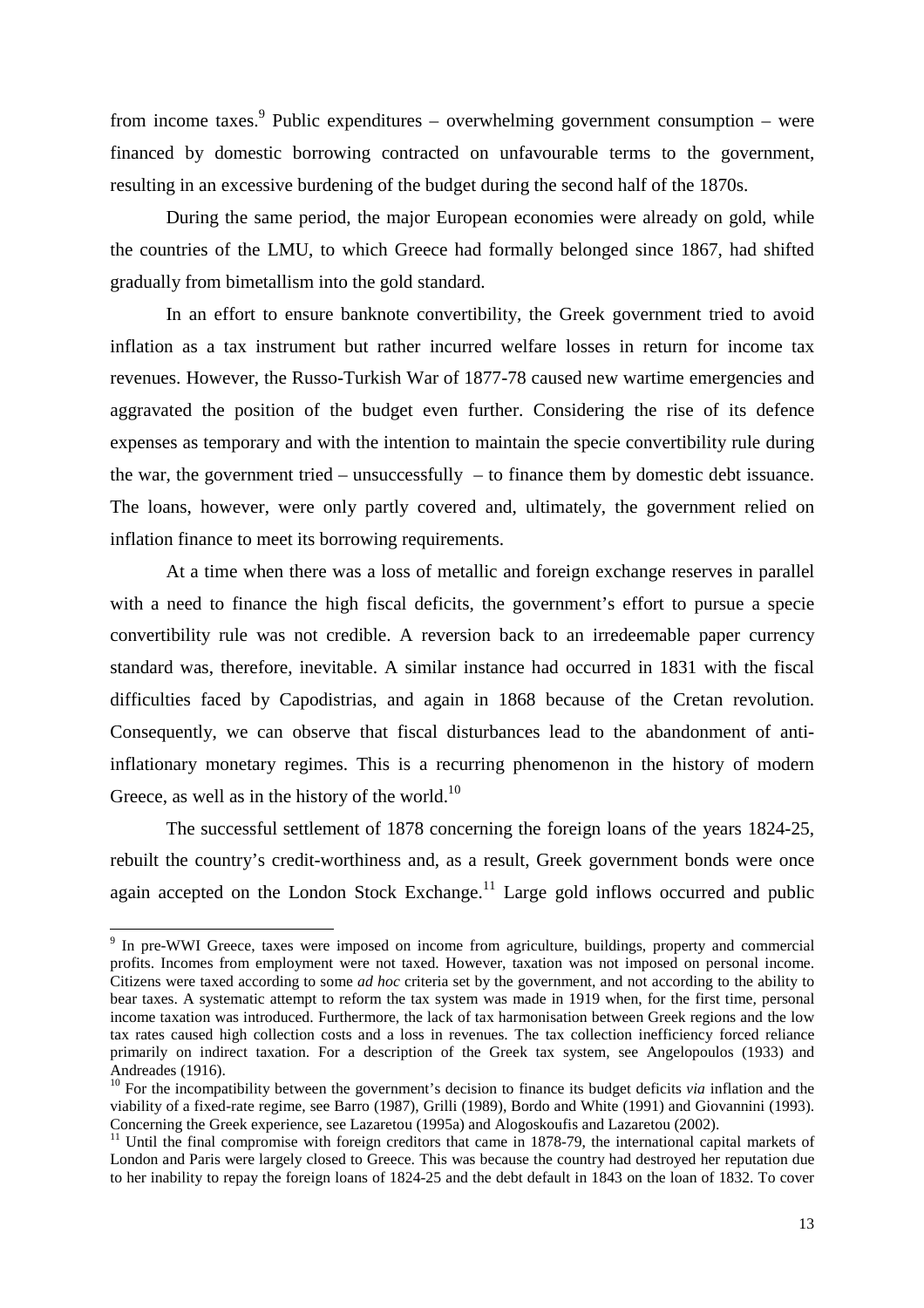confidence in the domestic currency was gradually promoted (see Figure 2). However, the foreign loans were mainly used for financing the budget deficits and the repayment of the accumulated domestic debt, not to restructure the economy. In 1880, the country borrowed 120 million gold French francs. In 1883, the government borrowed another 10 million francs, while a year later it borrowed 170 million. The increase in metallic reserves, the devaluation of the drachma in November 1882 so that the drachma/French franc parity came to 1:1 as laid down in the LMU agreement, and the reduction in the fiscal deficit were the necessary prerequisites for the successful participation of the drachma in the LMU in January 1885.

The timing of the transition from a fiat money standard to the gold standard was determined by two factors. First, since the early 1880s, all the developed world of the time had adopted the classical gold standard. And second, after the settlement of her foreign debt in 1879, the country could once again draw funds from abroad on favourable terms, but only to the degree that foreign creditors deemed that the Greek government actually pursued an anti-inflationary policy aimed at linking the drachma with the international gold standard. Such a policy was considered as a pre-condition of lending since it would signal that the government in the future would continue to pursue an economic policy compatible with the maintenance of the drachma/French franc exchange rate fixed at its par value (1:1), so as to prevent either a unilateral suspension of debt payments, or a deficit financing *via* inflation in a devalued currency.

However, the new system only lasted nine months, as the government failed to control the fiscal deficits and thus to support the credibility of the system. The high interest payments as well as the economic crisis, which had started out as a commercial crisis near the end of 1884, caused large gold outflows. In addition, the long-lived fiat standard that the country experienced prior to 1885 caused a lack of confidence in the domestic currency, which resulted in a massive de-hoarding of banknotes immediately after the restoration of specie standards.

#### **6. Towards Monetary and Fiscal Discipline: Deflation, 1886-1909**

 $\overline{\phantom{a}}$ 

the pressing finance requirements, the governments drew funds from the National Bank. The latter institution lent the government short-term capital setting very high risk premium so that the lending rate was almost two percentage points higher than the international rate.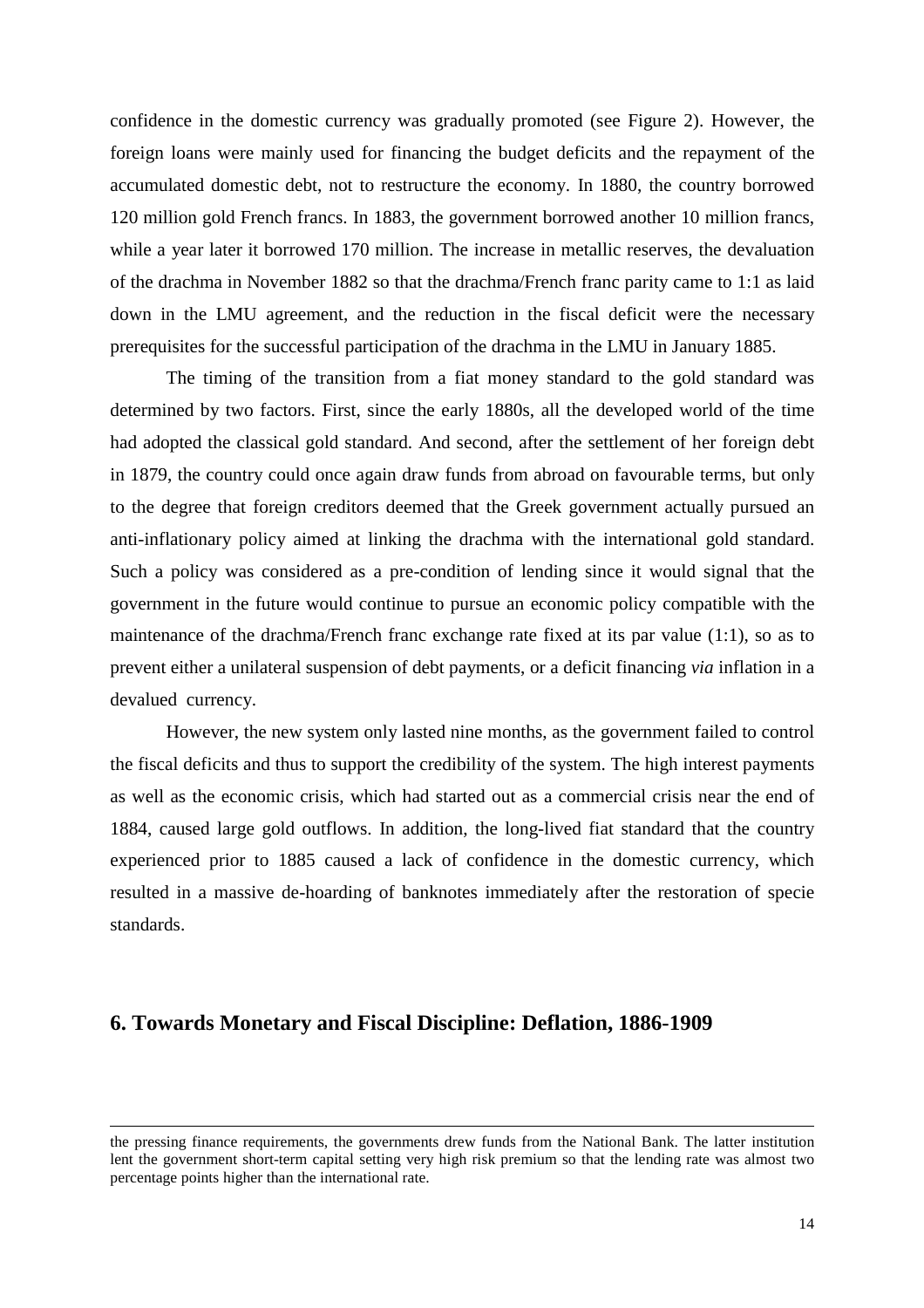Starting from 1886, the government relied on large-scale foreign borrowing to finance the budget deficits. During this period the Greek governments were able to raise foreign loans on favourable terms for the implementation of infrastructure projects. After the avoidance of the economic crisis of 1884-85 and the contract of a large foreign loan in 1887 (91 million gold French francs), the country's credit-worthiness in international money markets was enhanced. From 1889 and onwards, foreign creditors willingly provided the Greek governments with long-term loans with small or no pledges and at a low interest rate. This was because they considered the suspension of the drachma's convertibility in 1885 as a temporary and extraordinary incident, and expected that the government would soon take anti-inflationary policy measures as it had done in the past.

Nevertheless, the high level of primary expenditures and, more importantly, of expenditures for the repayment of the outstanding domestic debt, and their financing through foreign borrowing, created high interest payments, which perpetuated fiscal deficits. Figure 3 plots the time-series of banknote circulation and its two main components, namely, the government's floating debt and the note circulation outside the banking sector. Note that from 1886, the government's floating debt increased rapidly, implying the use of money creation as a financing instrument. Figure 4 plots the standard deviation of the monthly changes of total reserves and total banknotes in circulation. Note that during the periods of currency inconvertibility divergent increases in note circulation were accompanied by divergent reductions in reserves.

In 1890 the country's reputation as a debtor began to suffer. The impending bankruptcy of Portugal in Europe and of Argentina in Latin America, as well as the crisis of the US dollar, worried foreign creditors who, until then, were generously supplying loans to developing economies without any guarantee and at low interest rates. In December 1893, the government unilaterally suspended payments on servicing the external debt.

Foreign creditors demanded the presence of foreign experts for the monitoring of the economic policy pursued and, especially, of the tax collection and management systems. This demand was seen as a pre-condition for the government to pursue a monetary and fiscal policy, which would ensure both the regular repayment of the foreign debt, as well as its repayment in drachmas convertible to gold at par value. After her humiliating defeat in the Greco-Turkish war of 1897 and the resulting huge war indemnity she had to pay to Turkey, Greece was forced to accept the presence of the International Committee for Greek debt management. 1898 was the beginning of a period of intensive disinflation. Successive Finance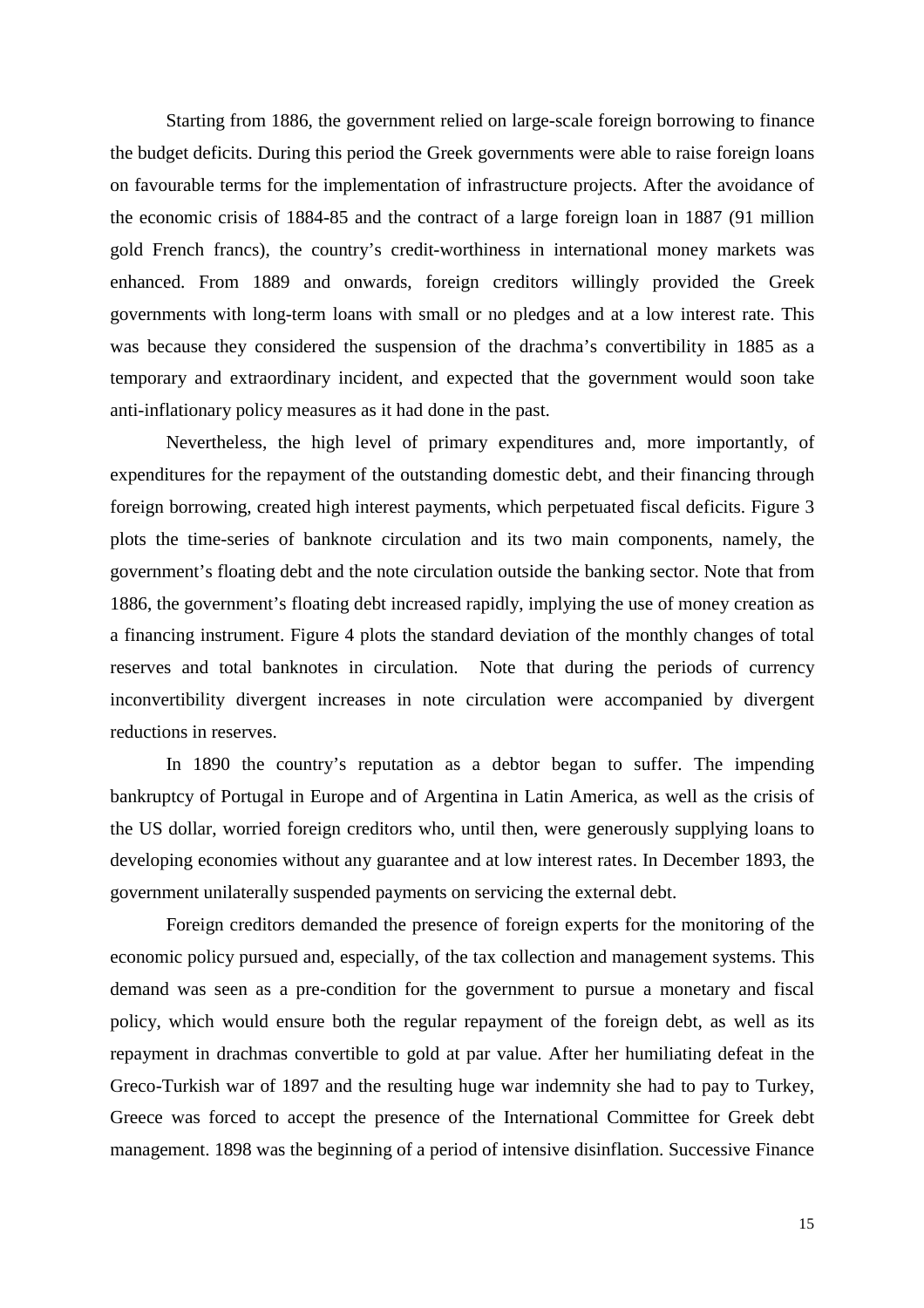Ministers curtailed expenditures and increased indirect taxes in an effort to balance the budget. Public confidence in the currency was restored, since private agents knew that the government lacked monetary freedom. Large gold inflows occurred and the drachma came under strong revaluation pressure *vis-à-vis* the French franc. In 1909, the initial parity of 1:1 was achieved and in March 1910 the drachma joined the gold standard (see Figure 5).

The examination of the long lasting period of fiat money standards from 1877 until 1909 contains policy implications that are applicable to more recent periods of Greek monetary history.<sup>12</sup> First, a tight monetary policy, required for the participation of the drachma in the LMU or the gold standard, was not compatible with high and persistent fiscal deficits. Second, the establishment of the International Committee forced the Greek governments to make credible efforts to achieve fiscal consolidation and monetary discipline. The result of such a policy was a fall in inflation and the reversal of the inflationary effects of the previous period. Third, this externally enforced monetary and fiscal discipline averted triggering a vicious circle of inflation after an initial inflationary episode. Deflation helped eliminate inflationary expectations. Thus, although the country did not participate in the gold standard, Greek governments, for a decade from 1898 and onwards, adopted measures of monetary restraint and effective fiscal adjustment that led to the drachma's appreciation at the statutory par.

#### **7. The Gold-Exchange-Based Regime of 1910, 1910-1919**

The prudent policy regime imposed by the International Committee proved shortlived. The policy of setting narrow limits on fiat money issue was based on the assessment that there was a "currency plethora" which had to be restrained. The resulting inflexibility of banknote circulation soon caused an excessive demand for money; and this happened in a period when the Greek economy was developing at a quick pace, and hence the demand for money was high. At the same time, the rapid decline in inflation caused strong revaluation pressures on the drachma against the French franc (Figure 5), particularly during the months of primary goods exports, adversely affecting the international competitiveness of the Greek economy.

l

 $12$  For a detailed presentation of these implications, see Alogoskoufis and Lazaretou (2002, ch.4).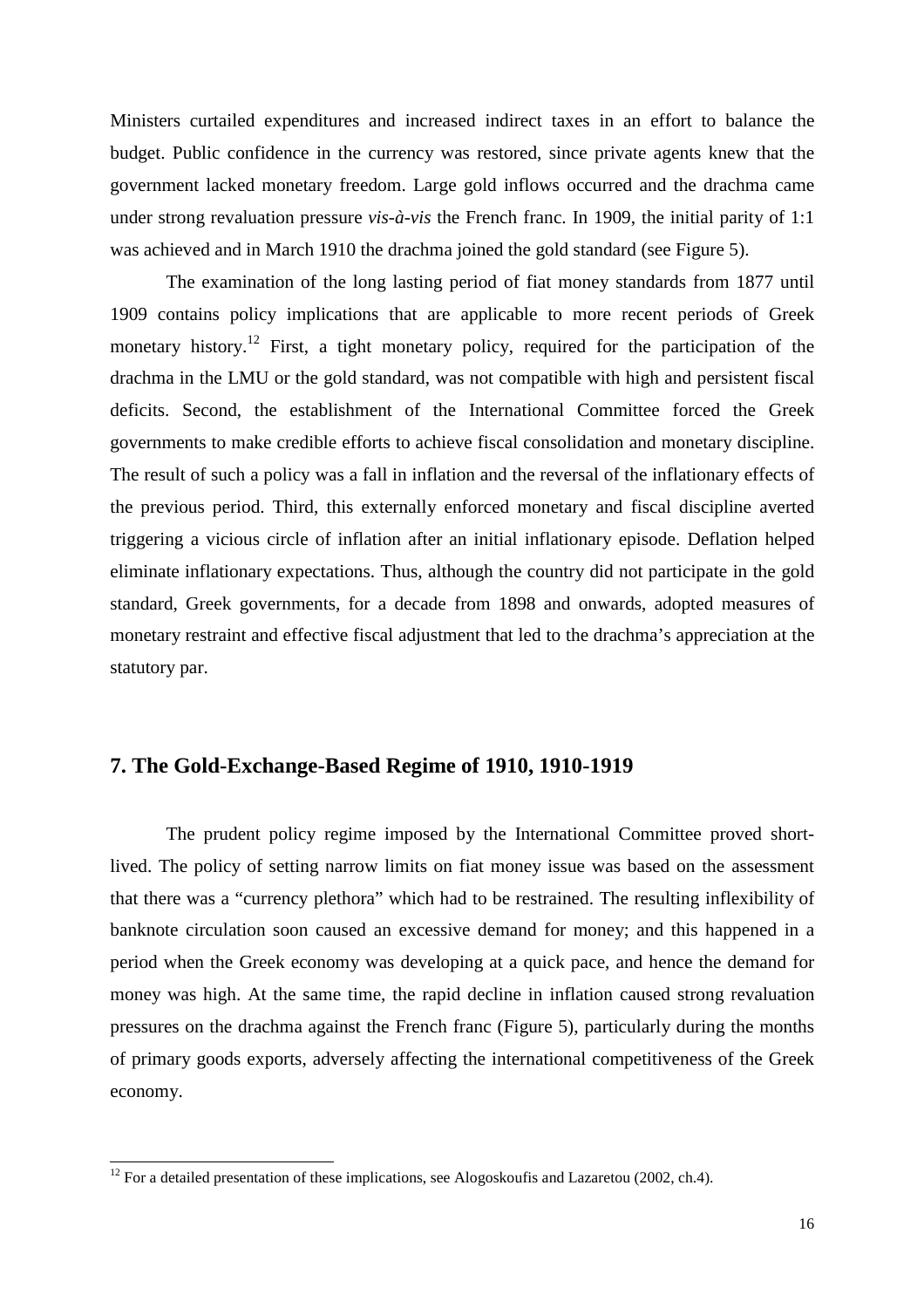As a result, the danger of credit squeeze was visible. The rising lending rates of the 1900s were an indication of excess demand for money, rather than an excess money supply. In particular, the discount rate of the National Bank ranged between 5.5-7%, just one percentage point lower than its level recorded during the period of high inflation, while the interest rates of the other commercial banks were much higher (8-10%). The National Bank's interest rates on mortgage-backed loans were 7% in the region of Athens, whereas away from the capital they were much higher. Moreover, the International Committee's persistence in pursuing an excessively tight monetary policy that added to the drachma's sharp revaluation was not in the best interest of the national economy *per se*, but of the creditor countries alone.

For the Greek economy, the first decade of the  $20<sup>th</sup>$  century was generally characterised as a period of rapid growth. With the resolution of the so-called "currant question" in 1905, export trade increased and the growth of domestic production accelerated. The Greek shipping industry marked considerable progress, expanding its activities to the transit trade of third countries. The country's international credit standing was rebuilt, resulting in a foreign capital inflow at a low interest rate (4%) and the trading of government bonds on the domestic money market. The excess money demand, in conjunction with the monetary stringency – due to the annual reduction in the monetary base – soon caused a liquidity restraint in the economy, which was reflected in the strong revaluation of the drachma.

Considering the drachma's sharp revaluation as temporary, mainly attributed to the good export performance of the agricultural sector, the government proposed, with the support of the National Bank, the limited issuance of banknotes. Influenced by the monetary orthodoxy of the times (return to the international gold standard at the original parity), the government insisted on its anti-inflationary policy. However, the rising lending rates and the strong revaluation pressures on the drachma above its par value threatened the country with recession, deflation and a loss in her international competitiveness.

In order to avoid deflationary pressures while at the same time ensuring the maintenance of the fixed drachma/franc parity, the then Deputy Governor of the National Bank, Ioannis Valaoritis, proposed that the Bank should be given the right by law to exchange drachmas into French francs and/or gold at the official parity of 1:1 (see Valaoritis 1911). In particular, the National Bank could buy gold at par value and foreign exchange at the price of 1.005 drachmas per FF, and sell gold at the price of 1.001 drachmas per FF and foreign exchange at the price of 1.0055 drachmas/FF. The gold points (the points of gold inflow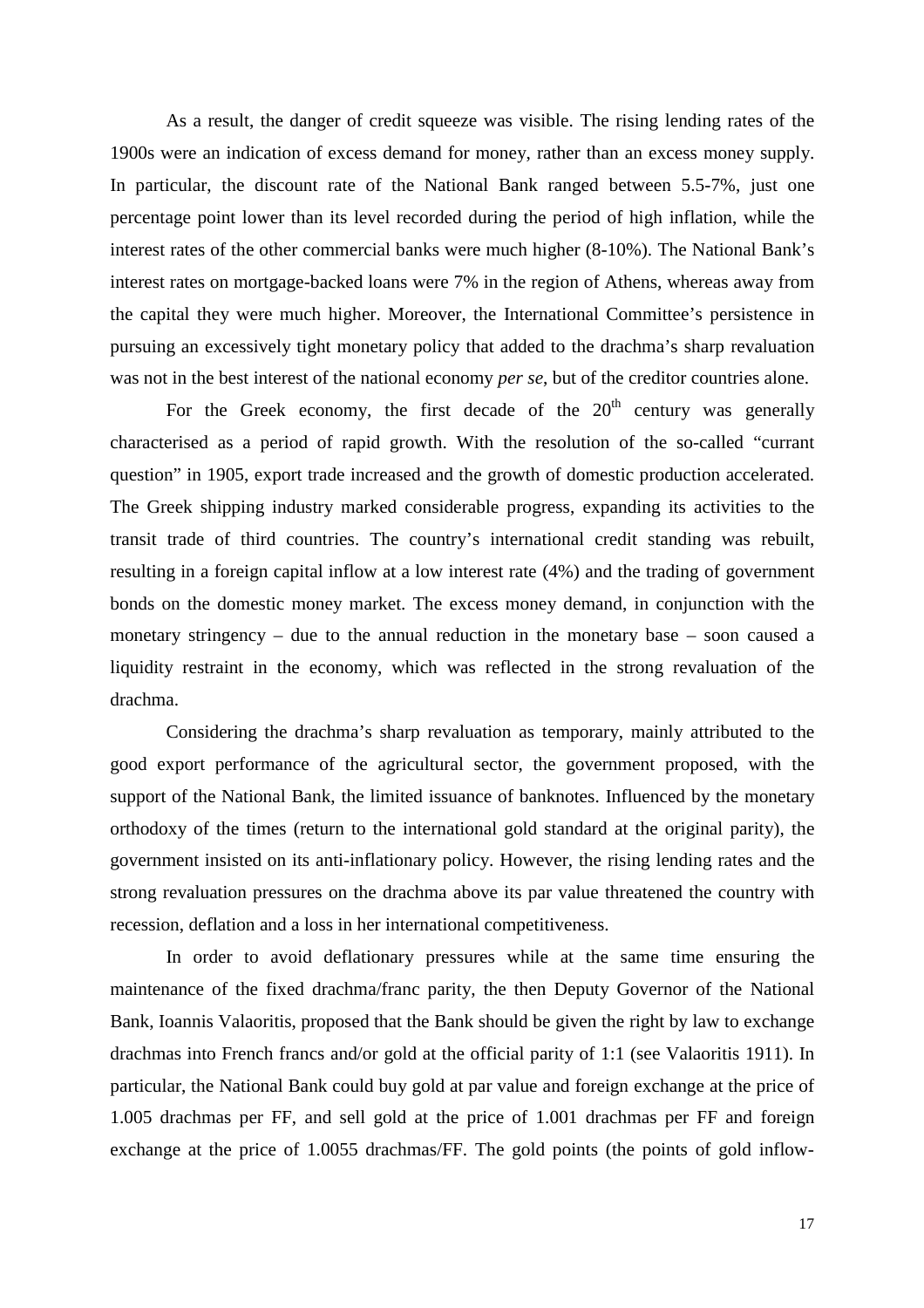outflow) that determined the fluctuation band of the exchange rate and were defined by the transportation cost of gold from country to country, were set at  $\pm 0.005$ .

Through this measure, the Bank was able to create gold reserves so as to curb any revaluation of the drachma above its statutory par, and to check deflationary pressures on the domestic economy. The Valaoritis proposal was accepted by the government and became the well-known Law 3642 of 19 March 1910, under which the drachma entered the classical gold standard, establishing within the country a form of a gold-exchange-based regime.<sup>13</sup>

With the entry of Greece into the Latin Monetary Union as a full member in 1910, the country's credit standing was improved considerably, resulting in the successful coverage of the huge defence expenditures in the face of the Balkan Wars of 1912-13 by foreign loans, without disturbing the fixed exchange rate of the drachma. Another indication of the recovery of the country's solvency was that the price of government bonds traded on the London Stock Exchange began to rise after 1910, climbing at the historic high of  $60-70$  pounds sterling.<sup>14</sup>

However, the drachma's "golden era" lasted four years only, from 1910 to 1914. With the outbreak of World War I in the summer of 1914, the smooth function of the classical gold standard was interrupted. France, Germany, Russia and Austro-Hungary suspended the convertibility of their currencies into gold and imposed controls on gold outflows. The pressure to finance wartime expenditures throughout Europe was so high that inflation was inevitable. The sharp monetary expansion soon caused a confidence problem and set in motion a run on the central bank's gold reserves. Consequently, all European countries – either *de facto* or *de jure* – closed the "gold window" and imposed controls on gold outflows.

The political and economic circumstances of that period confirmed the concern regarding the viability of the fixed rate regime in wartime. Although the French franc retained its strength *vis-à-vis* the pound sterling and the other European currencies during the first months of the war, after the opening of the London Stock Exchange and the trading of French bonds, and their sale in large quantities in early February 1915, the French franc started to devalue sharply against the pound sterling. The National Bank feared that it would experience large losses in its foreign exchange reserves. In fact, during the first semester of the war, the Bank's reserves shrank by 60 million French francs. In May 1915, the National Bank finally managed to transfer its foreign exchange reserves from interest-bearing deposits held in Banque de France to deposits in the Bank of England and the Fed. At the same time, the

l

<sup>&</sup>lt;sup>13</sup> Pharmakidis (1921) offers a detailed presentation of the law. For a critical analysis of its function, see Alogoskoufis and Lazaretou (2002).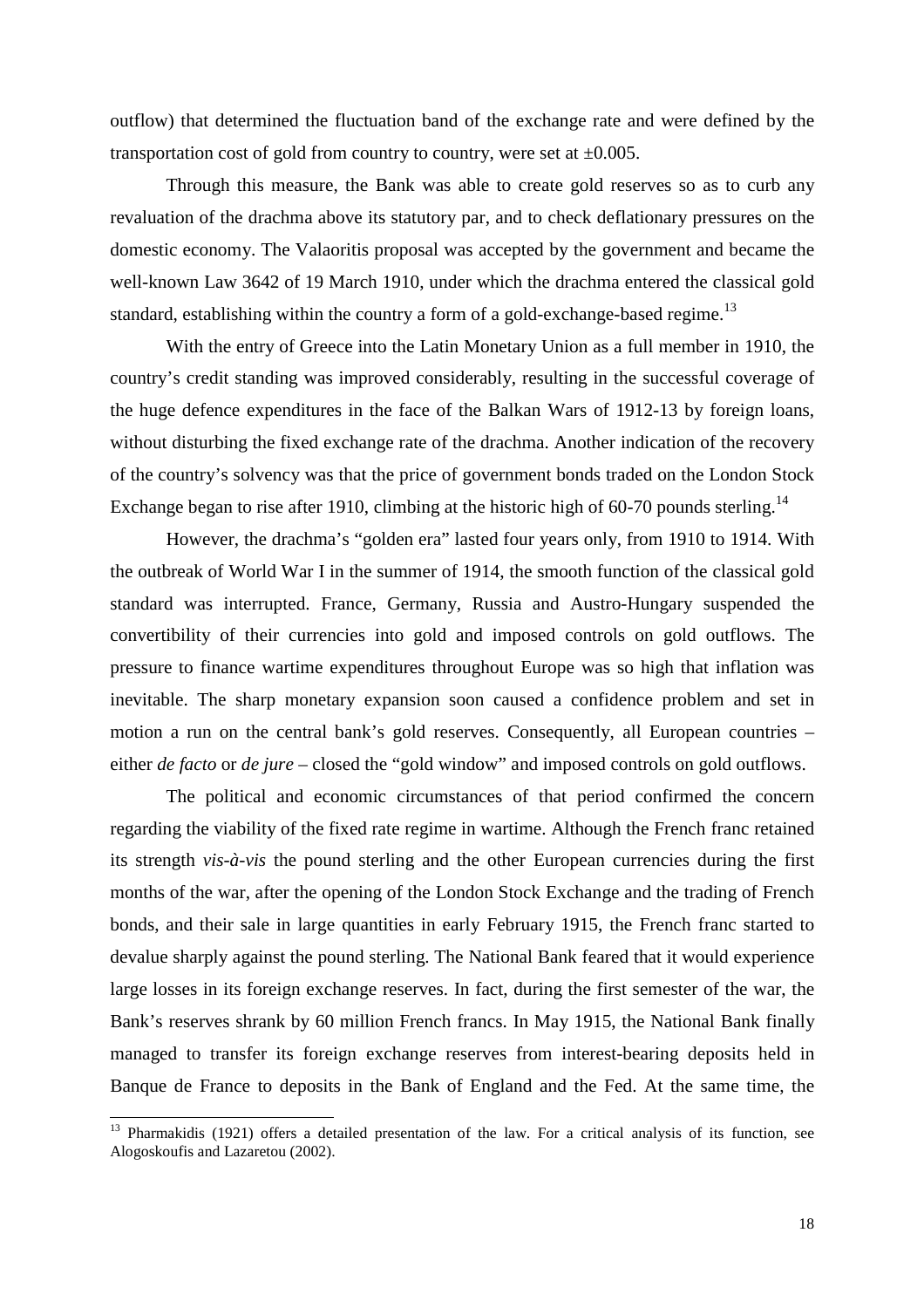drachma was pegged, first, to the pound sterling and, then, to the US dollar, thus keeping fixed exchange rates in wartime.

However, the insistence of the Greek monetary authorities on keeping a fixed exchange rate regime during the war proved inappropriate, with disastrous consequences for the Greek economy, especially after the country's involvement in World War I. The prolonged wartime period (1917-1922) in Greece imposed large burdens on the wartime budgets. Governments were not able to raise revenues from taxation. Direct taxation was inefficient since the bulk of the population lived close to subsistence levels and indirect taxation already stood at high levels. Foreign loans took the form of money credits that the Allied Powers guaranteed. However, the loans were not released and thus the government raised revenues almost exclusively by borrowing from the National Bank, which, in turn, simply rolled the printing press.

The increased banknote circulation was not however backed by foreign exchange. As shown in Figure 7, until 1918 wartime monetary expansions and the high inflation rate did not put any pressure on the drachma's nominal exchange rate. This was mainly due to the imposition by all European countries controls on gold outflows. Thereafter, the drachma started to devalue heavily with an enormous reduction of the Bank's reserves and a massive paper money creation (see Figures 2 and 6). Wartime emergencies were covered by money creation since the Allied Powers refused to pledge the agreed financial support, while exchange rate stability was maintained by massive reserve outflows. In August 1919 the exchange reserves were depleted. Greek monetary authorities again reverted to flexible rates officially closing the "gold window" (which had been *de facto* closed in 1914 when gold convertibility had been suspended through the imposition controls on gold exports). The period from 1919 to 1923 was marked by unprecedented political and social upheavals, monetary expansion, uncontrolled inflation and wide fluctuations in the drachma exchange rates.

## **8. Inter-war Floating and the Inter-war Gold-Exchange Standard, 1920- 1939**

 $14$  For a historical and empirical evidence on the benefits in terms of exchange rate and price stability, as well as in long term foreign borrowing that the country gained under fixed rates, see Lazaretou (1995b, 1998, 1999).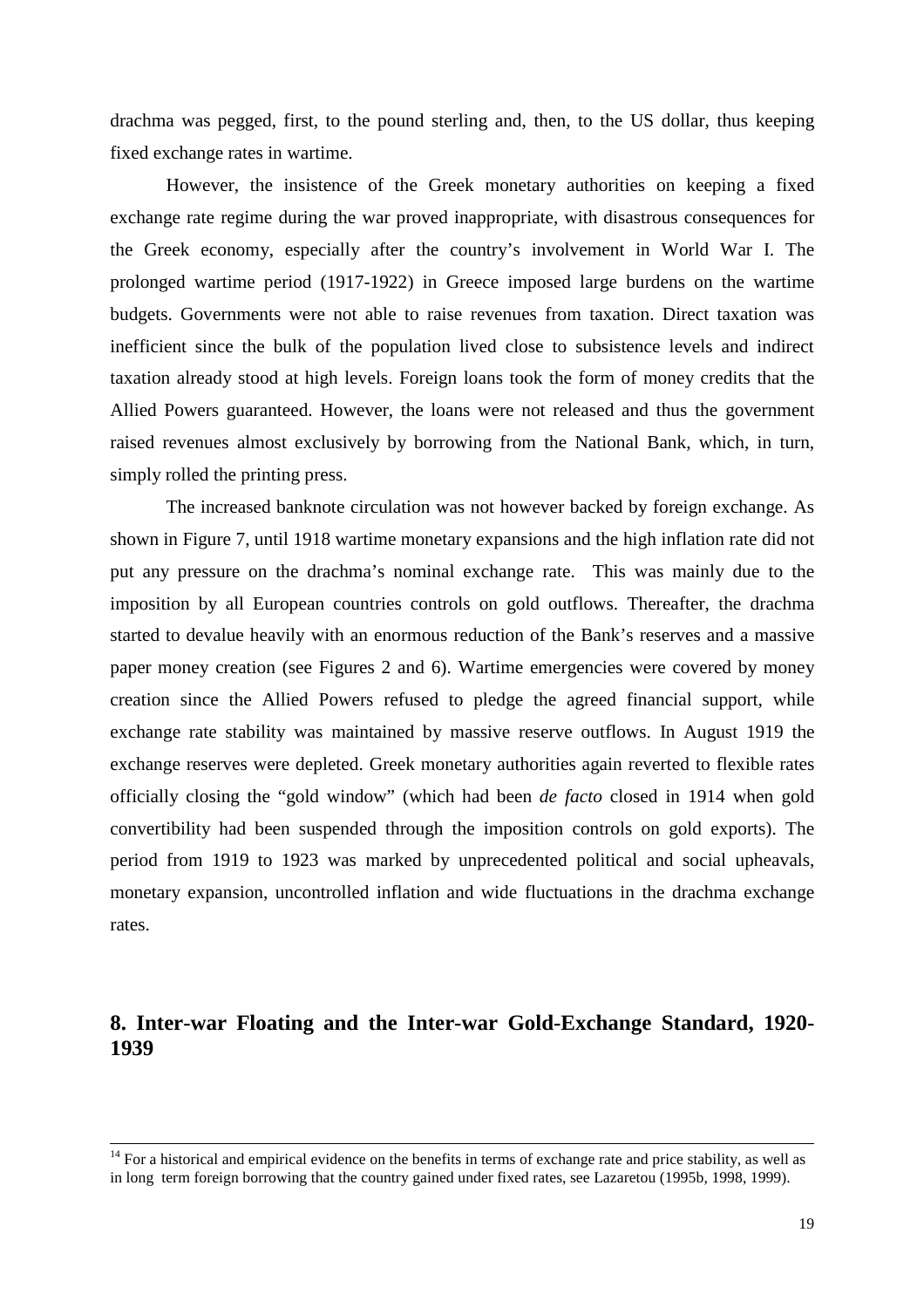The inter-war period was one of the most dramatic epochs in the history of modern Greece. Within the span of twenty years, the entire cycle of monetary instability and discipline that had characterised the second half of the  $19<sup>th</sup>$  century was repeated. As in the pre-war period, inter-war Greece again experienced the abandonment of, and return to, metallic standards and of the effort to credibly adhere to the convertibility rule.

During World War I, all belligerent countries suffered strong and persistent inflationary pressures, which continued after the end of the war. In the light of the monetary instability and the high exchange rate volatility in the post-war period, efforts were made for the policy coordination between countries in order to return to the gold standard. By December 1926, all European countries had tied their currencies to the US dollar and to gold. In effect, the inter-war gold-exchange standard started to operate in April 1925 when Britain returned to the gold standard. The system collapsed in September 1931, when the pound sterling was devalued and Britain was forced out of the gold-bullion standard in view of the severe deflation pressures of the Great stock-market Crash of 1929.

Developments in the Greek economy were once more determined by wartime emergencies as well as by important territorial and demographic changes. After her victory in the Balkan Wars, the country entered a decade of new war adventures (World War I, Campaign in Asia Minor). The events that followed the war created serious economic and political turmoil, unprecedented in the history of a country which had already experienced wars and political instability in the past. Also, the 1920s were a period of uncontrolled inflation and wide fluctuations in the drachma exchange rates. As can be seen in Figure 7, during the inter-war float the increased volatility in the nominal exchange rate was mirrored in the real exchange rate volatility. The 1920s, however, were a period of rapid growth as regards the Greek industry. The heavy tariff protection and the sharp fall in real wages – due to the existence of an abundant labour force after the massive influx of refugees in 1922 and the high inflation rate – were the driving forces of this developing process.

Monetary instability was fostered by the political instability that followed the Asia Minor Disaster.<sup>15</sup> From the mid-1920s, when the war was over, Greece tried to follow international monetary developments. From 1927, the government implemented successfully a two-year stabilisation programme followed by fiscal consolidation, monetary stringency and a *de facto* devaluation of the drachma (Tsouderos 1928, Varvaressos 1928 and Zolotas 1929).

 $\overline{\phantom{a}}$ 

<sup>&</sup>lt;sup>15</sup> In May 1919, the Greek Army disembarked at Asia Minor and the Greek State extended its north-east boundaries to include the Greek Minority in Turkey. However, the country suffered a great defeat and after the Smyrna disaster in September 1922 some 2 millions refugees were settled in Greece.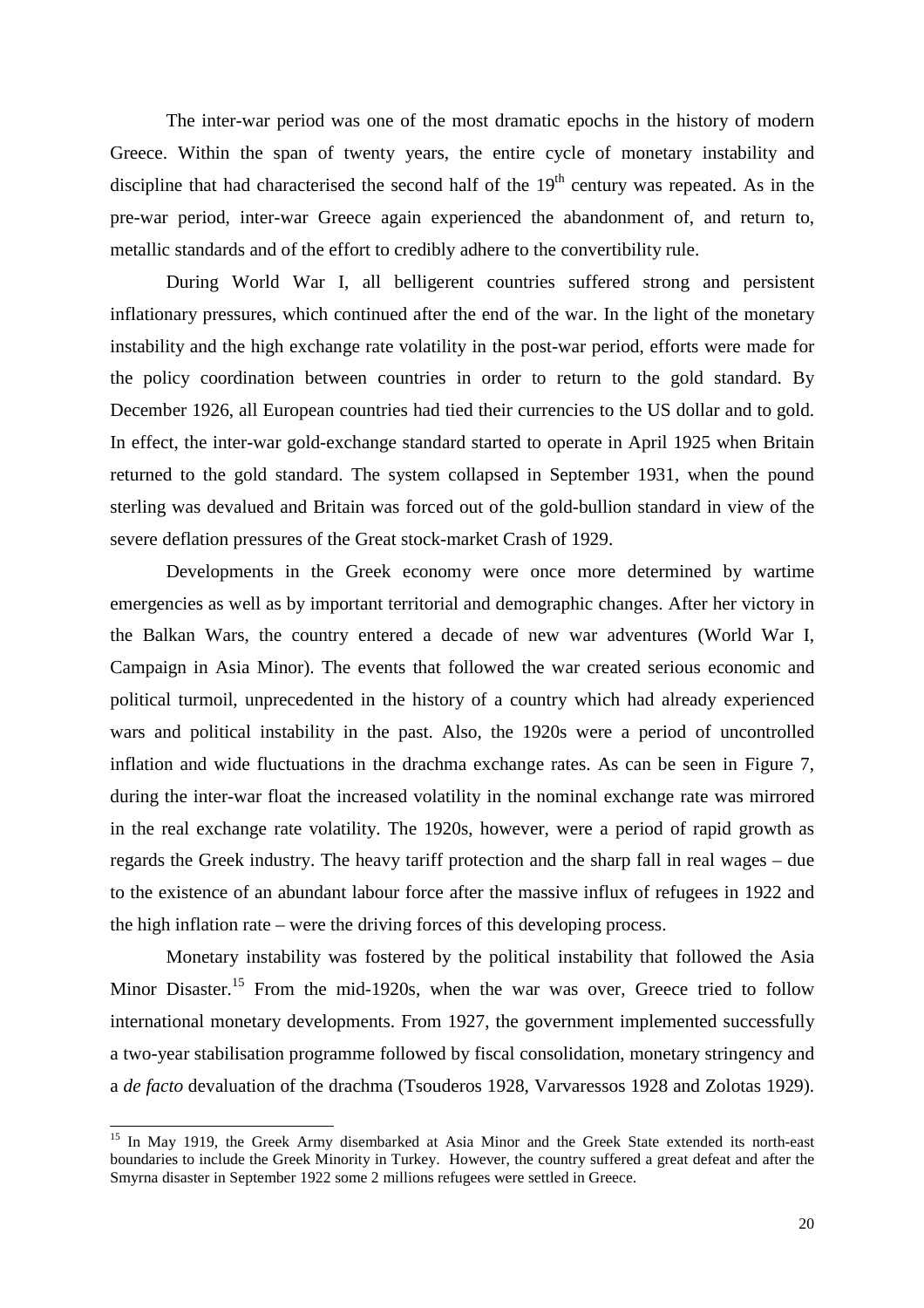This stabilisation effort was backed by a loan that the country negotiated through the mediation of the League of Nations. Foreign creditors demanded the restoration of convertibility as a pre-condition for lending and as a signal of fiscal prudence and monetary discipline. They also demanded the foundation of an independent central bank (the Bank of Greece) that it would have the sole privilege of note issue and operate as an official body in the conduct of monetary policy, according to the central banking orthodoxy of the time (see League of Nations 1927a, 1927b).

Against the background of an international shift back to the gold standard – the symbol of monetary stability in the years before the war – there was a tendency to reorganise the operation of central banks. The existence of a national central bank, independent from state interventions and commercial considerations which would operate as a "bank of banks" and a "lender of last resort" for the banking system, was considered a pre-condition for monetary stability and international capital mobility.<sup>16</sup>

An outcome of this tendency was the foundation in Greece of a new independent central bank, by the detachment of the National Bank's issuing department and its turn into a pure commercial credit institution. The National Bank's commercial responsibilities, emanating from its acceptance of interest-bearing deposits, the tying-up of its capital in longterm investments, its exposure to business risks, and its close relations with the Ministry of Finance were all factors that decisively affected its flexibility and its independence in conducting monetary policy. There was, therefore, a need for the establishment of a separate issuing institution, relieved from the tasks and commitments of a common commercial bank, that would monitor budget deficit financing and enact policies consistent with exchange convertibility.<sup>17</sup>

Greece joined the inter-war gold standard on 14 May 1928, the day that the Bank of Greece commenced its operation and the drachma was, *de jure*, stabilised. It should be noted that, contrary to what had happened in 1910, this time the resumption was made at a new parity. The drachma was first devalued and then pegged against the pound sterling. The *de jure* stabilisation of the drachma close to its market rate (375,  $\pm$ 2.5 drachmas) helped avoid the deflationary and recessive disturbances observed during the first decade of the century. In addition, it was decided that the Bank of Greece would be obligated to convert its banknotes into gold-based foreign exchange (i.e. pounds sterling) at that rate.

l

<sup>&</sup>lt;sup>16</sup> For the rationale of central banking and the history of some European central banks, see Goodhart (1988). For a presentation of the structure of the Greek Banking System in the pre-WWII period and the necessity of its reform, see Alogoskoufis and Lazaretou (2002, ch.7).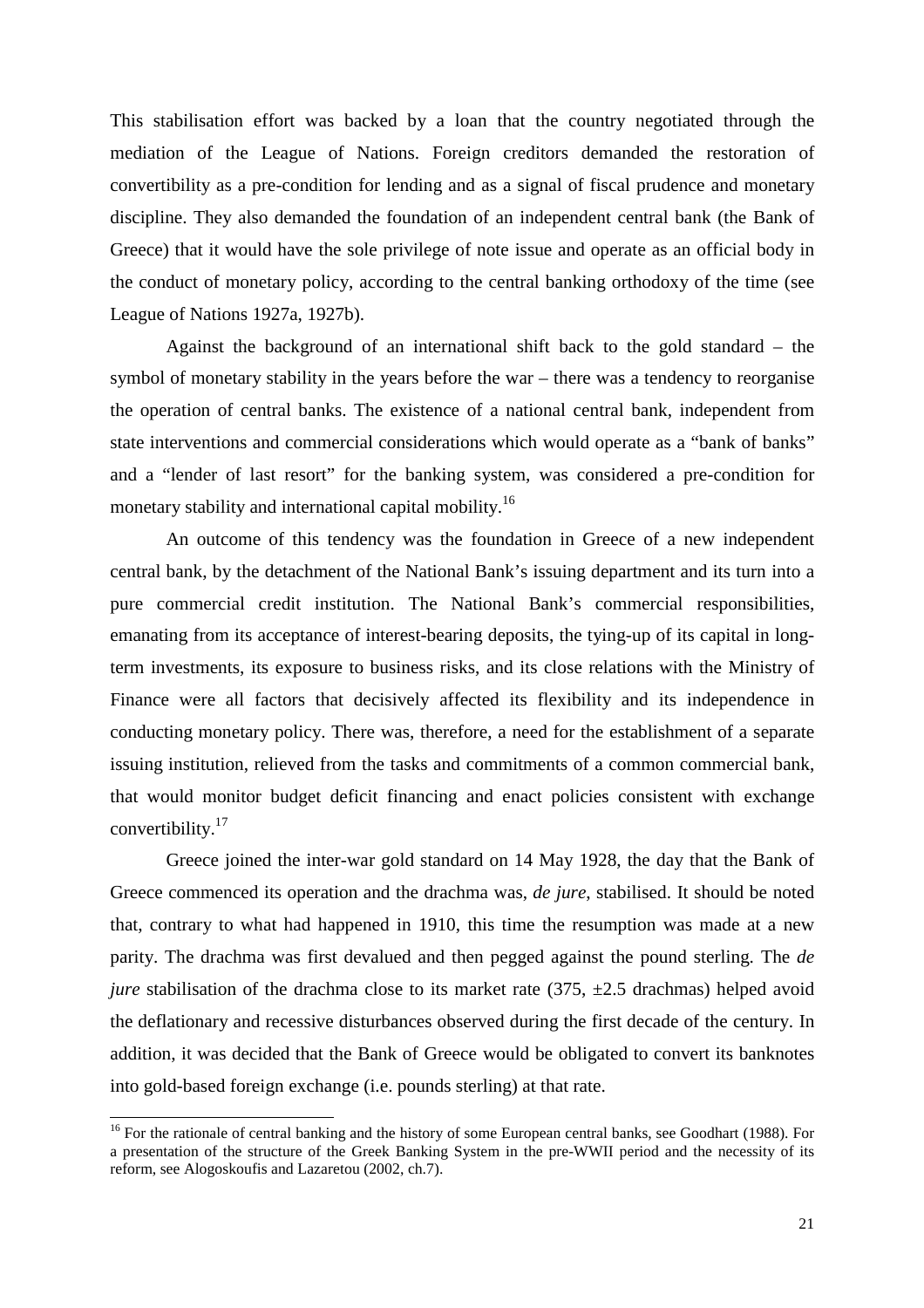When the severe deflation waves of the 1929 crash reached Greece, the impact was primarily on the balance-of-payments and the drachma exchange rates. On 21 September 1931 the British pound was devalued and Britain was forced off the gold-bullion standard. The Greek government, however, did not follow Britain off gold. The historical experience formulated the policymakers' attitudes. Prior to 1928, Greece had the experience of inflation, monetary expansion, exchange rate crises and political turmoil. A return to those conditions, if stabilisation was abandoned and the drachma was devalued, might produce fears that inflationary pressures would build up. Thus, Greece switched from pegging against the British pound to pegging against the US dollar, which remained on gold. The drachma, however, soon came under heavy selling pressure. The central bank reacted by imposing exchange controls, marking the beginning of a *de facto* suspension of convertibility. Convertibility ended in April 1932, when the government devalued the drachma and abandoned the gold exchange standard. A month later the government declared a unilateral moratorium on the servicing of its outstanding foreign debt. After an experiment with the Gold Bloc (1933-36), Greece eventually returned to a managed float in September 1936, when the drachma joined the Sterling Area.

With the advent of the dictatorship of 4 August 1936 strict foreign exchange controls were imposed. Besides, the adoption of a system of bilateral clearing, in the context of protectionism that prevailed throughout the world during the 1930s, set off a rise in trade. Until the eve of World War II, the drachma remained fixed against sterling, recording only slight fluctuations. To a significant extent, this was the result of the exchange controls prevailing internationally.

At the same time, the increase in banknote circulation was moderate and inflation was kept at bay. The balancing of public finances during the years before the declaration of war contributed considerably to the price level stability. However, the outbreak of World War II and the Occupation that followed caused the greatest fiscal disturbance in the history of modern Greece.

## **9. World War II, the German Occupation, and Efforts for Monetary Reconstruction, 1940-1949**

 $\overline{17}$  For a detailed survey on the attempts to found the Bank of Greece, see Venezis (1955).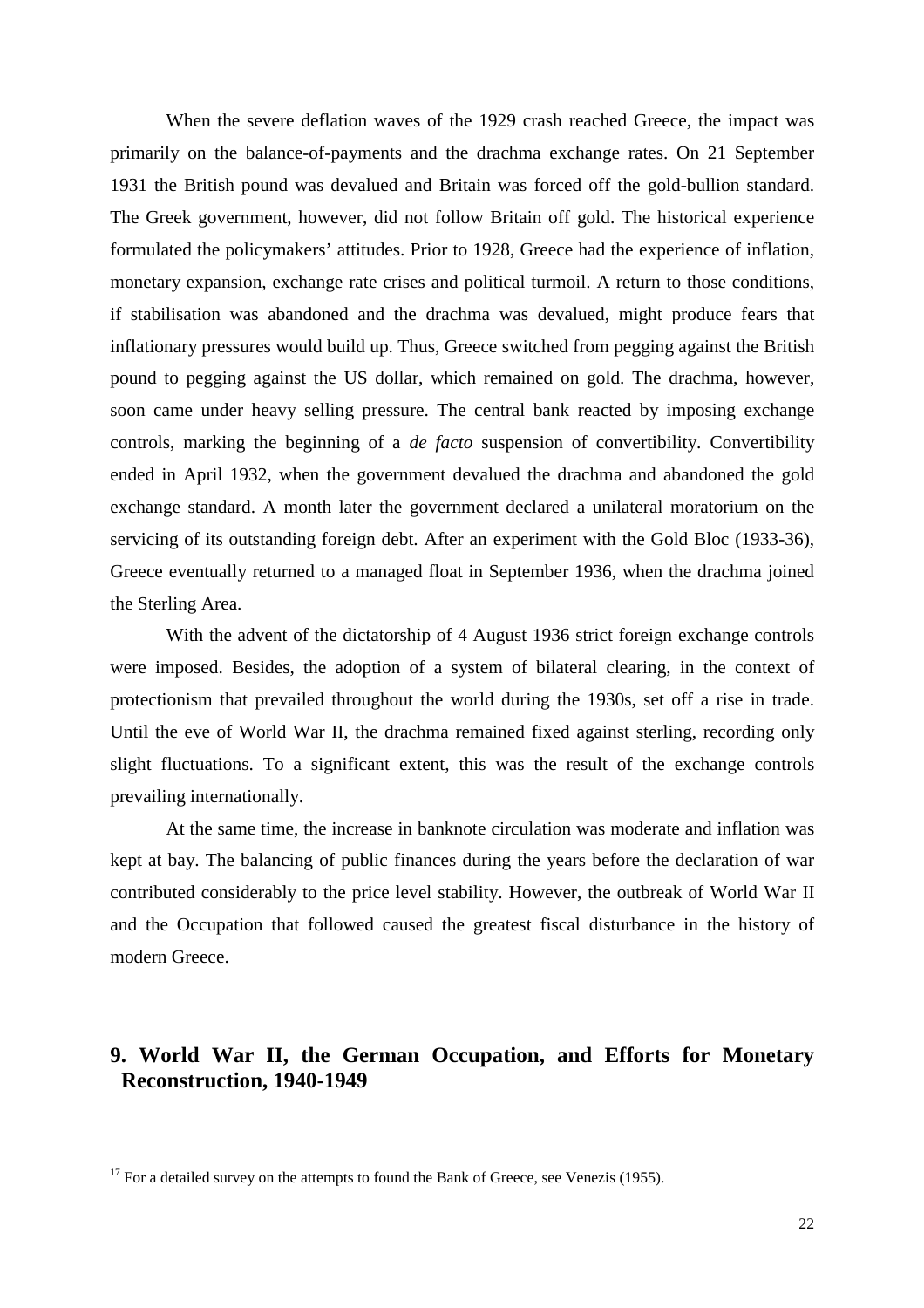Greece was caught up in the war at a time when it had consolidated fiscal and monetary stability. Even during the war period, until the occupation of the country by enemy troops, there was an internal and external monetary equilibrium. The dawn of WWII was marked by extensive controls imposed world-wide on goods and money flows. The drachma was kept fixed against sterling. This was mainly accomplished through exchange controls. The outbreak of the Greek-Italian War of 1940-41 threw a burden on the budget. Wartime expenditures were covered thanks to financial support from Great Britain, in the form of credit held in a special blocked account from which the Greek government could draw on demand. Therefore, inflationary pressures were moderate.

However, the situation got out of hand during the German occupation (1941-44). The monetary and real sector of the economy collapsed and the drachma, even though remained the legal tender, lost all functions as money.

In particular, the country's production capacity was sharply curtailed since the economy's real capital, both in the primary and secondary sector as well as in the transports sub-sector, was almost entirely destroyed either in consequence of the warfare or because of the conquerors' requisitions. Still, the damage caused by the war to the human capital of the economy was enormous. The destruction of the country's production force caused a significant shrinkage of the national income. In 1941 the national income, at 1939 prices, reached only 1/3 of the respective figure of 1939.<sup>18</sup>

The economic policy pursued by the Occupation Forces was equally catastrophic. It was based on the principle of securing locally all material necessities for the maintenance of the occupation troops. In addition, they forced the country into an excessive contribution towards the financing of their battle operations that stretched throughout the Southeast Mediterranean basin. The government deficits and the foreign military expenditures were exclusively financed by paper money creation. The puppet governments and the Occupation Army forced the Bank of Greece to create more and more paper money by simply rolling the printing press.

National production was either directed at meeting the needs of the enemy troops in Greece, or was exported to the countries of the Axis. Exports towards the countries of the Axis included basic food stuffs of the Greek population, while imports consisted of goods required only to meet the needs of the occupation troops. As a result, an acute problem of provisions for the Greek population soon arose. By this way, the Greek market experienced a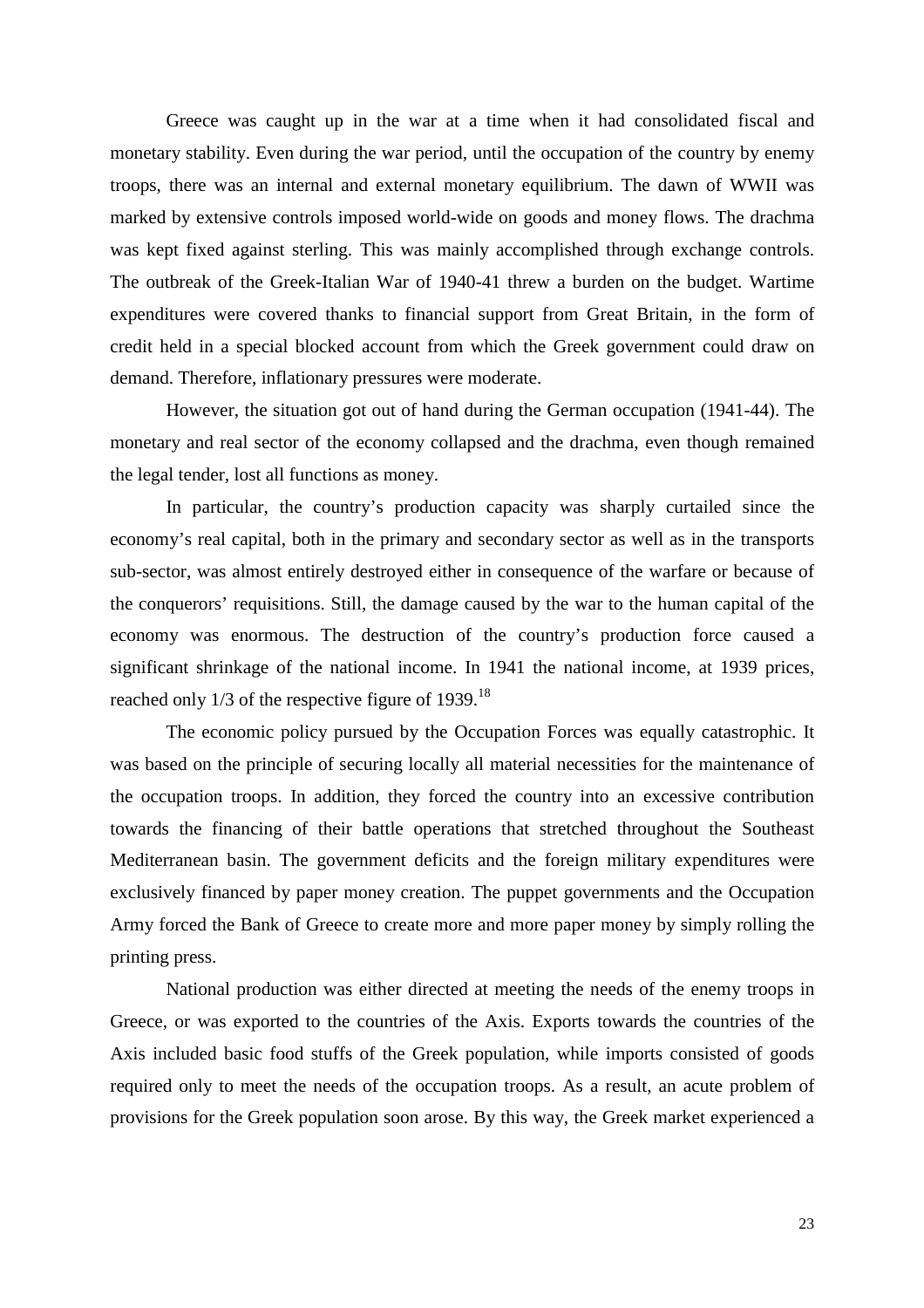stifling shortage of products, which contributed to an explosion of inflationary expectations and the emergence of hyperinflation towards the end of the occupation period (see Figure  $8)^{19}$ .

Hyperinflation triggered a run from the drachma and a switch to gold, establishing a *sui generis* "gold standard". Since the public had no confidence in the future purchasing power of the paper drachma, it turned massively to the hoarding of gold British pound ("gold pull"), substituting all banknotes. Although the drachma continued to be the "legal tender", no one wanted to hold it because of the rapid loss of its value.

Agents switched to gold (i.e. the gold British pound and the gold French franc) as a means of exchange and a store of value, not only during the occupation period but also during the early post-war period. The prolongation of the gold pull was due, firstly, to the slowdown of the post-war fiscal consolidation and economic recovery, and secondly, to the failure of the early efforts for monetary reform.

Twenty-three days after the return of the exiled government to the liberated Greece<sup>20</sup>, the country's economic system collapsed. The inflationary upsurge was well under way while the monetary and political uncertainty hindered economic recovery. Public revenues were very poor and the tax collection system was almost non-existent, while public expenditures remained at very high levels due to the increased unemployment benefits. These were funded entirely by monetary expansion, which caused a further aggravation of inflationary upsurges and the complete loss of public confidence in the currency.

Therefore, the need for monetary reform and economic stabilisation was imperative. The first scheme for monetary reform, devised mainly by X. Zolotas,  $^{21}$  co-Governor of the Bank of Greece as of 1944, was put into effect in early November. It placed emphasis on the need to curtail government spending, increase tax rates, and issue government bonds. To restore public confidence in the domestic currency, it was decided to introduce the "new" drachma, equal to 50 billion "old" drachmas. However, this early effort for monetary reform ended in failure, for a number of reasons. Firstly, pre-war loans were not excluded from the exchange of old drachmas for new drachmas, thus producing a considerable redistribution of wealth and the annihilation of the internal public debt, as well as of a great part of the

 $18$  For a detailed survey on the damage caused by the war to the real and monetary sectors of the Greek economy, see UNNRA (1946, 1947) and the Bank of Greece (1947).

<sup>&</sup>lt;sup>19</sup> For the Greek hyperinflation episode, see Makinen (1986) and Alogoskoufis and Lazaretou (2002, ch.8).

<sup>&</sup>lt;sup>20</sup> In April 1941 the King, the Prime Minister and the Governor of the Bank of Greece sheltered in London. First, the country's gold reserves were well preserved abroad.

 $21$  See Zolotas (1944).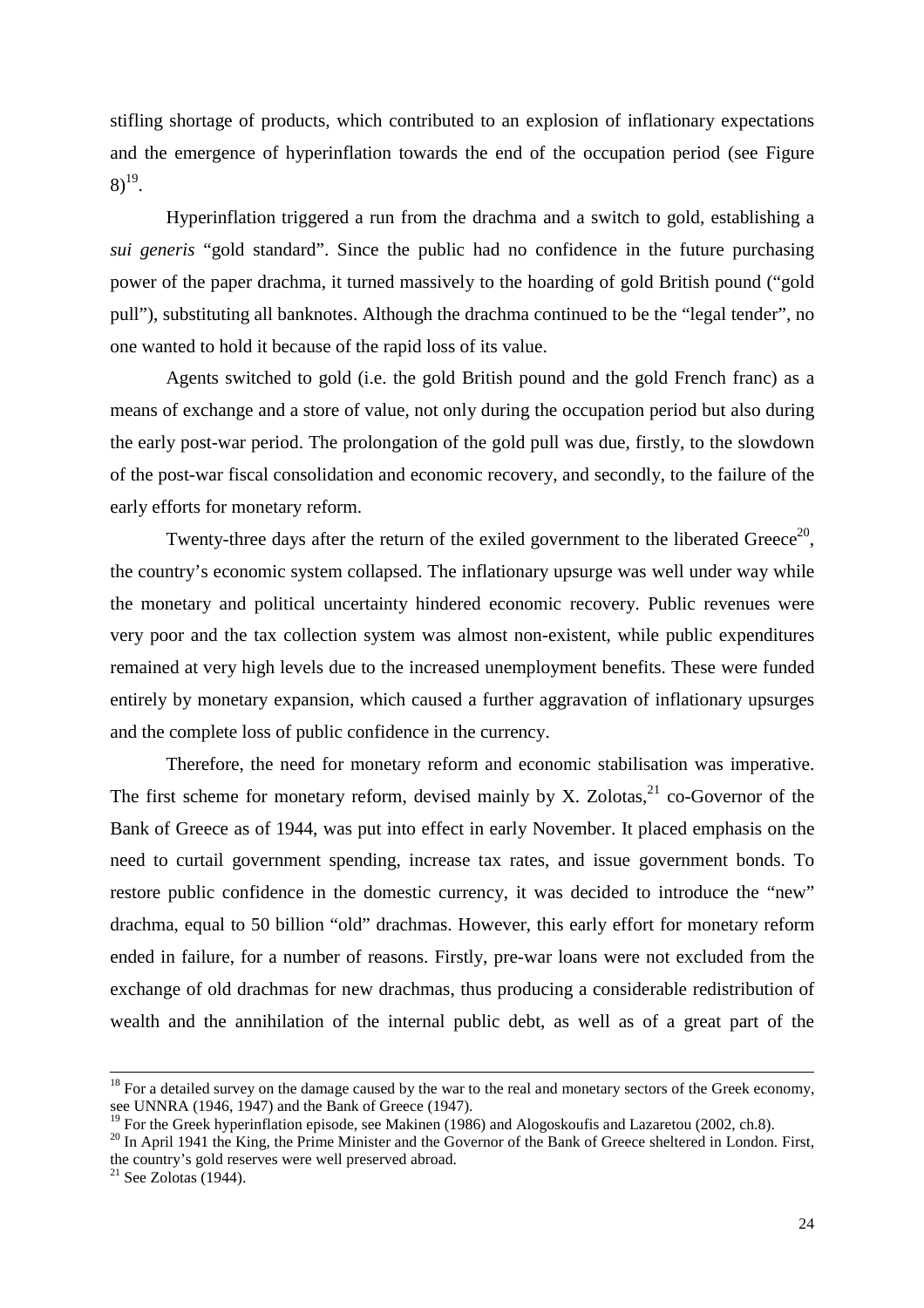households' savings. This shortcoming magnified public distrust towards government debt securities and the currency, and resulted in an unwillingness to hold domestic currency. Soon, a new run towards gold occurred. Secondly, the government did not curtail expenditures, did not impose new taxes, and did not raise the tax rates. Thirdly, the government was totally unsuccessful in dealing with the problem of goods scarcity. Above and beyond, the political crisis (of December) hindered even further the stabilisation effort.

The crisis of the monetary and fiscal system, intensified after the abandonment of the first stabilisation programme, dictated the need for a new stabilisation effort. The new programme, devised by K. Varvaressos, Governor of the Bank of Greece, was put into effect in early June 1945. Its basic guidelines were the increase in foreign financial relief, the imposition of controls on imports, prices and wages, the prohibition of the use of gold for money transactions, and the depreciation of the drachma *vis-à-vis* the pound sterling and the dollar (see Varvaressos 1953). However, this effort also ended in failure.

The economy was threatened by a new monetary crisis, which turned into a deep social turmoil and an intense political upheaval. With the signing of the Greek-British Agreement for economic and technical assistance in January 1946, began a third stabilisation effort. The Greek government was required to carry out a radical restructuring of its public finances, the drachma was depreciated anew, while the Law of March 1946 re: *Establishment and Operation of a Monetary Committee* created a very powerful separate body, the Monetary Committee, which was based within the Bank of Greece and had as main aims the control over the issuance of new money and the safeguarding of the exchange rate stability.

The effects of the stabilisation programme were immediately felt. The government tried successfully to reduce budget deficits – especially when the Civil War was ended in 1949 – and check inflationary pressures. The stabilisation effort was considerably reinforced by the increase of foreign aid, especially under the Marshall Plan. However, the decrease in inflation was slow as the Bank of Greece tried to balance two conflicting objectives, namely, first, to stabilise domestic prices and, second, to supply credit to finance the recovery of economic activity. The latter objective resulted in the entrenchment of the monetary instability problem.

After the end of the civil war, the stance of monetary and credit policy was tightened and fiscal deficits began to diminish. This turn was effected gradually but steadily during the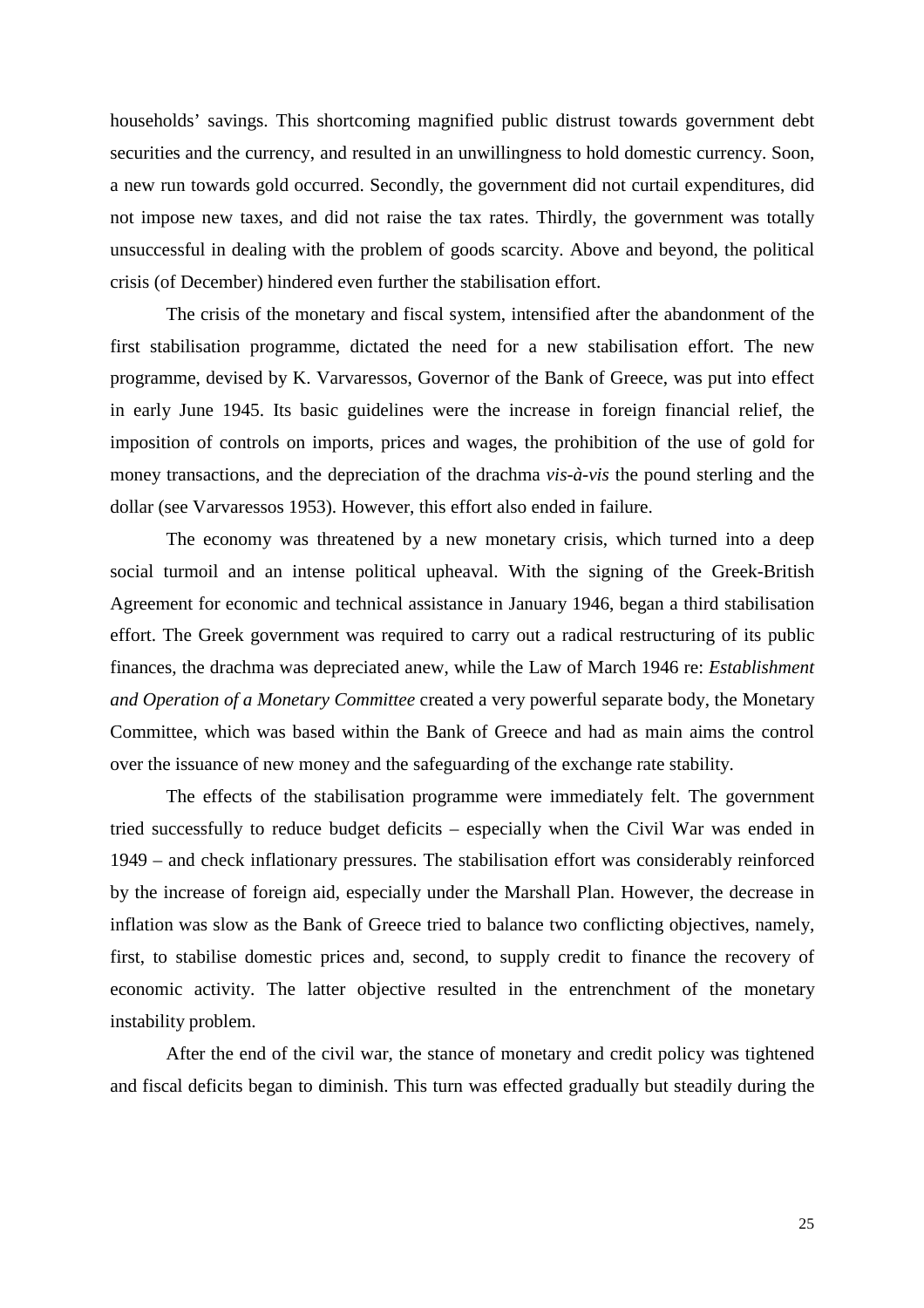period 1950-52, and resulted in a spectacular fall in inflation and the successful entry of the drachma into the fixed exchange rate system of Bretton Woods. $^{22}$ 

#### **10. The Drachma in the Bretton Woods System, 1950-1972**

The end of the civil war signalled a new period for the Greek economy, as it eliminated one of the most important obstacles for monetary stabilisation and the productive restructuring of the economy. The twenty years after 1953 (with the exception of the years of military dictatorship) represented one of the longest periods of economic growth and monetary stability experienced by modern Greece. This was the "golden era" of the drachma; it was pegged to the predominant international currency, the US dollar (which was pegged to gold), and managed to maintain a fixed exchange rate against it throughout two entire decades. The annual rate of inflation remained at very low levels, and this was one of the rare periods during which the domestic inflation rate did not exceed the inflation rate of the developed European economies or of the US, as seen in Figure 9.

In April 1953 the drachma was devalued by 50% against the US dollar and then joined the Bretton Woods system of fixed rates. The low rates of money growth and inflation, the increase in output (mainly in agriculture), the downward trend of international prices of raw materials, the relaxation of controls on trade flows and political stability and social peace were the main determinants of the favourable effects of the devaluation on the domestic economy. Until the late 1960s, Greece experienced high rates of economic growth and low and stable inflation. Investment, both private and public, and domestic output increased by extremely high rates.

Moreover, the monetary reform of May 1954, when the "new" drachma was introduced (as equal to 1,000 "old" drachmas), played a crucial role in the weakening of inflationary expectations. The decision to remove three zeros from all monetary values marked a new era of long run price stability and restored public confidence in the domestic currency.

Several factors contributed to the golden era of the drachma. First, the drachma's participation in the gold-dollar standard of Bretton Woods and the adherence to its operating

 $\overline{\phantom{a}}$ 

 $22$  For the idiosyncrancies of the Greek economy and the economic policy pursued in the early 1950s, see Drakatos (2002).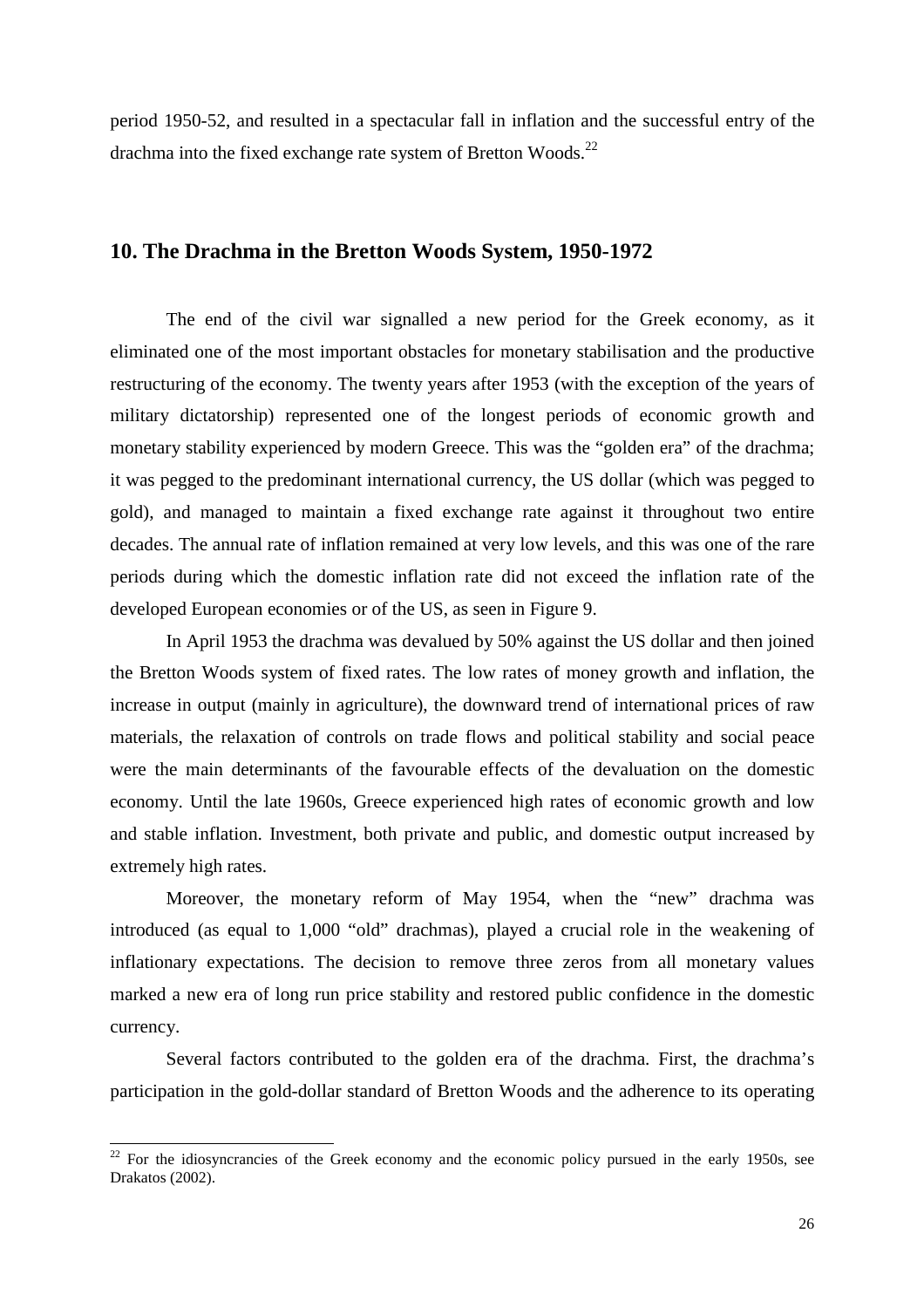rules enabled the country to establish credibility of the monetary policy, facilitating the downward adjustment of inflation expectations. Second, the reduction in government consumption spending, the rise of investment in infrastructure and the balancing of the fiscal budget added credibility to monetary policy, improved public infrastructure and allowed the channelling of private savings into investment projects with high returns. Third, the containment of labour cost increases in line with productivity growth helped keep domestic inflation at low levels, thus significantly improving business environment. Fourth, concerning the tax and credit regimes, the favourable tax treatment of investors encouraged considerably the undertaking of investment initiatives. At the same time, the credit allotment mechanism operated through the Monetary Committee - despite its stifling control over the banking system, seemed to had been rather effective in allocating reserves to selected high yield sectors. Finally, another determinant was the favourable international conditions on account of the international trade growth, the downward trend in the relative prices of raw materials and the world monetary stability.

However, the Bretton Woods system collapsed in August 1971. The ensuing worldwide monetary instability, along with the expansionary economic policy during Greece's dictatorship (1967-74), led to an end of the golden era of the drachma.

#### **11. The Policy of Sliding Drachma, 1973-1990**

The expansionary monetary policy during the dictatorship, beginning in the late 1960s, the high trade deficits, the collapse of Bretton Woods and the first oil price shock in 1973/74 changed the conditions of monetary stability and sustained growth prevailed in the 1960s. Inflationary pressures returned and the economy was in recession. The fall of the military dictatorship in 1974 after the events in Cyprus signalled the deliverance of certain social groups that had remained oppressed for a quarter of a century. The establishment of a parliamentary democracy offered a gateway to the social demands for a liberal political system, for the redistribution of income and wealth in favour of the weaker groups of the population and the active role of the state as a producer and employer, as well as for the emulation of Western European living standards.

The effort for a redistribution of income and wealth, the great expansion of state economic activity, and the entry of Greece into the EEC were the three principal guidelines of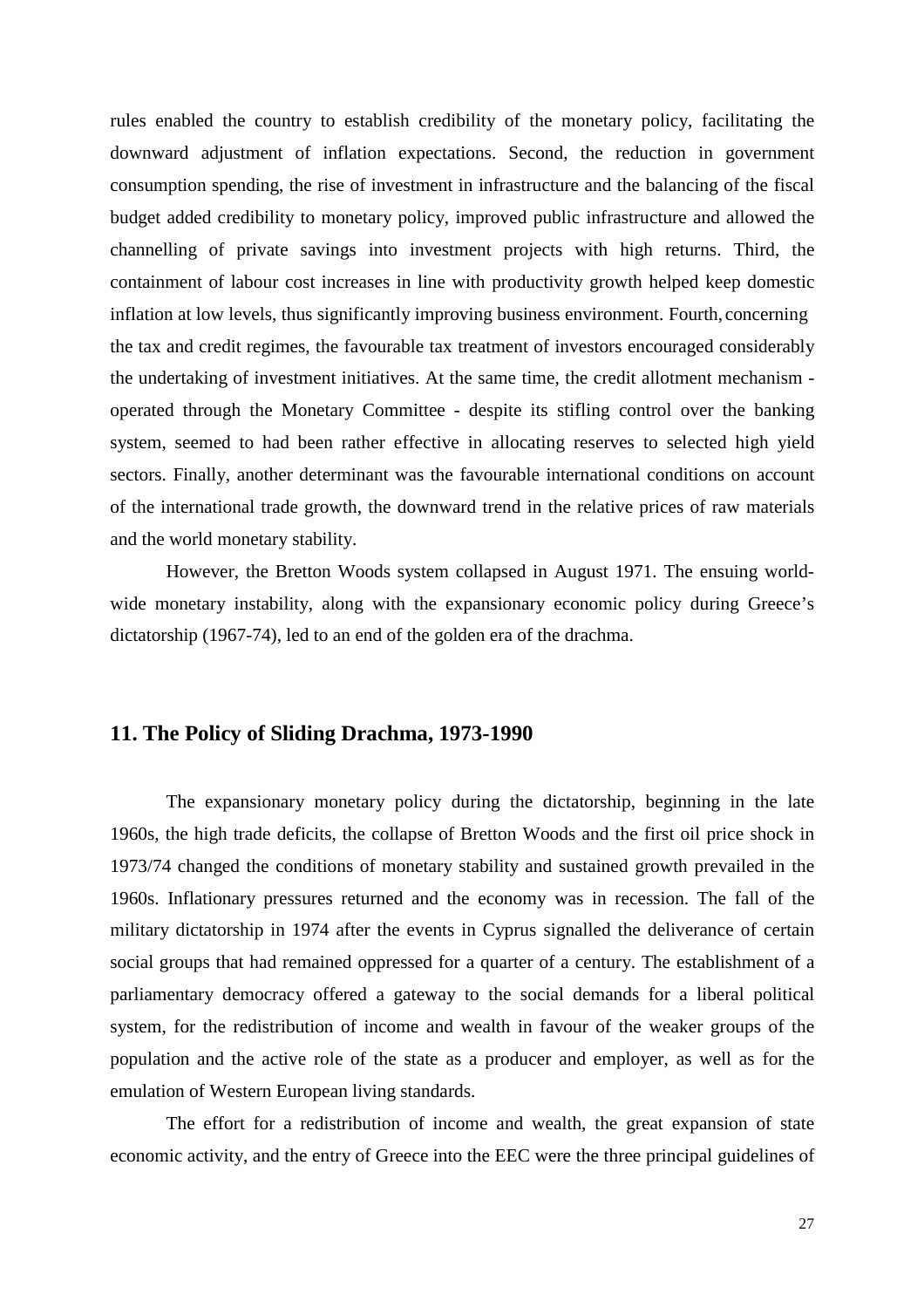the economic policy pursued during the first decade after the restoration of democracy. The second oil price shock in 1979 and the excess budget deficits during the pre-election year 1980 caused inflation to climb to the vicinity of 20 percent. In the first half of the 1980s the newly elected government implemented an expansionary fiscal policy with the goal of an income redistribution. The excess budget deficits were financed by debt issue and money creation. Moreover, the income transfers from EEC were mainly directed towards the boosting of personal income and the private consumption of imported goods. The government failed to exert an effective control over the social pressure for a redistribution of income and the improvement of living standards by means of borrowing from future generations. The final outcome of this policy was to encourage private and government consumption, to reduce saving and investment, both public and private, and to reinforce inflation. In the early 1980s tightened fiscal and monetary policies were pursued in Europe and a disinflationary process commenced in most industrial countries. At the same time, Greece, however, faced high budget deficits, unsustainable public debt, negative growth rates, high unemployment and persistent inflation.<sup>23</sup>

As far as the drachma is concerned, its pegging to the dollar after the collapse of the Bretton Woods system, in conjunction with a loose economic policy pursued, resulted in its significant devaluation during the two-year period of 1972-73. This devaluation, combined with the rise in the prices of raw materials (first oil crisis) and the overheating of the economy, led to a rise of the inflation rate into the double digits. The drachma's uncoupling from the dollar in 1975 and its float against a basket of currencies amounted to a policy of rapid sliding in order to counterbalance the effect of wage increases on the country's international competitiveness.

The phase of sliding drachma was a damaging period for the Greek economy. The process of economic recovery was interrupted, while inflation remained at very high levels. As displayed in Figure 9, the inflation differential was high and positive throughout the 1980s and the first half of the 1990s. Also, as shown in Figure 10 the growth rate diverged considerably from the EU average during the same period. This period was perhaps the first time in the economic history of modern Greece in which the soaring inflation was not attributable to disorders caused by war. The fiscal disturbances originated from the government's efforts for an income and wealth redistribution through a wage policy and a

l

<sup>&</sup>lt;sup>23</sup> For an investigation of the principle causes of Greek inflation, its effect on the country's macroeconomic performance and the policies needed to achieve low inflation, see Garganas and Tavlas (2001). For the relation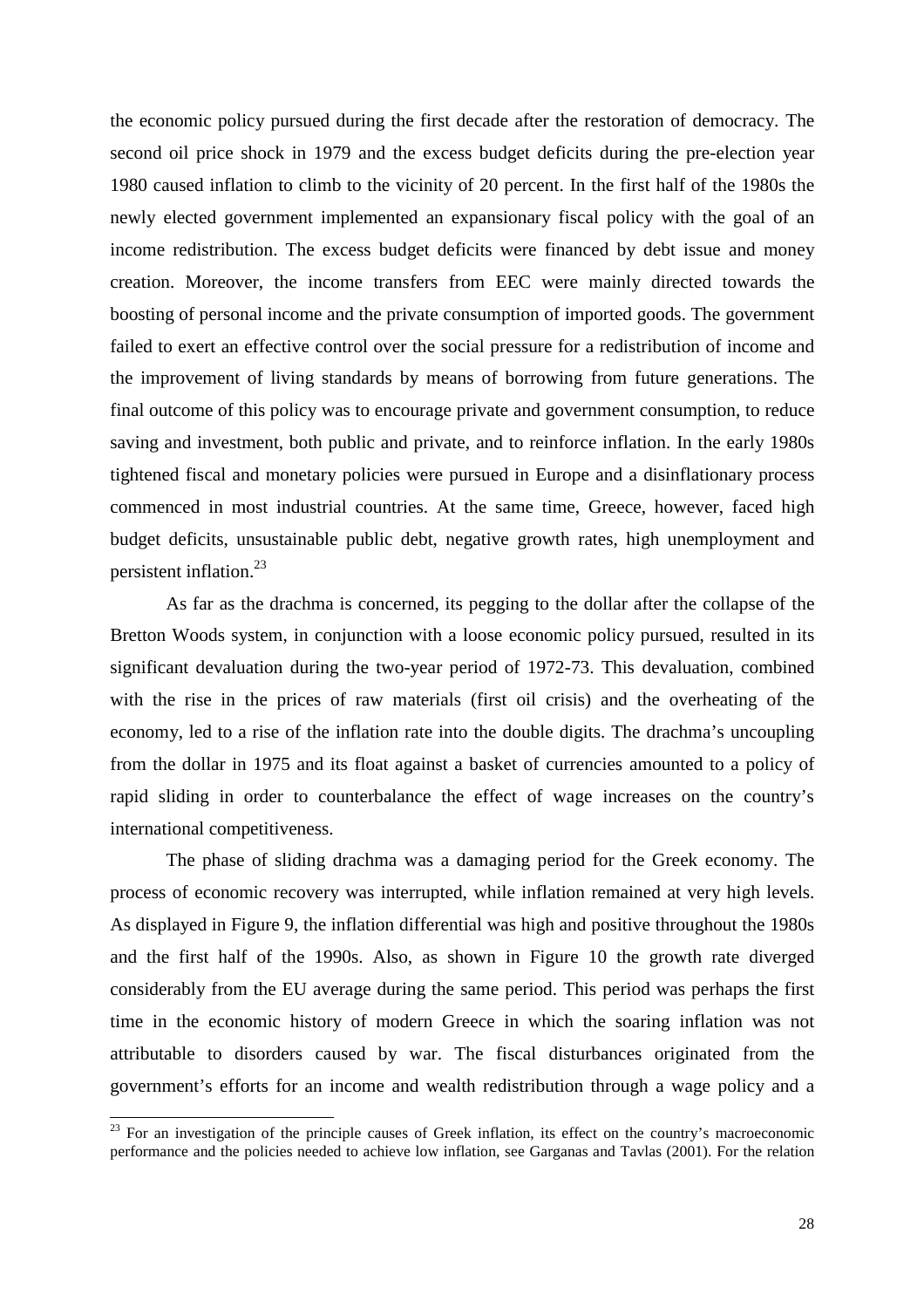broadening of the public sector, and from the resultant facilitating stance of the monetary and exchange rate accommodation.

At least since the mid-1980s, it had become evident that this policy was unsustainable.<sup>24</sup> A first crisis was observed in the balance of payments and led to the shortlived stabilisation programme of 1985-87. The drachma was devalued in January 1983 by 16% against the dollar and 15% against the ECU. In October 1985, in the context of the stabilisation programme, it was again devalued by 15%. The drachma was sliding rapidly until 1987, when the sliding was limited. With the stabilisation programme of 1985 the government switched to an anti-inflationary policy. The limited sliding of the drachma, the rigorous income policy and the tight monetary policy led to some inflation deceleration. The abandonment of stabilisation in 1987 and the relaxation of wage controls caused a new inflation crisis at the end of the decade. This crisis, combined with the political uncertainty of that two-year period, led to a rise in inflation and fiscal deficits, and to new problems in the balance of payments.<sup>25</sup>

It is worth noting the country's inability to keep pace with the European developments. Although Greece became a member of the EEC in 1981, the country pursued an economic policy that made her deviate from the other economies of the Community. Moreover, she did not seek her participation in the European Monetary System, which helped the economies of the Community to restrain inflationary pressures after the second oil crisis.

#### **12. The Drachma on the Track to EMU, 1991-2003**

l

In 1990, the macroeconomic situation was critical. The fiscal deficit was out of control, the pattern of public debt dynamics appeared to be unsustainable, the social security system was at the brink of collapse, the foreign exchange reserves had been considerably reduced, and the rate of inflation continued its accelerated upward trend.

between fiscal policies pursued, inflation, investment and the balance of payments in post-WWII Greece, see Alogoskoufis (1993, 1995) and Alogoskoufis and Christodoulakis (1991).

<sup>24</sup> For the theoretical rationale of this policy, see Alogoskoufis (1992) and Alogoskoufis and Smith (1991). For its effectiveness in the case of Greece, see Brissimis and Leventakis (1989).

<sup>&</sup>lt;sup>25</sup> For a detailed survey on Greek fiscal developments, see Christodoulakis (1994) and Manessiotis and Reischauer (2001). See also Alogoskoufis and Philippopoulos (1992), Kapopoulos (1995) and Siokis and Kapopoulos (2002) for an empirical analysis of the effects of the political budget cycles on the country's economic performance. For an empirical investigation of the relation between fiscal deficits and inflation see Demopoulos and Kapopoulos (2000) and Hondroyiannis and Papapetrou (1999). Finally, Gibson and Lazaretou (2001) offers an analysis of the cyclical behaviour of Greek inflation, while Hall and Zonzilos (2001) examine the determinants of wage and price inflation in Greece.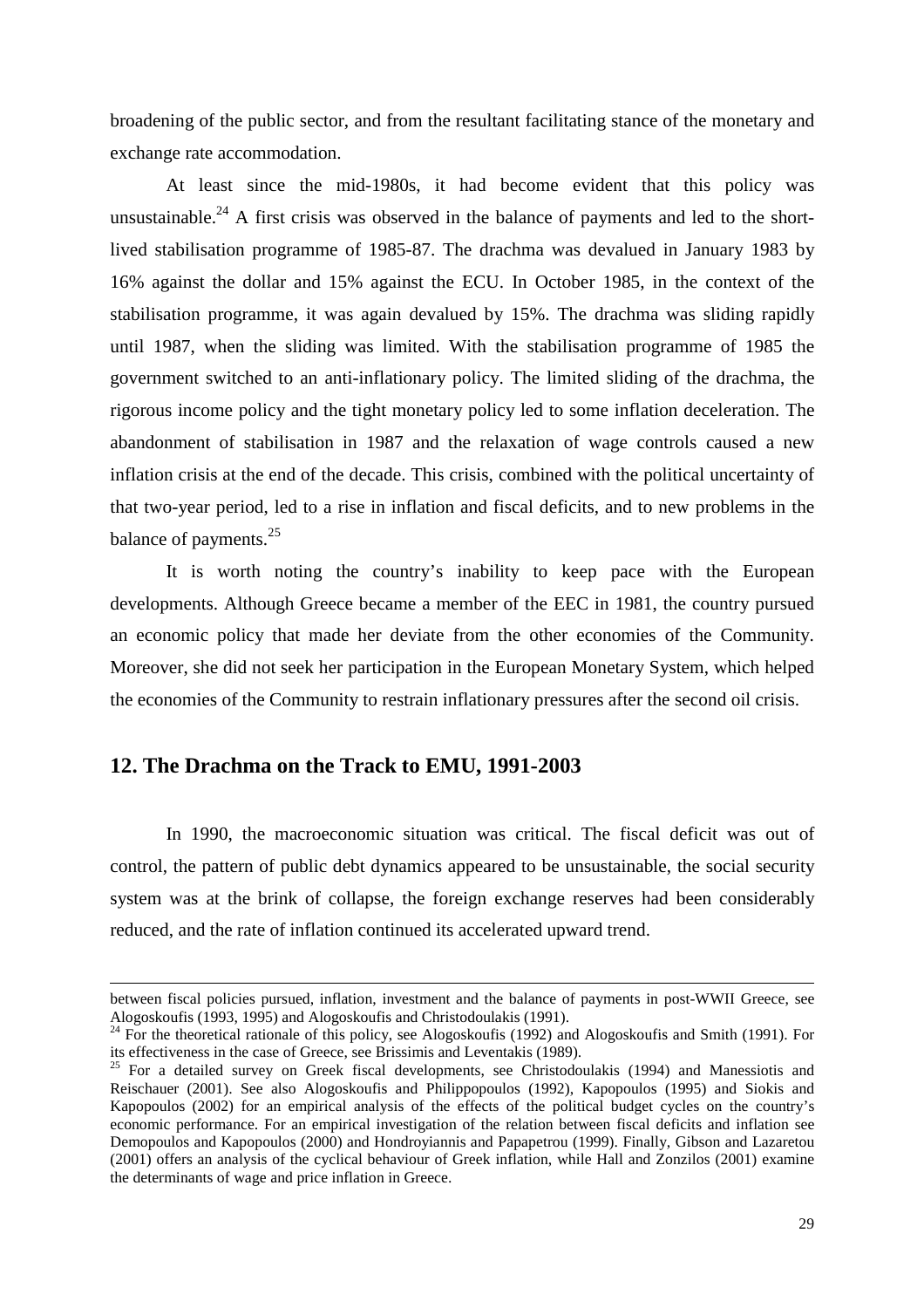In the 1990s, successive Greek governments embarked on efforts to deal with the imbalances and distortions of the Greek economy.<sup>26</sup> Greece adopted a programme for the reduction of the fiscal deficit, abandoned the policy of sliding drachma, and took some steps towards the deregulation of the economy. Beginning in the mid-1990s economic policy was mainly anti-inflationary. The government had to check fiscal deficits and high inflation so as to meet the Maastricht criteria, a sufficient condition for the convergence in nominal terms of the country to the other countries members of the EMU.

The path towards the single currency required each member state to submit a convergence programme that would meet a number of precise fiscal and monetary criteria. The fulfilment of all five criteria set down by the Maastricht Treaty was a *sine qua non* for the integration of each country into the euro area, since this was the only way to secure the nominal convergence of the participating countries and to eliminate the danger of economic instability.

A first Convergence Programme of the Greek economy was approved in March 1993 and put forward a sharp fiscal adjustment and the timely entry of Greece into the EMU. The Programme was effectively abandoned in the second half of 1993 as the fiscal targets were overrun. A revised programme was approved in June 1994 by the new government that had gained power after the elections of October 1993. The revised programme allowed for a smoother and gradual fiscal and structural adjustment. On the basis of this revised programme, the entry of Greece into the EMU as of January 2001 was achieved.

The limited sliding policy of the drachma ("hard" drachma policy) did not fully accommodate the inflation differential between Greece and the EU average through exchange rate changes. Measured against the PPP, the drachma's effective exchange rate had appreciated during the first three years of the hard-drachma policy, implying that the devaluation of March 1998 was an adjustment of the exchange rate towards the long run price differentials. The devaluation followed a speculative attack due to global portfolio adjustments during the crisis in East-Asia. The government responded by devaluating the drachma and entering the currency in the ERM. Beginning in January 1999, the drachma participated in ERM-II.

Expectations of economic recovery – thanks to the fulfilment of the criteria of the Maastricht Treaty – combined with the anticipated fall of interest rates within the new

l

 $26$  Garganas and Tavlas (2001) showed empirically that a policy regime switch occurred in 1994.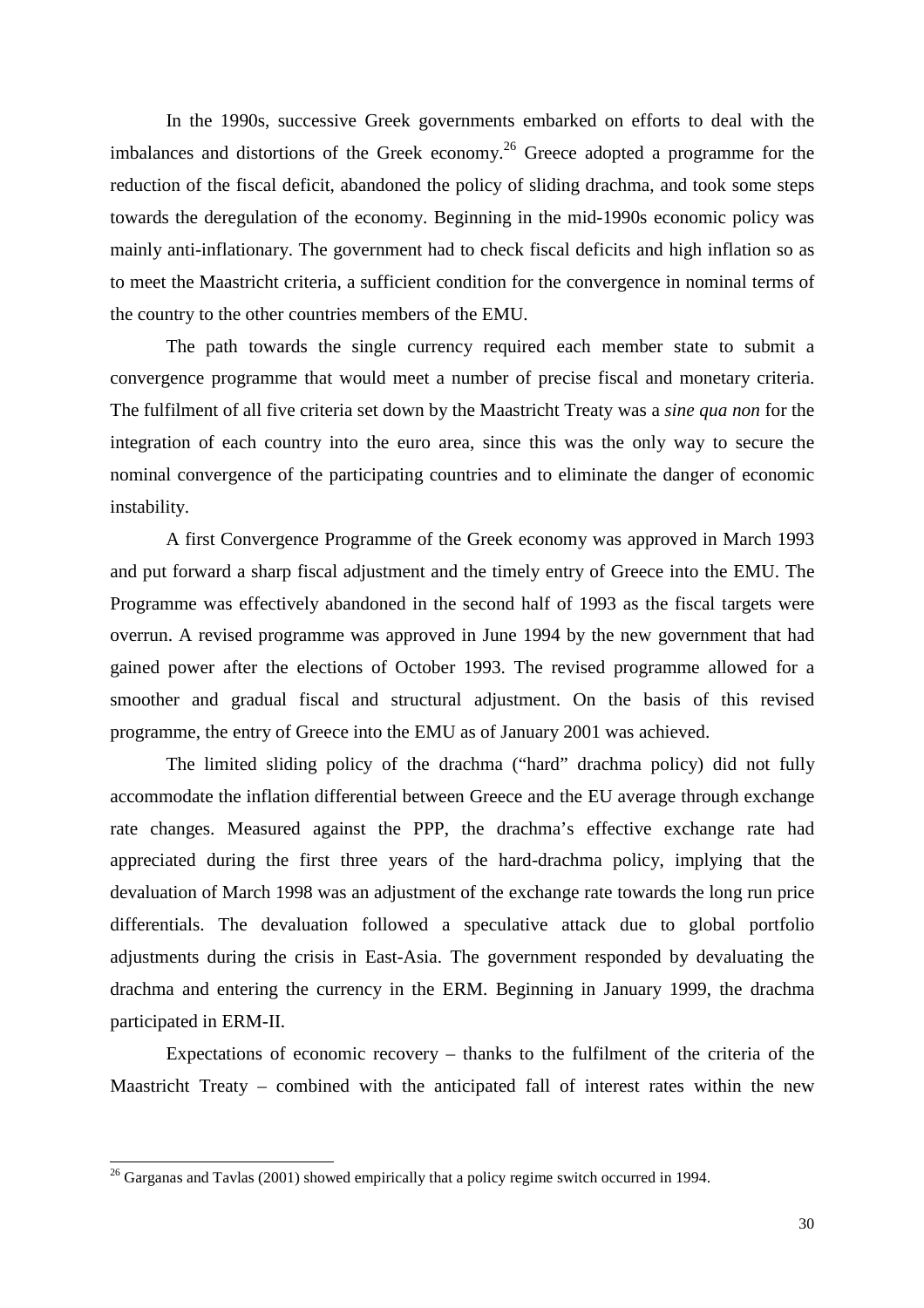environment of the euro area, alleviated the inflationary pressures and contributed to rising share prices, facilitating the financing of the private economy.

Having achieved the nominal convergence of the Greek economy with that of the European countries, Greece needs to take advantage of the opportunities provided by monetary union. Real convergence needs to progress by improving competitiveness in product markets, flexibility in labour markets, and reducing the fiscal deficit and the debt-to-GDP ratio.<sup>27</sup> Market deregulation, privatisations, more efficient utilisation of EU resources for a substantial upgrading of social and economic infrastructures, access to the information society and improvement of public administration productivity, should be regarded as priorities of economic policy, to be pursued in the era of EMU participation in order to achieve real convergence.

#### **References**

l

- Alogoskoufis, G. (1992), "Monetary Accommodation, Exchange Rate Regimes and Inflation Persistence", *Economic Journal*, 102, 461-480.
- Alogoskoufis, G. (1993), "Greece and European Monetary Unification", in H. Psomiades and S. Thomadakis (eds.), *Greece, the New Europe and the Changing International Order,* Pella Publishers, New York, 163-178.
- Alogoskoufis, G. (1995), «The Two Faces of Janus: Institutions, Policy Regimes and Macroeconomic Performance in Greece», *Economic Policy*, 20, 147-192.
- Alogoskoufis, G. and N. Christodoulakis (1991), "Fiscal Deficits, Seigniorage and External Debt: the case of Greece", in G. Alogoskoufis, L. Papademos and R. Portes (eds.), *External Constraints on Macroeconomic Policy: the European Experience*, CEPR, Bank of Greece and Cambridge University Press, ch. 9, 264-303.
- Alogoskoufis, G. and S. Lazaretou (2002), *The Drachma. From the Phoenix to the Euro*. Livanis Editions (in Greek).
- Alogoskoufis, G. and A. Philippopoulos (1992), "Inflationary Expectations, Political Parties and Exchange Rate Regimes: Greece 1958-1989", *European Journal of Political Economy*, 8, 375-399.
- Alogoskoufis, G. and R. Smith (1991), "The Phillips Curve, the Persistence of Inflation and the Lucas Critique: Evidence from Exchange Rate Regimes", *American Economic Review*, 81, 1254-1275.
- Andreades, A. (1904), *The History of the National Loans*, Library of Historical Studies, Athens (in Greek).
- Andreades, A. (1916), *Lectures on Public Finance and Statistics, Part II: The Greek Tax System,* Athens (in Greek).
- Angelopoulos, A. (1933), *Income Taxation in Greece,* Athens, Eleftheroudakis, (in Greek).
- Barro, R. (1987), "Government Spending, Interest Rates, Prices and Budget Deficits in the United Kingdom 1701-1918", *Journal of Monetary Economics*, 20, 221-247.
- Bordo, M. D. and L. Jonung (2000), "Lessons for EMU from the History of Monetary Unions", *Institute of Economic Affairs*, London, Readings 50.

 $^{27}$  For the challenges for the future and the role of the Bank of Greece, see Bryant, Garganas and Tavlas (2001).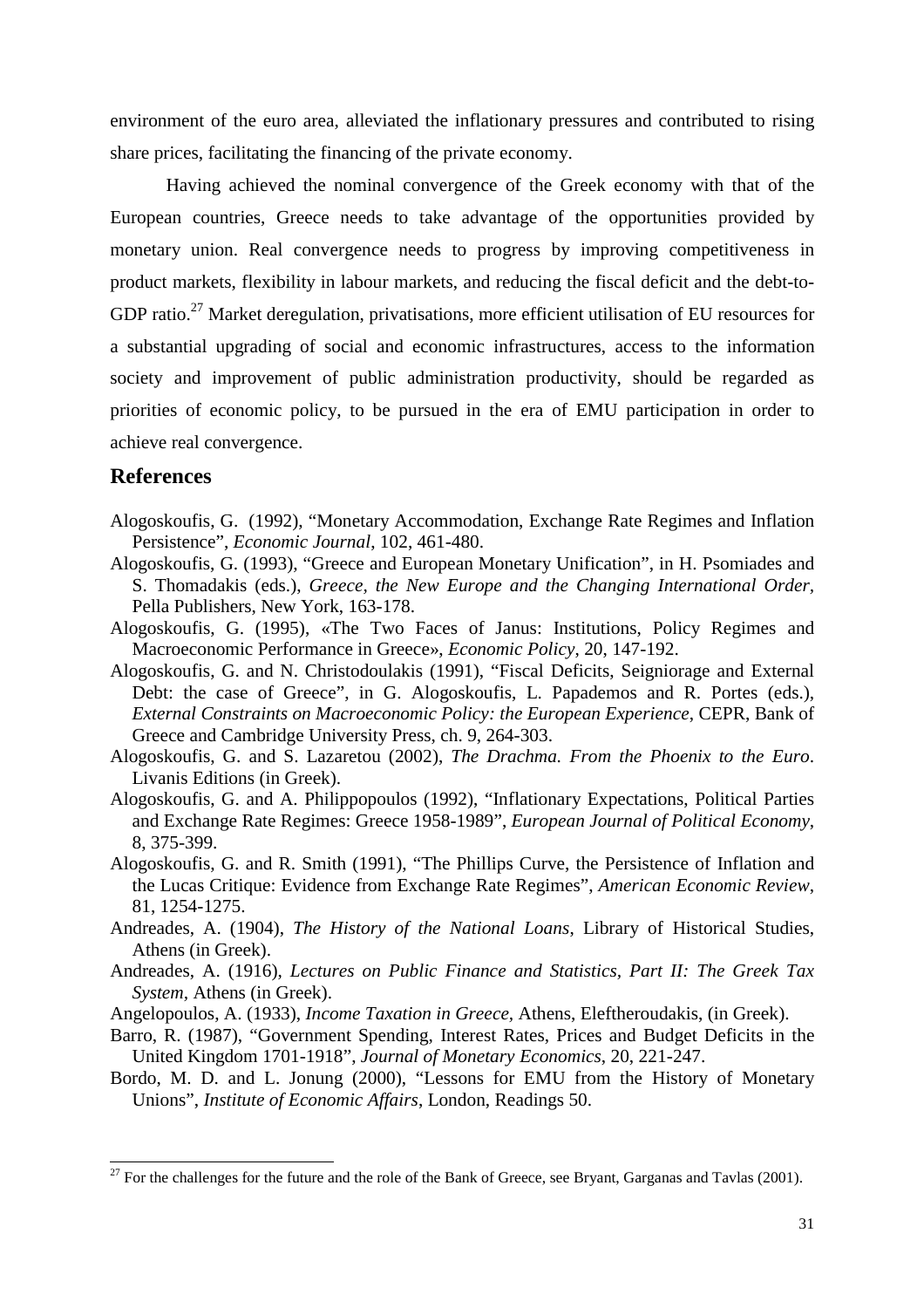- Bordo, M. D. and F. Kydland (1995), "The Gold Standard as a Rule: An Essay in Exploration", *Explorations in Economic History*, 32, 423-464.
- Bordo, M. and H. Rockoff (1996), "The Gold Standard as a Good "Housekeeping" Seal of Approval", *NBER Working Paper*, no 5340.
- Bordo, M. D. and E. N. White (1991), "A Tale of Two Currencies: British and French Finance During the Napoleonic Wars", *Journal of Economic History*, 51, 303-316.
- Brissimis, N. S, and J. A. Leventakis (1989), "The Effectiveness of Devaluation: A General Equilibrium Assessment with Reference to Greece", *Journal of Policy Modelling*, 11, 247- 271.
- Bryant, R. C., N. C. Garganas and G. S. Tavlas (2001), "Introduction" in R. C. Bryant, N. C. Garganas and G. S. Tavlas (eds.), *Greece's Economic Performance and Prospects*, 1-42, Bank of Greece and the Brookings Institute.
- Christodoulakis, N. (1994), "Fiscal Developments in Greece, 1980-93: A Critical Review", *European Economy*, Towards Greater Fiscal Discipline, 3, 97-134.
- DeCecco, M. (1996), "The European Monetary Union: Lessons of Historical Experience", Banca Nationale del Lavoro, *Quarterly Review*, Special Issue, *European Monetary Union: The Problems of the Transition to a Single Currency,* 56-68.
- Demopoulos, G. and P. Kapopoulos (2000), "Government Borrowing and Expectational Core Inflation: Evidence from Greece", *International Review of Economics and Business*, XLVII, 492-507.
- Drakatos, C. (2002), "Critical Thoughts on Greece's Economic Development Prospects in the early 1950s", lecture presented at a conference held in the Athens Academy, no 77.
- Eichengreen, B. (1990), "Hegemonic Stability Theories of the International Monetary System", in *Elusive Stability: Essays in the History of International Finance*, Cambridge, Cambridge University Press, ch. 11, 271-311.
- Eichengreen, B. (1985), *The Gold Standard in Theory and History*, London, Methuen.
- Fergusson, N. (2002), "Latin and German Lessons", *Financial Times*, 27<sup>th</sup> December.
- Flandreau, M. (1993), "On the Inflationary Bias of Common Currencies: The Latin Monetary Puzzle", *European Economic Review*, 37, 501-616.
- Garganas, N. C. and G. S. Tavlas (2001), "Monetary Regimes and Inflation Performance: the case of Greece", " in R. C. Bryant, N. C. Garganas and G. S. Tavlas (eds.), *Greece's Economic Performance and Prospects*, ch. 1, 43-102, Bank of Greece and the Brookings Institute.
- Gennadios, J. (1878), *The Greek Loans of 1824-25: How They Were Handled and What the World Thought Of, Opinions of the Day Without Comment*, London.
- Gervinus, G. G. (1863), *Insurrection et Regeneration de la Grece*, volume I and II. Translated in French by J. F. Minssen and L. Sgauta, Paris, A. Durand.
- Gibson, H. and S. Lazaretou (2001), "Leading Inflation Indicators for Greece*", Economic Modelling,* 18, 325-348.
- Giovannini, A. (1993), "Bretton Woods and its Precursors: Rules versus Discretion in the History of International Monetary Regime", in M. D. Bordo and B. Eichengreen (eds.), *A Retrospective on the Bretton Woods System*, University of Chicago Press, 109-153.
- Goodhart, G. (1988), *The Evolution of Central Banks*, Cambridge, Mass., MIT Press.
- Grilli V. (1989), "Exchange Rates and Seigniorage", *European Economic Review*, 33, 580- 587.
- Hall, S. G. and N. G. Zonzilos (2001), "The Determination of Wage and Price Inflation in Greece: An Application of Modern Cointegration Techniques", in R. C. Bryant, N. C. Garganas and G. S. Tavlas (eds.), *Greece's Economic Performance and Prospects*, ch. 4, 211-235, Bank of Greece and the Brookings Institute.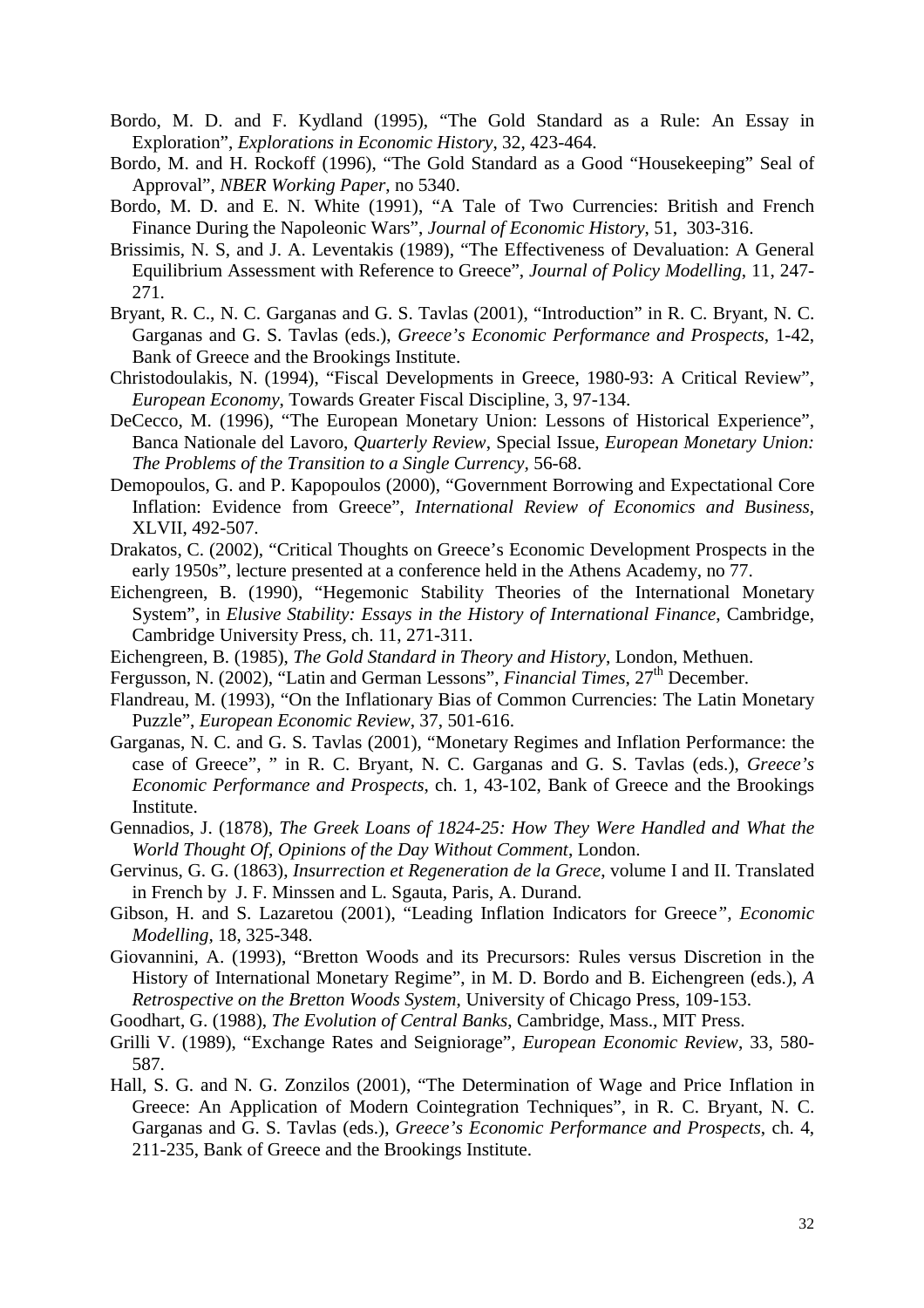- Hondroyiannis, G. and E. Papapetrou (1997), "Are Budget Deficits Inflationary? A Cointegration Approach", *Applied Economics Letters*, 4, 493-496.
- Kapopoulos, P. (1995), "Disinflation and Credibility in Small Open European Economies in the 1980s: Parties, Elections and the ERM", *European Journal of Political Economy*, 11, 157-170.
- Kehayias, E. (1875), *The New Monetary System*, National Bank of Greece, 1927, (in Greek).
- Kindleberger, C. P. (1993), *A Financial History of Western Europe*, (new edition), London, Allen and Unwin.
- Lazaretou, S. (1993), "Greek Fiscal and Monetary Policies 1833-1914", *Journal of European Economic History*, 22, 285-311.
- Lazaretou, S. (1995a), "Government Spending, Monetary Policies and Exchange Rate Regime Switches: the Drachma in the Gold Standard Period", *Explorations in Economic History*, 35, 28-50.
- Lazaretou, S. (1995b), "Inflation and Real Exchange Rate Behaviour Under Alternative Nominal Exchange Rate Regimes: The Greek Experience of 1877-1936", *Greek Economic Review*, 17, 1-22.
- Lazaretou, S. (1996), "Macroeconomic Policies and Nominal Exchange Rate Regimes: Greece in the Inter-war Period", *Journal of European Economic History*, 25, 647-670.
- Lazaretou, S. (1998), "International Monetary Regimes in Historical Perspective: A View from a Peripheral Country" in G. D. Demopoulos, P. G. Korliras and K. P. Prodromidis (eds.) *Essays in Economic Analysis*, Sideris Publishers, ch. 17, 287-311.
- Lazaretou, S. (1999), "The Drachma on the Metallic Monetary Standards: Lessons from the Past", *Economic Bulletin*, Bank of Greece, 13, 7-27.
- League of Nations (1927a), *Report to the Financial Committee of the League of Nations on Greece's Public Finances*, Bank of Greece.
- League of Nations (1927b), *Report to the Financial Committee of the League of Nations on the Role of the National Bank of Greece*, Bank of Greece.
- Makinen, G. E. (1986), "The Greek Hyperinflation and Stabilisation of 1943-46", *Journal of Economic History*, XLVIII, 795-805.
- Manessiotis, V. and R.D. Reischauer (2001), "Greek Fiscal and Budget Policy and EMU", in R. C. Bryant, N. C. Garganas and G. S. Tavlas (eds.), *Greece's Economic Performance and Prospects*, ch. 2, 103-152, Bank of Greece and the Brookings Institute.
- Pharmakides, E. (1921), *The Exchange Rates during and after the World War I,* Athens (in Greek).
- Redish, A. (1993), "The Latin Monetary Union and the Emergence of the International Gold Standard" in M.D. Bordo and F. Capie (eds.), *Monetary Regimes in Transition*, Cambridge University Press, ch. 3.
- Siokis, F. and P. Kapopoulos (2003), "Electoral Management, Political Risk and Exchange Rate Dynamics: the Greek Experience", *Applied Financial Economics*, 13, 279-285.
- Bank of Greece (1947*), Annual Report of the Governor for the Years 1941, 1944, 1945 and 1946*, Bank of Greece (in Greek).
- Tsouderos, Em. (1928), "La Banque de Grece et la Stabilization de la Drachme", *Revue d'Economie Politique*, XLII, 1319-1343
- UNRRA (United Nations Relief and Rehabilitation Administration) (1946), "Food and Agricultural Prospects in Greece, 1945-1946", Combined Working Party and UNRRA Greece Mission, March, Athens.
- UNRRA (1947), "Agriculture and Food in Greece", European Regional Office, Operational Analysis Papers, no 19, January, London.
- Valaoritis, J. A. (1902), *The History of the National Bank of Greece, 1842-1902*, Athens (in Greek).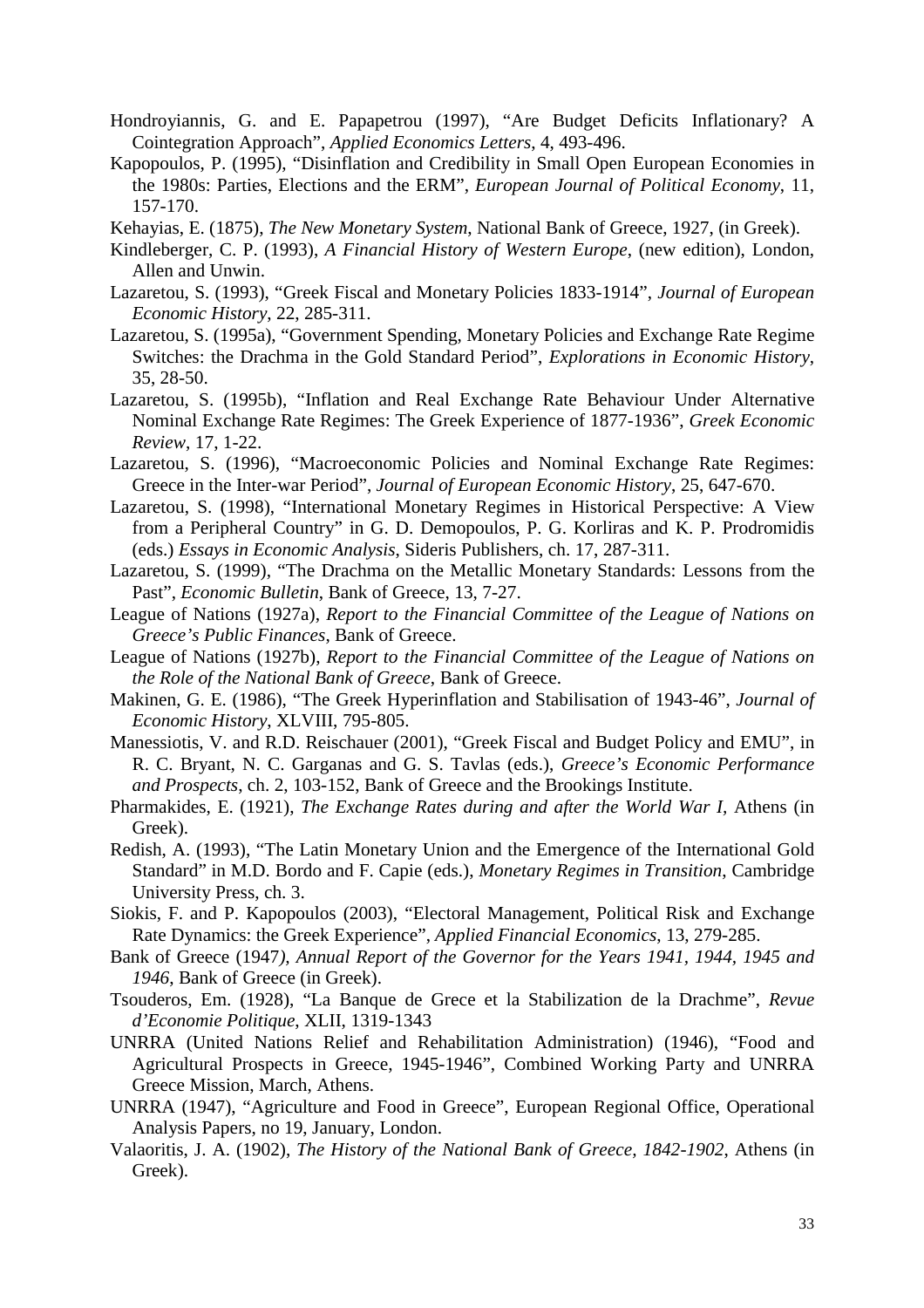Valaoritis, J. A. (1911), *Annual Report of the Governor for the Year 1910*, Historical Records of the National Bank of Greece, (in Greek).

Varvaressos, K. (1928), "La Stabilization de la Drachme", *L'Europe Nouvelle*, 28.

Varvaressos, K. (1953), *The Adjustment of the Drachma Exchange Rates*, Athens, (in Greek).

Venezis, El. (1955), *The Chronicle of the Bank of Greece*, Athens, Bank of Greece (in Greek).

Zolotas, X. (1929), *Stabilisation Policies in Theory and Practice*, Greka, Athens (in Greek).

Zolotas, X. (1944), *On the Monetary Problem*, K. Varvaressos's Records, Bank of Greece, (in Greek).

# *Annex Box* **A Short Chronology of the Main Exchange Rate Events of the Drachma**

| Year | <b>Exchange Rate Events</b>                                                                                 | <b>Notes</b>                                                                                                                        |
|------|-------------------------------------------------------------------------------------------------------------|-------------------------------------------------------------------------------------------------------------------------------------|
| 1828 | The silver phoenix was the legal Silver monometallism.<br>tender.                                           |                                                                                                                                     |
| 1833 | The drachma replaced the phoenix, Bimetallism.<br>silver-gold ratio: 15,5:1.                                |                                                                                                                                     |
| 1867 | Greece signed the LMU agreement<br>but she did not adopt it until 1885.                                     | Acceptance of the principal of<br>bimetallism and the equivalence of<br>the gold drachma and the gold<br>French franc (parity 1:1). |
| 1885 | Greece entered the LMU for nine<br>months only.                                                             | The classical gold standard. The<br>resumption was made at the<br>bimetallic drachma/French franc<br>parity $(1:1)$ .               |
| 1910 | After a long-lasting period of fiat<br>standards, Greece again<br>money<br>became a full member of the LMU. | A form of a gold-exchange-based<br>was established.<br>The<br>regime<br>resumption was made at the original<br>parity $(1:1)$ .     |
| 1928 | The drachma was pegged to the<br>British pound.                                                             | The drachma was first devalued and<br>then joined the interwar gold-<br>exchange standard.                                          |
| 1953 | The drachma was pegged to the<br>dollar.                                                                    | The drachma was devalued by 50%<br>against the US dollar and then<br>joined the Bretton Woods system of                             |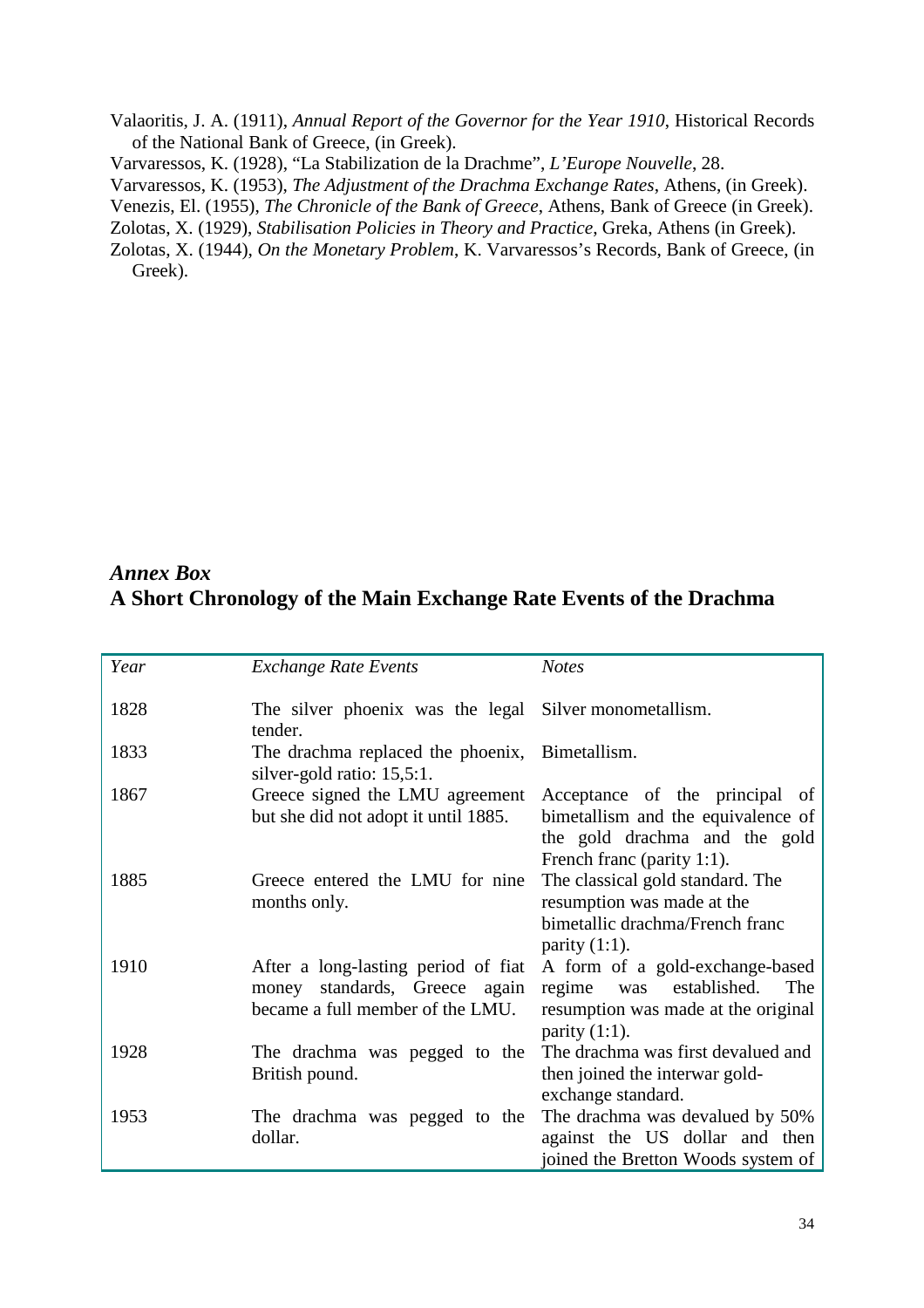|               |                               | fixed rates.                          |
|---------------|-------------------------------|---------------------------------------|
| 1975          | Rapid sliding drachma policy. | Managed float. Uncoupling from        |
|               |                               | the dollar and float against a basket |
|               |                               | of currencies.                        |
| 1983 and 1985 |                               | Drachma's devaluation.                |
| 1995          | Hard drachma policy.          | The Bank of Greece announced a        |
|               |                               | specific exchange rate target in      |
|               |                               | order to bring down inflation.        |
| 1998 and 1999 | ERM entry policy.             | On 16 March 1998, the drachma         |
|               |                               | joined the ERM of EMS at a central    |
|               |                               | rate that implied a devaluation by    |
|               |                               | 12.3% against the ECU. On 1           |
|               |                               | January 1999, the drachma began       |
|               |                               | participate to ERM-II (353.109)       |
|               |                               | drachma per ECU, $\pm$ 15%.)          |
| 2001          | Greece entered the euro area. | On 17 January 2000, the drachma's     |
|               |                               | central rate against the ECU was      |
|               |                               | revalued by 3.5% to 340.750.          |
|               |                               | Effective January 2001, Greece        |
|               |                               | adopted the euro.                     |
|               |                               |                                       |

**Figure 1 Domestic Debt, 1848-1939**



**Note**: National Bank's loans to the government (end-of-year data). **Source**: Alogoskoufis and Lazaretou (2002).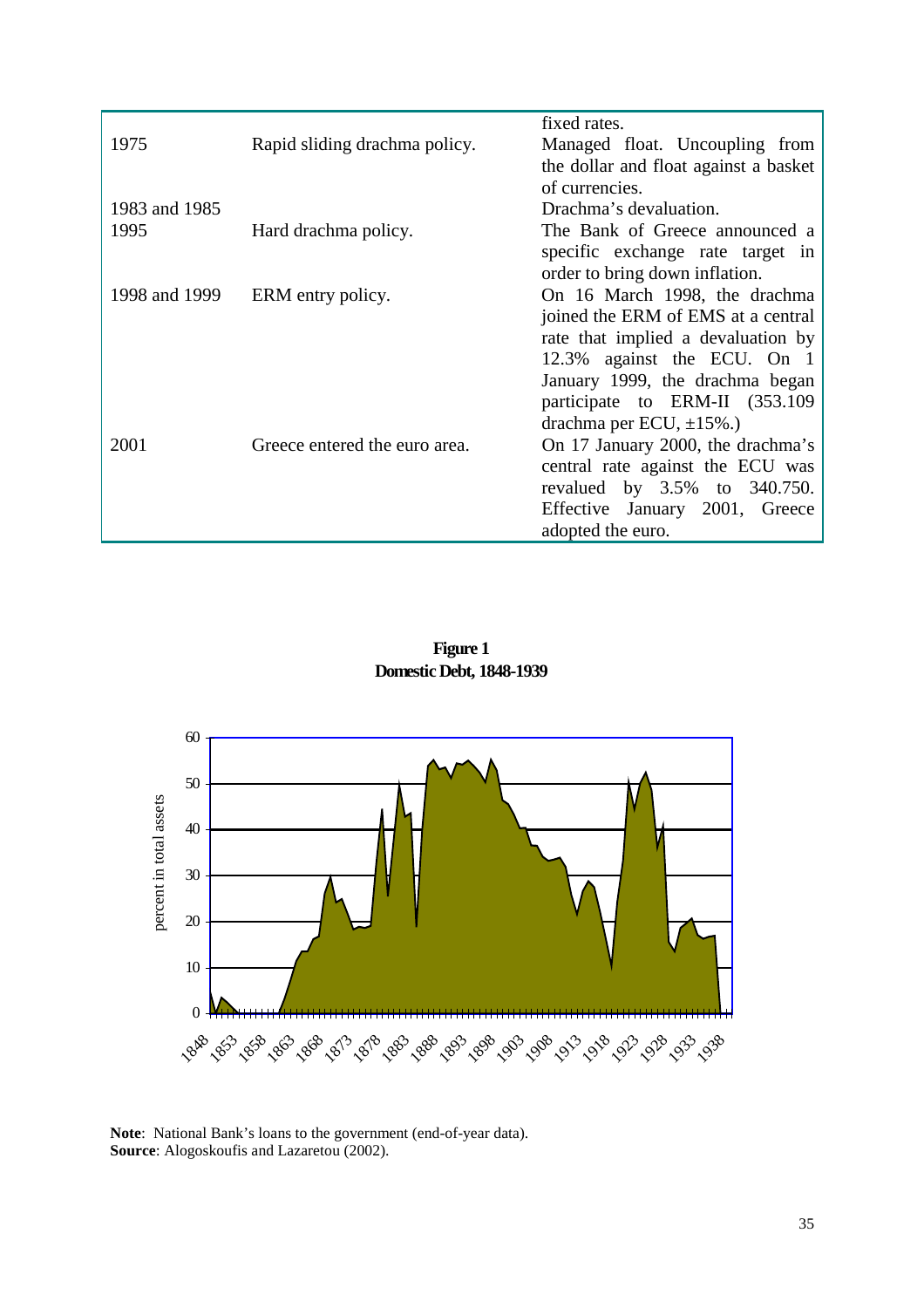**Figure 2 Total Reserves, 1842-1927**

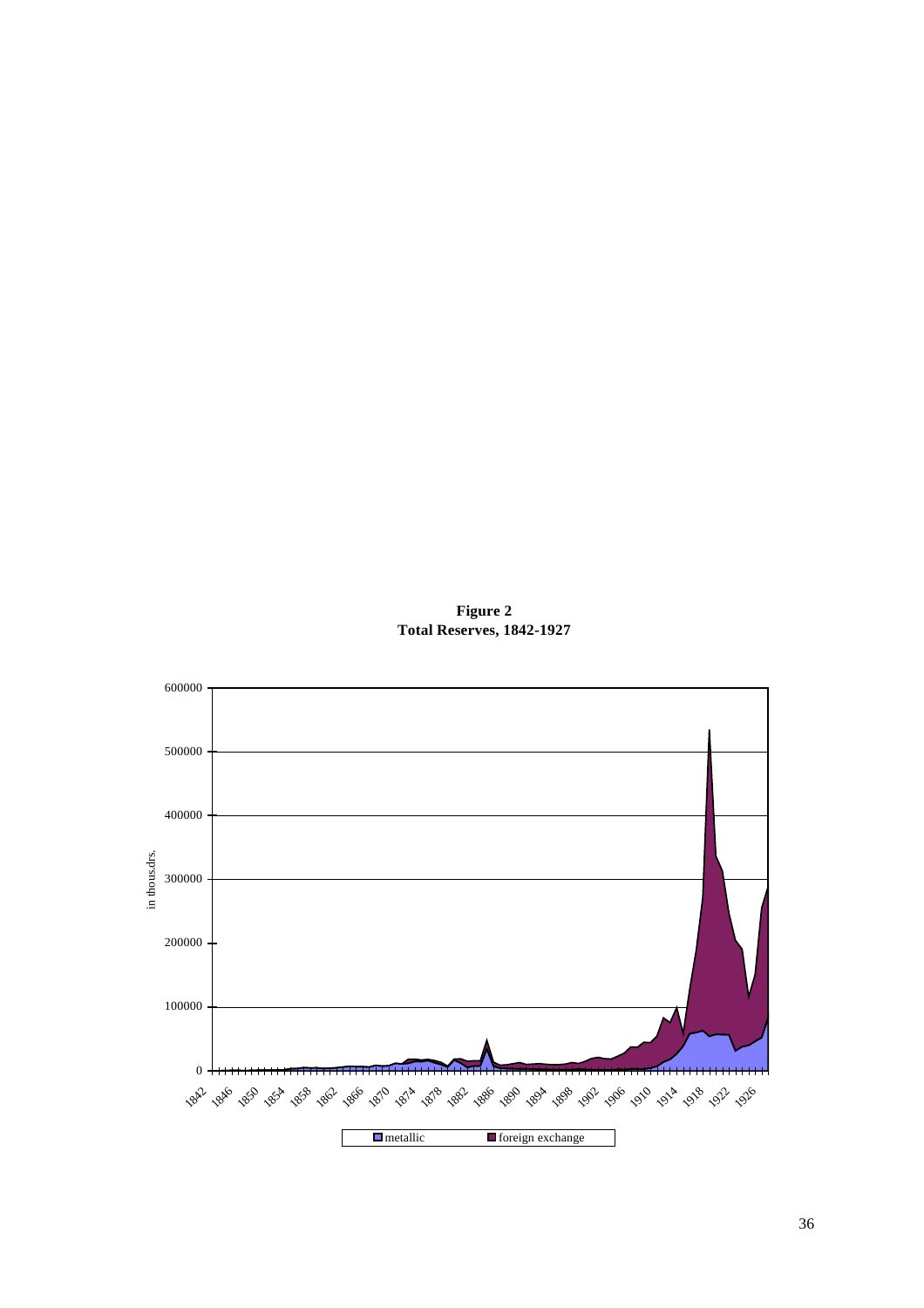**Note:** End-of-year data. Money credits guaranteed by Entente are not included. **Source**: *Annual Report of the Governor*, 1843-1928 (various issues), Historical Records of the National Bank of Greece.



**Figure 3 Banknote Circulation, 1877-1909**

**Note**: The figure depicts the government's floating debt to the Bank ("government") and the "uncovered" banknote circulation ("public"). (End-of-year-data).

**Source**: *Annual Report of the Governor*, 1843-1928 (various issues), Historical Records of the National Bank of Greece.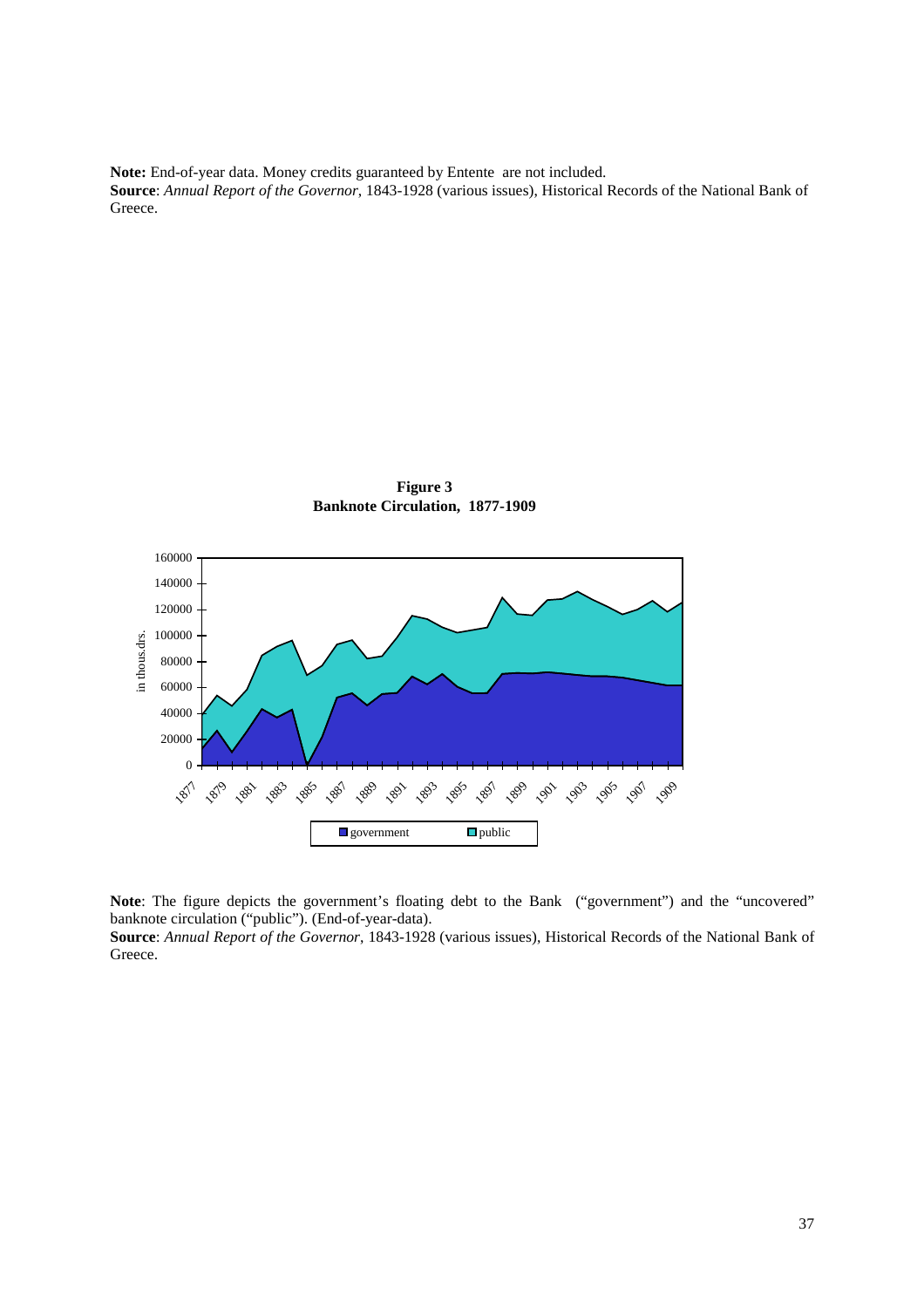**Figure 4 Volatility of Banknote Circulation and Total Reserves 1850-1928**



**Note**: Standard deviation of monthly percentage changes of banknote circulation and total reserves.



**Note**: monthly averages (spot rates). The real exchange rate is computed as the ratio of British wholesale prices (Sauerbeck index), converted to the domestic currency by the bilateral exchange rate, relative to Greek food prices. **Source:** Lazaretou (1995).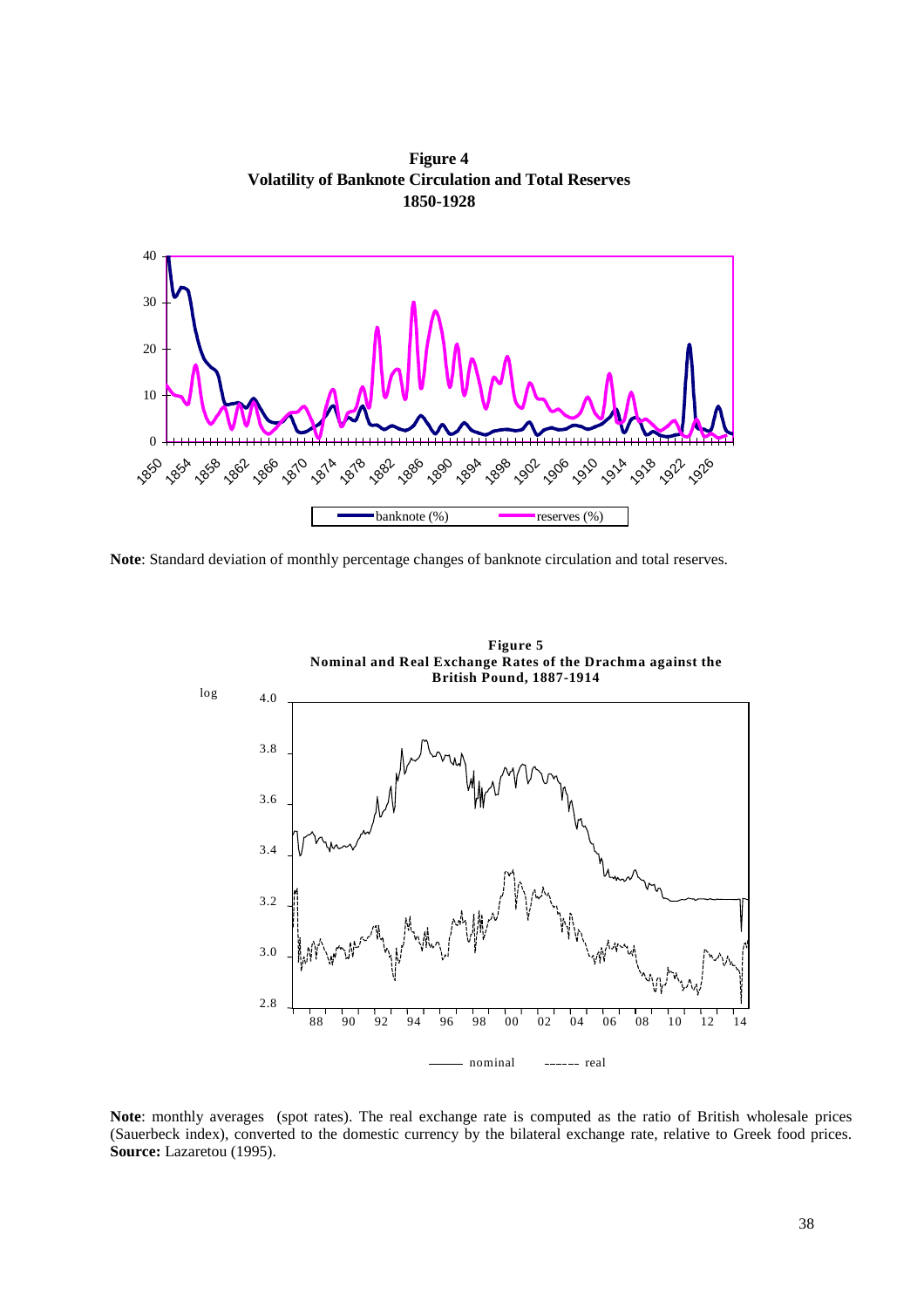

**Note**: The figure depicts the note circulation fully convertible into gold or foreign exchange ("covered") and the paper money held by the public. (End-of-year data).

**Source**: *Annual Report of the Governor*, 1843-1928 (various issues), Historical Records of the National Bank of Greece.



**Note**: monthly averages (spot rates). We used the same definition as in Figure 5. The only difference is that Greek wholesale prices are used instead of food prices. **Source**: Lazaretou (1995).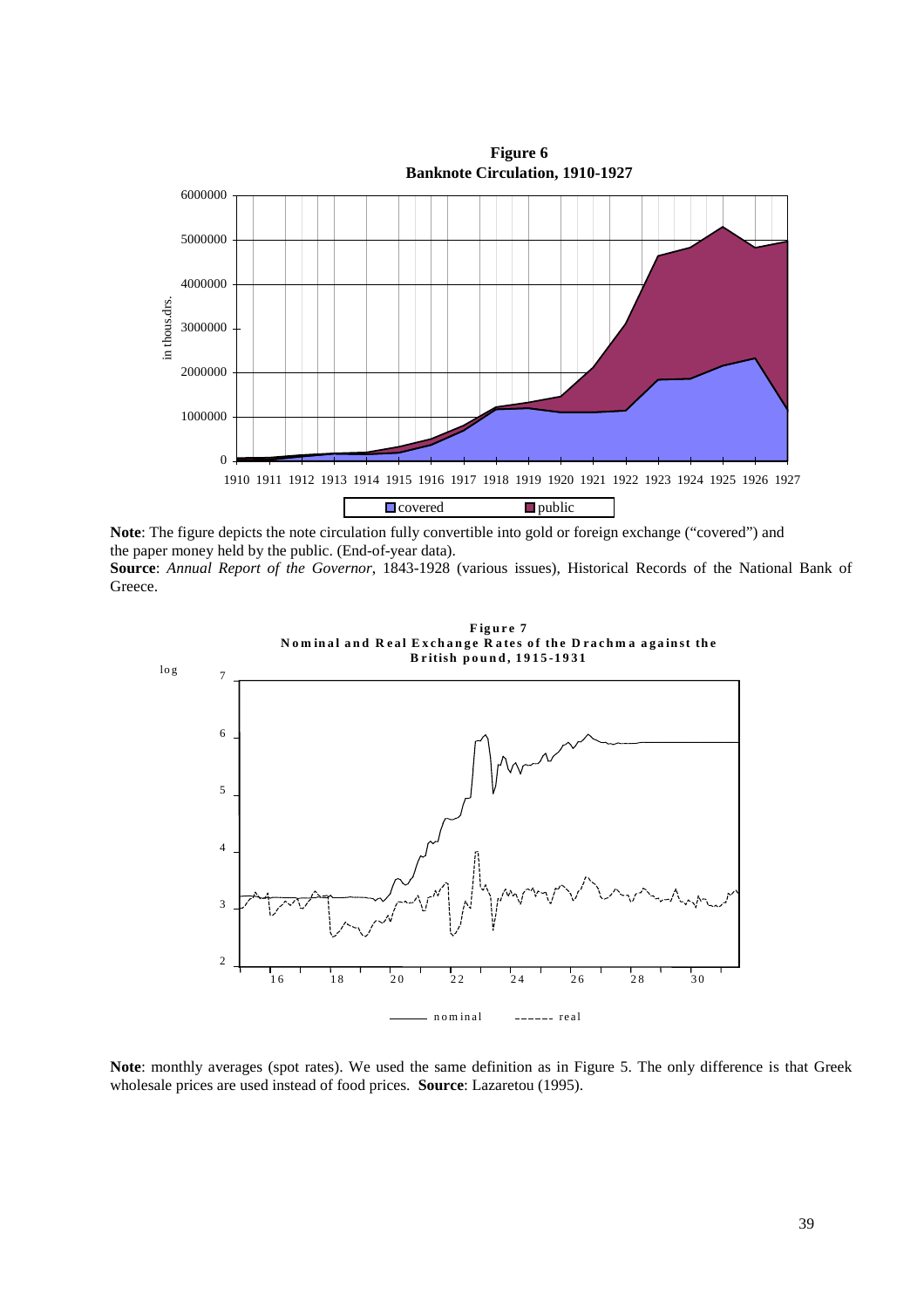

Note: monthly changes, first differences of the logarithm of the cost-of-living price index (1938-39=100). **Source**: Alogoskoufis and Lazaretou (2002).



**F igure 9 Inflation D ifferential betw een G reece and the EU-15, 1961-2002**